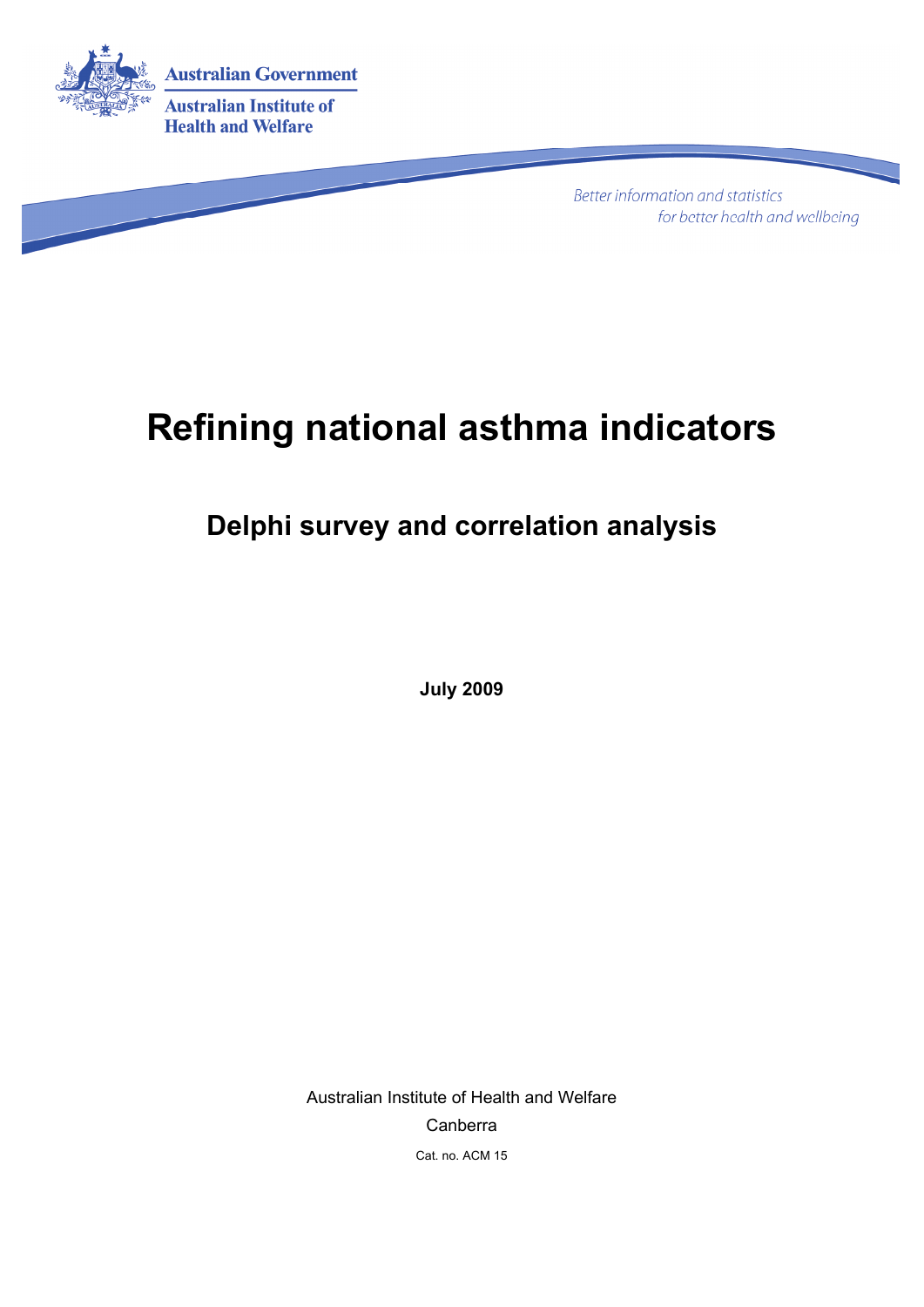#### **The Australian Institute of Health and Welfare is Australia's national health and welfare statistics and information agency. The Institute's mission is**  *better information and statistics for better health and wellbeing***.**

© Australian Institute of Health and Welfare 2009

This work is copyright. Apart from any use as permitted under the *Copyright Act 1968*, no part may be reproduced without prior written permission from the Australian Institute of Health and Welfare. Requests and enquiries concerning reproduction and rights should be directed to the Head, Media and Communications Unit, Australian Institute of Health and Welfare, GPO Box 570, Canberra ACT 2601.

A complete list of the Institute's publications is available from the Institute's website <www.aihw.gov.au>.

ISSN 1448-7594 ISBN 978 1 74024 938 6

#### **Suggested citation**

Australian Centre for Asthma Monitoring 2009. Refining national asthma indicators: Delphi survey and correlation analysis. Cat. no. ACM 15. Canberra: AIHW.

#### **Australian Institute of Health and Welfare**

Board Chair Hon. Peter Collins, AM, QC

Director Penny Allbon

Any enquiries about or comments on this publication should be directed to: Australian Centre for Asthma Monitoring PO Box M77 Missenden Road NSW 2050 Phone: (02) 9114 0467 Email: acam@asthmamonitoring.org

Published by the Australian Institute of Health and Welfare

**Please note that there is the potential for minor revisions of data in this report. Please check the online version at <www.aihw.gov.au> for any amendments.**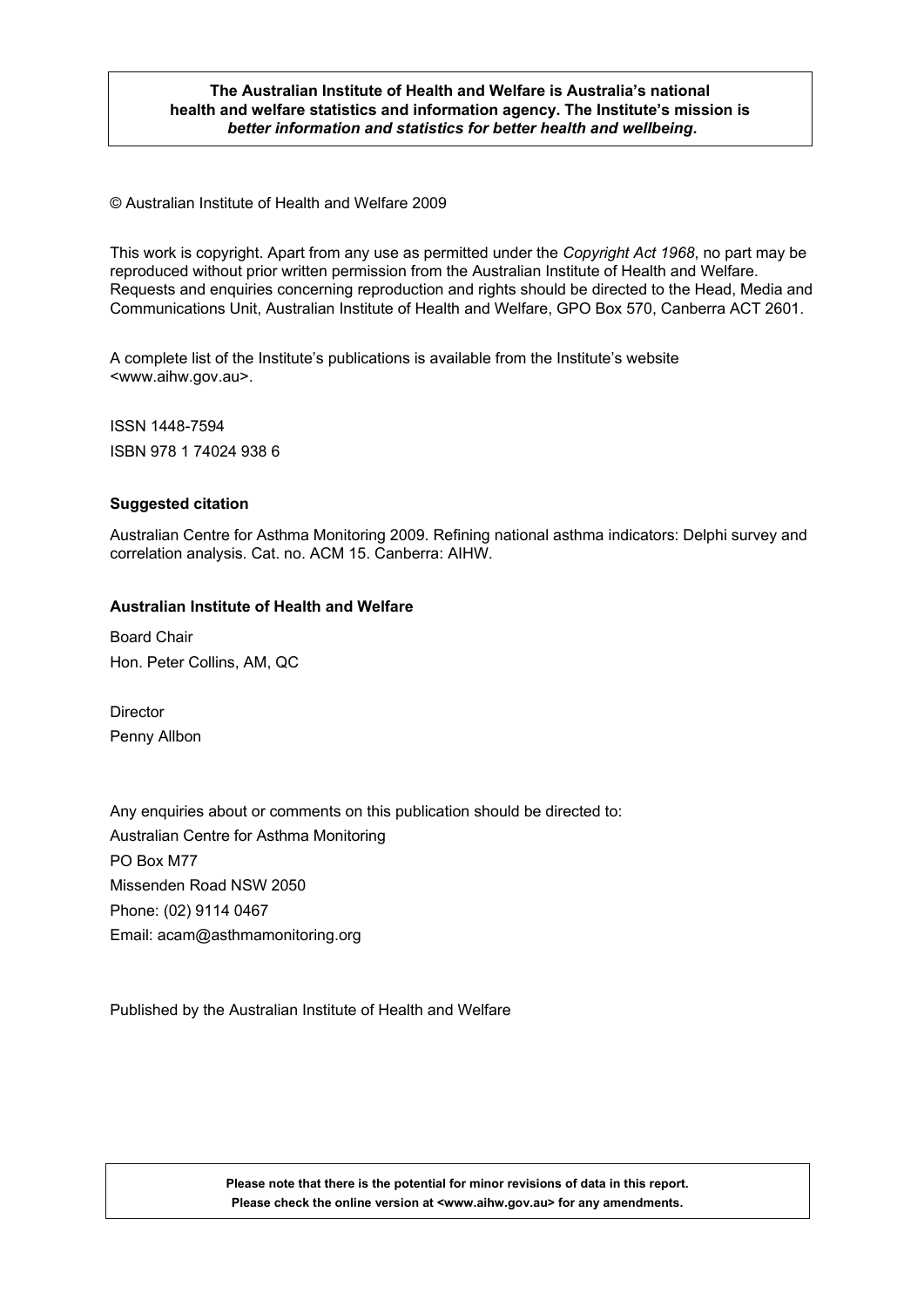# **Contents**

| 1              |                                                                            |
|----------------|----------------------------------------------------------------------------|
|                |                                                                            |
|                |                                                                            |
|                |                                                                            |
|                |                                                                            |
|                |                                                                            |
|                |                                                                            |
|                |                                                                            |
| $\overline{2}$ |                                                                            |
|                |                                                                            |
|                |                                                                            |
| 3              |                                                                            |
|                |                                                                            |
|                |                                                                            |
|                |                                                                            |
|                |                                                                            |
|                |                                                                            |
|                |                                                                            |
|                |                                                                            |
|                |                                                                            |
|                |                                                                            |
| 4              |                                                                            |
| 5              |                                                                            |
|                | Appendix 1:                                                                |
|                | Sample of results and feedback from round one circulated to<br>Appendix 2: |
|                |                                                                            |
|                |                                                                            |
|                |                                                                            |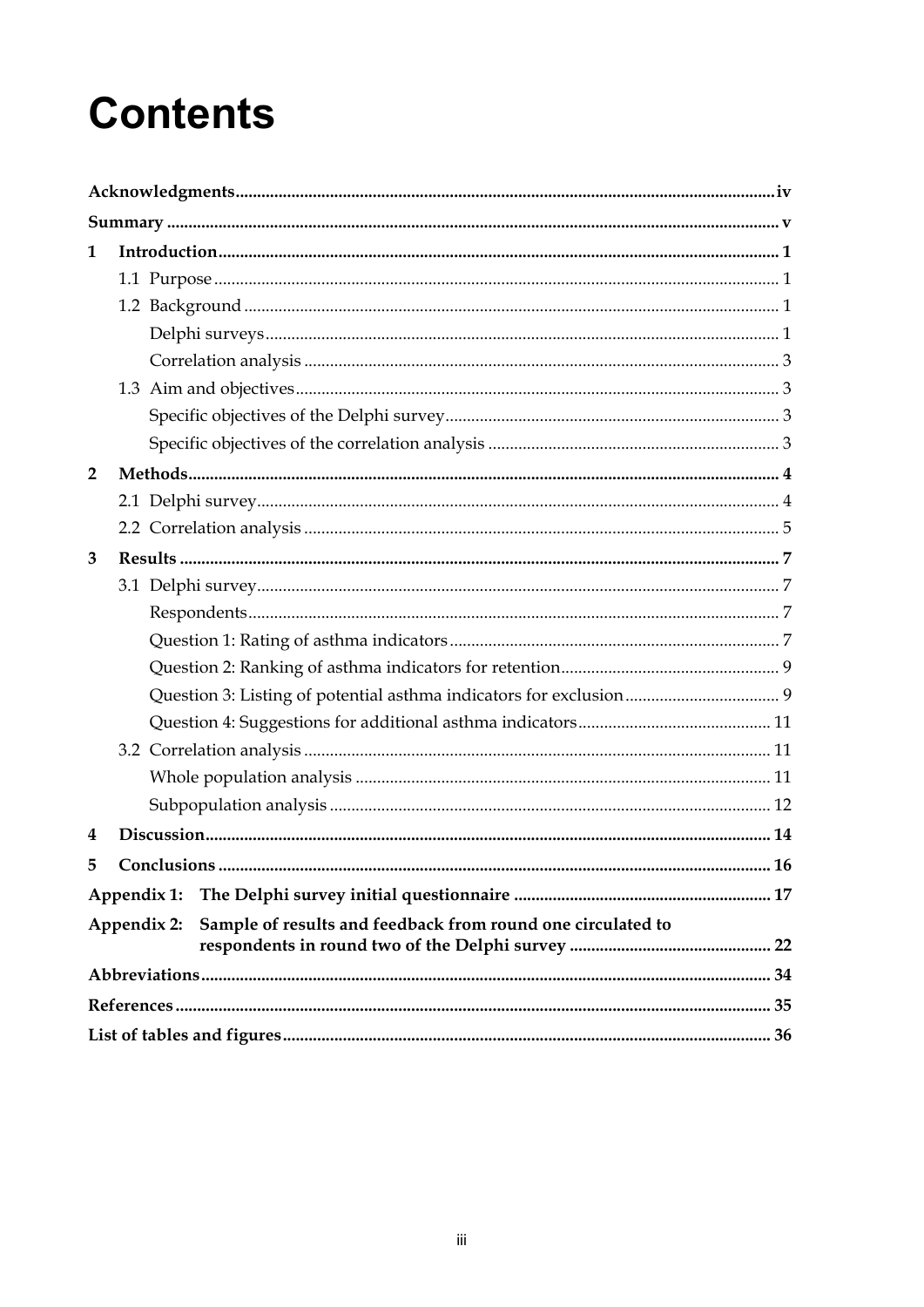# **Acknowledgments**

## **Authorship**

Paola Espinel, Leanne Poulos, Patricia Correll, Wei Xuan, Helen Reddel and Guy Marks from the Australian Centre for Asthma Monitoring (ACAM) were responsible for the preparation of this document.

## **Contributors**

A steering committee was established within ACAM to oversee this project and monitor its progress. Valuable guidance and contributions were received from the members of the steering committee group: Helen Reddel, Brett Toelle, Guy Marks, Patricia Correll, Leanne Poulos, Wei Xuan, Elena Belousova and Teresa To (corresponding member).

A special thank you goes to Gunnar Unger and Elena Belousova from the Woolcock Institute of Medical Research for the creation and management of the database and web-based questionnaires for the Delphi survey.

The authors also acknowledge the participation of asthma experts in the Delphi survey. Their expertise and time were greatly appreciated.

Preparation of this report was also guided by the steering committee of the Australian System for Monitoring Asthma (ASMA). In particular, we are grateful to Nicholas Glasgow and Christine Jenkins for reviewing the draft.

The authors would also like to acknowledge the helpful comments on the draft provided by Adrian Webster from the Australian Institute of Health and Welfare.

## **Funding**

This publication was funded by the Australian Government Department of Health and Ageing through the National Asthma Management Program.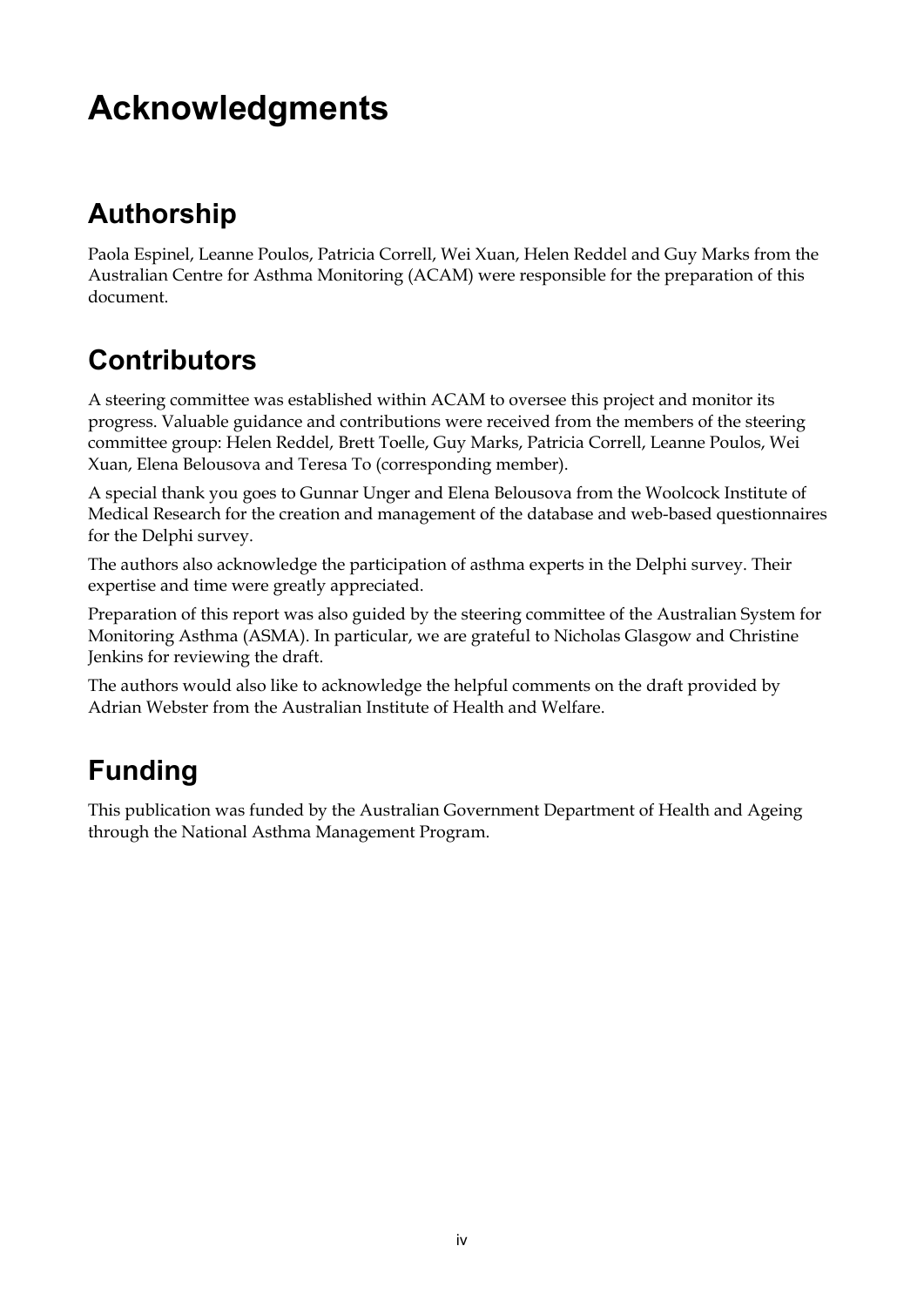# **Summary**

This report forms part of a review undertaken by ACAM to refine and simplify Australia's national asthma data monitoring system.

### **Why refine the list of asthma indicators?**

Currently 24 indicators are recommended for monitoring asthma at a population level to guide policy relating to the prevention and management of asthma in Australia. This is too many for an efficient monitoring program. The overall aim of this body of work was to define an efficient set of indicators for asthma that are useful for stakeholders, avoid redundancy and can be measured reliably and validly using population data.

### **Methods used to refine the list of asthma indicators**

Two separate methods were employed to assess whether the number of asthma indicators recommended for monitoring could be reduced: a Delphi survey and an analysis of correlation among the indicators. A Delphi survey is an established qualitative research method used to systematically assimilate information from people with knowledge of the topic. We used a webbased Delphi survey, conducted over two rounds, to seek input from relevant asthma experts on the importance of each of the asthma indicators. We also asked them to rate each indicator in terms of its value in providing information to policy makers about the status of asthma in Australia. In the second round, panellists were sent their own previous responses, pooled results and anonymised comments of other participants. With this information they were asked to consider refining their answers. In conjunction with this process, correlation analyses were conducted to investigate whether there was any potential redundancy among the indicators.

### **Refined list of core asthma indicators**

In conjunction with the correlation analysis, the Delphi survey has helped to obtain consensus about the most important asthma indicators for monitoring asthma at a national level. These indicators are:

- 1) *prevalence of current asthma*
- 2) *deaths (all ages)*
- 3) *deaths (5 to 34 years)*
- 4) *hospitalisations*
- 5) *asthma control*
- 6) *general practice encounters*
- 7) *asthma action plans*
- 8) *quality of life*
- 9) *preventer use*
- 10) *costs of asthma*.

This core set of indicators should be used to gain population-based information on asthma in Australia. However, this list does not preclude the use of other indicators where they are relevant to a specific purpose.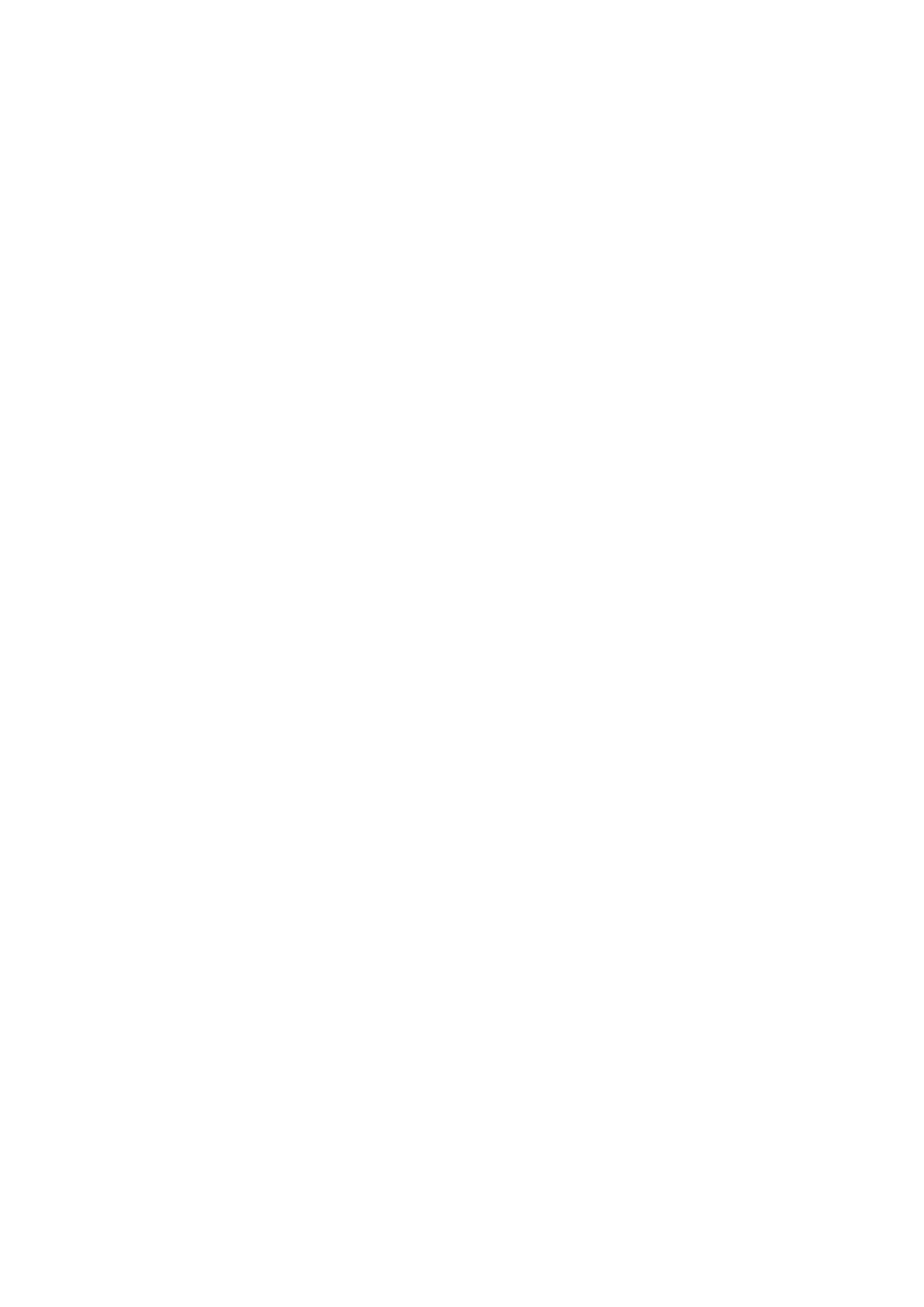# **1 Introduction**

## **1.1 Purpose**

This project forms part of a systematic review currently being undertaken by the Australian Centre for Asthma Monitoring (ACAM) to refine and simplify Australia's national asthma data monitoring system. The primary purpose of this study was to review the currently recommended list of 24 national asthma indicators in order to identify a smaller set of core indicators, which provide the most information and which are more effective at signalling change, for future asthma monitoring activities.

## **1.2 Background**

The Australian System for Monitoring Asthma (ASMA) has been developed to monitor asthma data and inform policies addressing asthma in Australia. It is an indicator-based monitoring system in which defined measures of interest (indicators) have been developed for data collection and monitoring. The current asthma monitoring system is based on 24 asthma indicators (see Table 1).

These were initially developed at a workshop convened by the Australian Institute of Health and Welfare (AIHW) in 2000 (AIHW 2000) and subsequently refined by ACAM in 2004 (Baker et al. 2004). They cover the areas of disease prevalence, impact (quality of life, disability, disease severity and mortality), risk factors, health service use and management practices.

In the report *Australian asthma indicators: Five-year review of asthma monitoring in Australia* (ACAM 2007), ACAM recommended a review of the national asthma indicators in order to simplify the asthma monitoring system by excluding indicators that were no longer relevant, or that were redundant or not feasible to measure in the foreseeable future. Two overlapping projects were proposed to revise the existing set of indicators. One of these projects employed an expert opinion approach, via the use of a Delphi survey, to obtain expert input on the relative merit of each asthma indicator. The other project was data-driven and involved the assessment of statistical correlations between data series for some asthma indicators to identify redundancy within the existing set of indicators.

### **Delphi surveys**

A Delphi survey is a qualitative research method used to gain consensus among a panel of individuals who have knowledge of the topic (Keeny et al. 2006). It employs a series of surveys (referred to as rounds) in which each subsequent survey provides summary feedback to the panellists from the responses to the previous survey and invites panellists to modify their responses based on the views of the group (Keeny et al. 2001). By this means, it implements a structured group communication process in which panellists can be influenced by the responses of others in the group. The goal of a Delphi survey is to organise a debate, collect and synthesise opinions and to achieve a degree of consensus and agreement among participants (Hader & Hader 1995).

A key component of the methodology of the Delphi technique is that the identities of panellists and their individual responses are kept hidden from the rest of participants (Hasson et al. 2000). This is designed to avoid dominance in the group by more outspoken or prestigious participants. However, although the panellists remain anonymous to each other, they are not anonymous to the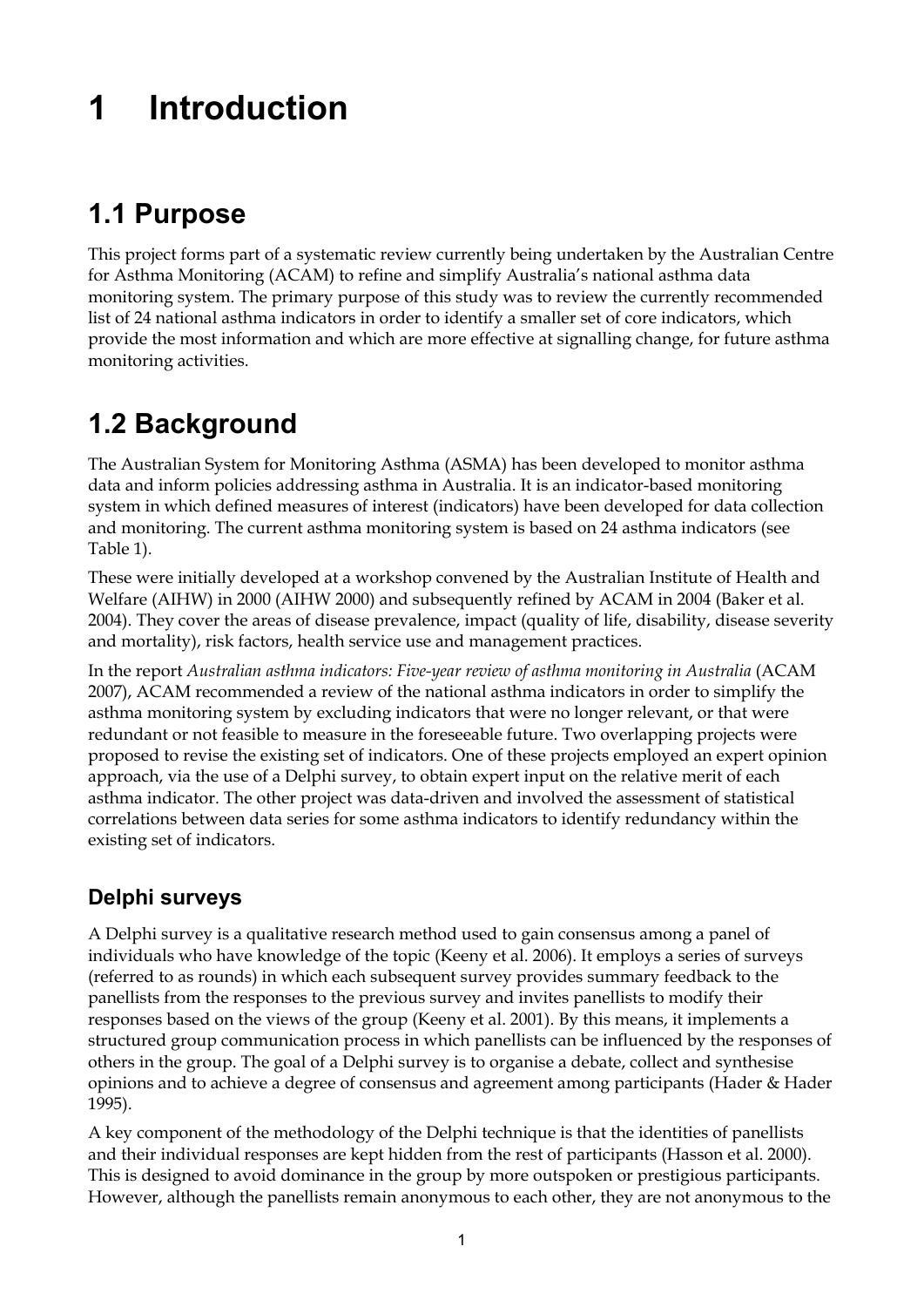investigators who need to know their identities in order to feed back responses and to follow up panellists during rounds. A high retention rate along all survey rounds is crucial as the number of participants is usually small.

A Delphi survey is a valuable tool for accessing the judgment of experts in circumstances where there are limits in the ability of empirical methods to ascertain information because knowledge is, by its nature, incomplete or unavailable (Powell 2003). This is relevant to the situation existing for most asthma indicators, and this method has the potential to provide helpful information for refining national asthma indicators.

| Indicator |                                  | <b>Description</b>                                                                                                                                               |  |  |  |  |
|-----------|----------------------------------|------------------------------------------------------------------------------------------------------------------------------------------------------------------|--|--|--|--|
| 1         | Ever asthma                      | Reporting ever having doctor-diagnosed asthma                                                                                                                    |  |  |  |  |
| 2         | Current asthma                   | Reporting doctor-diagnosed asthma plus symptoms of or treatment for asthma<br>in the last 12 months                                                              |  |  |  |  |
| 3         | Current wheeze                   | Reporting wheeze in the preceding 12 months                                                                                                                      |  |  |  |  |
| 4         | Airway hyperresponsiveness       | Proportion of the population who are diagnosed with airway<br>hyperressponsiveness                                                                               |  |  |  |  |
| 5         | Deaths (all ages)                | Deaths due to asthma in the population                                                                                                                           |  |  |  |  |
| 6         | Deaths (age 5 to 34 years)       | Deaths due to asthma among people aged 5 to 34 years                                                                                                             |  |  |  |  |
| 7         | Hospitalisations                 | Episodes of hospitalisation for asthma                                                                                                                           |  |  |  |  |
| 8         | Hospital patient days            | Patient days (or 'bed days') in hospital for asthma                                                                                                              |  |  |  |  |
| 9         | Individual hospitalisations      | People hospitalised for asthma                                                                                                                                   |  |  |  |  |
| 10        | Hospital re-admissions           | Re-admissions to hospital for asthma within 28 days of a previous admission<br>for asthma                                                                        |  |  |  |  |
| 11        | Emergency department attendances | Attendances at emergency departments in the population for asthma each year                                                                                      |  |  |  |  |
| 12        | Re-attendances                   | Re-attendance at either hospital or an emergency department for asthma<br>within 28 days of a previous attendance for asthma                                     |  |  |  |  |
| 13        | General practice encounters      | General practice encounters for asthma                                                                                                                           |  |  |  |  |
| 14        | Urgent asthma visits             | Total healthcare visits (hospital, emergency department and general practice)<br>for asthma exacerbations or worsening asthma                                    |  |  |  |  |
| 15        | Asthma Cycle of Care uptake      | Asthma Cycle of Care (formerly Asthma 3+ Visit Plan) Practitioner Incentive<br>Program payments                                                                  |  |  |  |  |
| 16        | Asthma action plans              | People with asthma who have a written asthma action plan                                                                                                         |  |  |  |  |
| 17        | Preventer use                    | People with asthma who use preventers (inhaled corticosteroids, leukotriene<br>receptor antagonists or similar drugs) regularly                                  |  |  |  |  |
| 18        | Quality of life                  | People with asthma who report poor health-related quality of life                                                                                                |  |  |  |  |
| 19        | Smoking                          | Current smoking among people with asthma                                                                                                                         |  |  |  |  |
| 20        | Children residing with smokers   | Smoking in households where children with asthma reside                                                                                                          |  |  |  |  |
| 21        | Spirometry                       | People with asthma who have had spirometry within the last 12 months                                                                                             |  |  |  |  |
| 22        | Asthma control                   | A composite indicator developed from measures of symptoms and medication<br>use to impute the proportion of people with asthma who have poor clinical<br>control |  |  |  |  |
| 23        | Occupational asthma              | Asthma caused by occupational exposure                                                                                                                           |  |  |  |  |
| 24        | Costs of asthma                  | An index derived from expenditure and burden of disease data to examine the<br>costs of asthma to individuals                                                    |  |  |  |  |

*Note:* These are the indicator descriptions provided to panellists involved in the Delphi survey.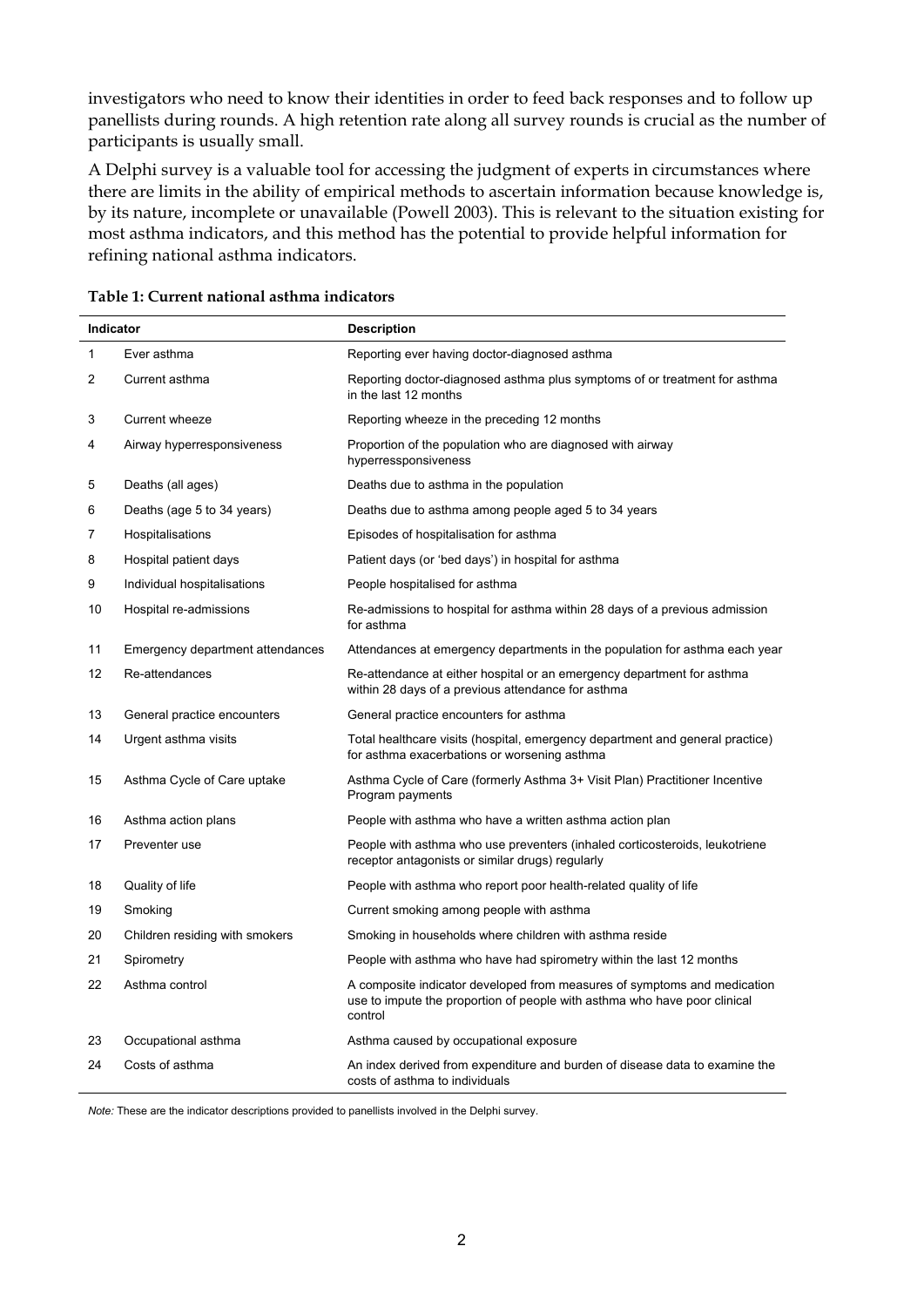### **Correlation analysis**

Correlation is a measure of the strength of association between two continuous variables. Two variables that are highly correlated contain essentially the same information and, hence, one of them can be considered redundant. We applied this methodology to the analysis of indicators that had been measured using existing data sources to see if any combination of two indicators were highly correlated. If two items were strongly correlated we considered that one of them was redundant and could be excluded from the indicator list.

Approaches such as the expert opinion and data-driven methods used here are consistent with those used in the creation and refinement of health indicator lists in other jurisdictions. In Scotland, a mixed approach was used to establish a robust set of mental health indicators for adults (NHS Health Scotland: Parkinson 2007; Parkinson 2006). In the United States, committee members were asked to rank-order lists of national health indicators according to their personal judgment (IOM 1999). A similar method was used in Canada, where a modified Delphi process was undertaken to develop a draft list of population health indicators at a consensus conference held in 1999 (Canadian Institute for Health Information (CIHI) 1999). Indicators were retained or rejected on the basis of average scores. A second consensus conference was held in 2004 to identify information gaps, validate the originally proposed indicators and identify potential new indicators (CIHI 2005).

## **1.3 Aim and objectives**

The overall aim of this body of work was to define an efficient set of indicators for asthma that are useful for stakeholders, avoid redundancy and can be measured reliably and validly using population data.

### **Specific objectives of the Delphi survey**

There were three main objectives of the Delphi survey:

- 1) To consult individuals with interest and expertise in asthma and data monitoring on the priority of individual indicators for monitoring asthma in Australia
- 2) To obtain consensus among asthma and data monitoring experts on which indicators are the most important in the asthma monitoring system
- 3) To engage asthma and data monitoring experts in the asthma monitoring process.

### **Specific objectives of the correlation analysis**

The objectives of the correlation analyses were:

- 1) To examine correlations among asthma indicators that are classified by sex, age group, geographical remoteness and socioeconomic disadvantage of location of residence
- 2) To use this information to identify a smaller set of indicators that provides independent information with minimal redundancy.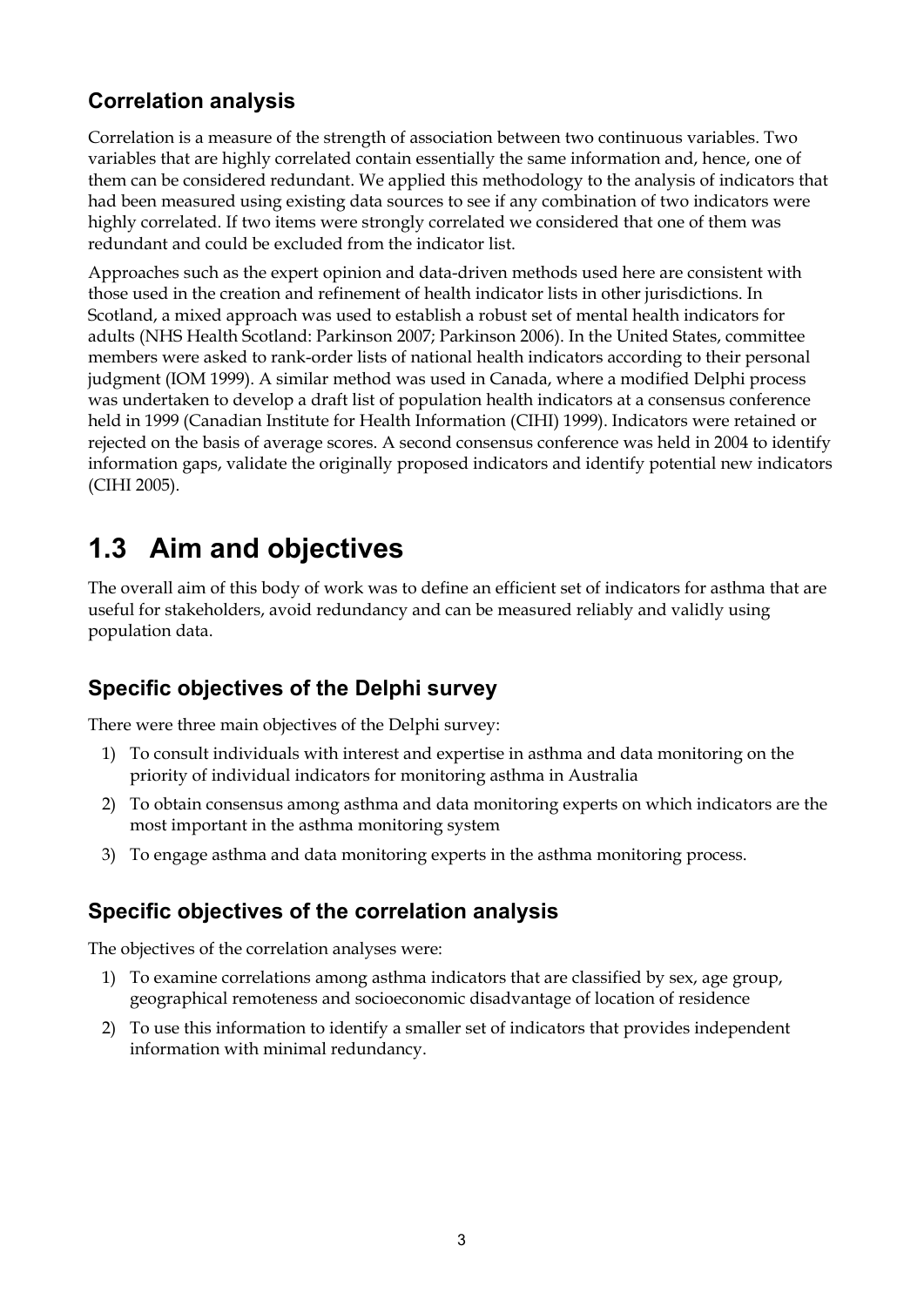# **2 Methods**

## **2.1 Delphi survey**

### **Pilot test**

The initial questionnaire was designed as a web-based one and pilot-tested by five respondents prior to the commencement of the study. Minor changes to the wording of the participant information statement and questionnaire were made to ensure clarity. The web-based format was also adjusted to ensure simplicity and completion.

### **Ethics**

Approval was sought and given by the University of Sydney Human Research Ethics Committee on 30 July 2008 (Ref No. 11003).

### **Sample**

A list of potential participants was identified at a national level by investigators, based on all of the following selection criteria:

- 1) Currently practicing respiratory physician, paediatrician, general practitioner, asthma researcher, epidemiologist, asthma educator, policy maker, or representative from health departments or relevant interest groups
- 2) Highly knowledgeable about some aspects of asthma and data monitoring in Australia
- 3) Interest in monitoring the status of asthma in Australia using indicators.

ACAM employees and members of the project steering committee were excluded from participation in this project.

### **Recruitment**

Potential participants were contacted and invited to participate by email. They received a Participant Information Statement with an explanation of the Delphi survey purposes and process, and the activities they would be asked to undertake as panellists (including the time it would take, the number of rounds and how the information would be used). Detailed instructions on how to complete the initial questionnaire were also provided.

The identities of the panel members were not revealed to the panellists, and participants were reassured that their responses would be anonymous to the rest of the panel at all times. It was also made clear that their participation was voluntary and they could withdraw at any point without penalty. It was planned to include approximately 20 panellists.

Email addresses were obtained from an existing list of stakeholders held at ACAM. This list of stakeholders has evolved since ACAM's inception in 2002. It contains an extensive list of experts who have worked directly and indirectly with ACAM in a variety of capacities, and is regularly maintained.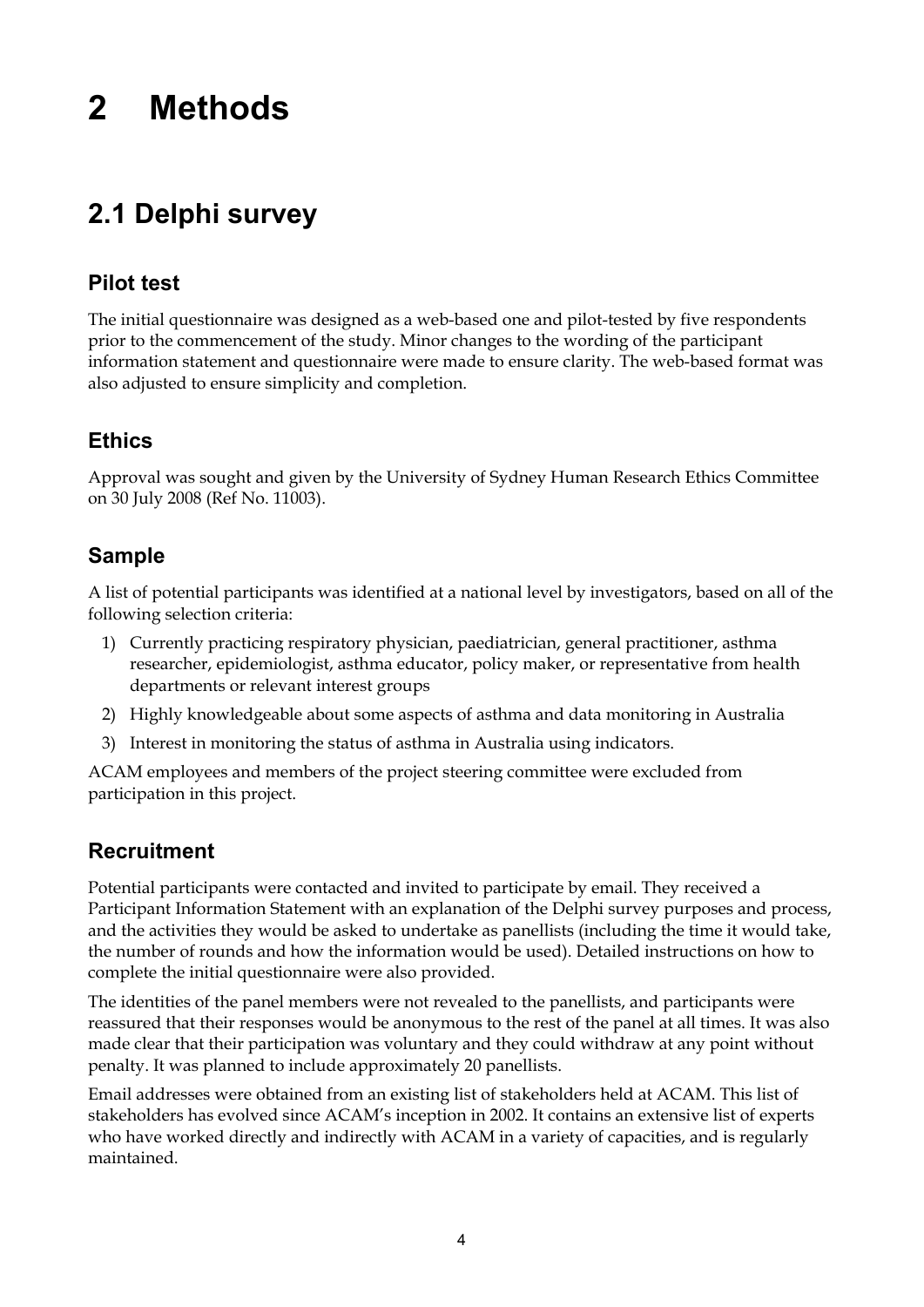### **Questionnaire**

A full copy of the questionnaire is provided in Appendix 1. Briefly, panellists were asked to rate the value of each of the asthma indicators and to identify between five and ten indicators that they recommended for retention. They were also asked to list up to three indicators they considered could be excluded. Panellists were encouraged to provide qualitative explanations for their rankings and selections, although these were optional. Finally, participants were given the opportunity to suggest additional asthma indicators they believed could be important in monitoring the status of asthma in Australia. The same questionnaire was used in the second round of the survey, but no free text was collected.

### **Survey rounds**

The survey was designed to include up to three rounds of testing, although only two were conducted (see below). Those who completed the initial questionnaire were invited to participate in the second round of the survey. In the second round, respondents were given feedback including their own previous responses, pooled results from all respondents and anonymised comments of other participants (see Appendix 2). Participants were asked to consider refining their answers based on this feedback provided.

### **Data collection**

Surveys were administered as web-based questionnaires with communication to the panellists via email. Completed surveys were stored in a password protected database. Participants were given two weeks to complete the initial questionnaire, and three weeks to complete the second questionnaire in an effort to ensure a high retention rate. Non-responders received two follow-up emails as reminders to complete the survey.

## **2.2 Correlation analysis**

We investigated correlations among several of the asthma indicators to identify potential redundancy. In order to investigate correlation among indicators, it is necessary to aggregate the data for the indicator by population characteristics (age group and sex) and geographical characteristics (socioeconomic status and remoteness of the location of residence). Indicators that are not highly correlated with any other indicator offer independent information. On the other hand, highly correlated indicators may indicate redundancy and there may be opportunities to cull one of the indicators from the recommended list. Six of the 24 indicators were able to be aggregated by age group, sex, Socio-Economic Indexes For Areas (SEIFA) (providing an indication of socioeconomic status) and Australian Standard Geographical Classification (providing an indication of remoteness of residence). These were:

- *Ever asthma*, defined as the proportion of ever having doctor diagnosed asthma per 100,000 resident population (data source: National Health Survey)
- *Current asthma*, defined as the proportion of people with current asthma (ever being doctor diagnosed with asthma and still having it) per 100,000 resident population (data source: National Health Survey)
- *Asthma action plans*, defined as the proportion of people with current asthma who had an asthma action plan (data source: National Health Survey)
- *Deaths (all ages and 5 to 34 years)*, defined as deaths with asthma listed as the underlying cause of death (ICD-10 codes J45 and J46 ) per 100,000 resident population (data source: National Mortality Database)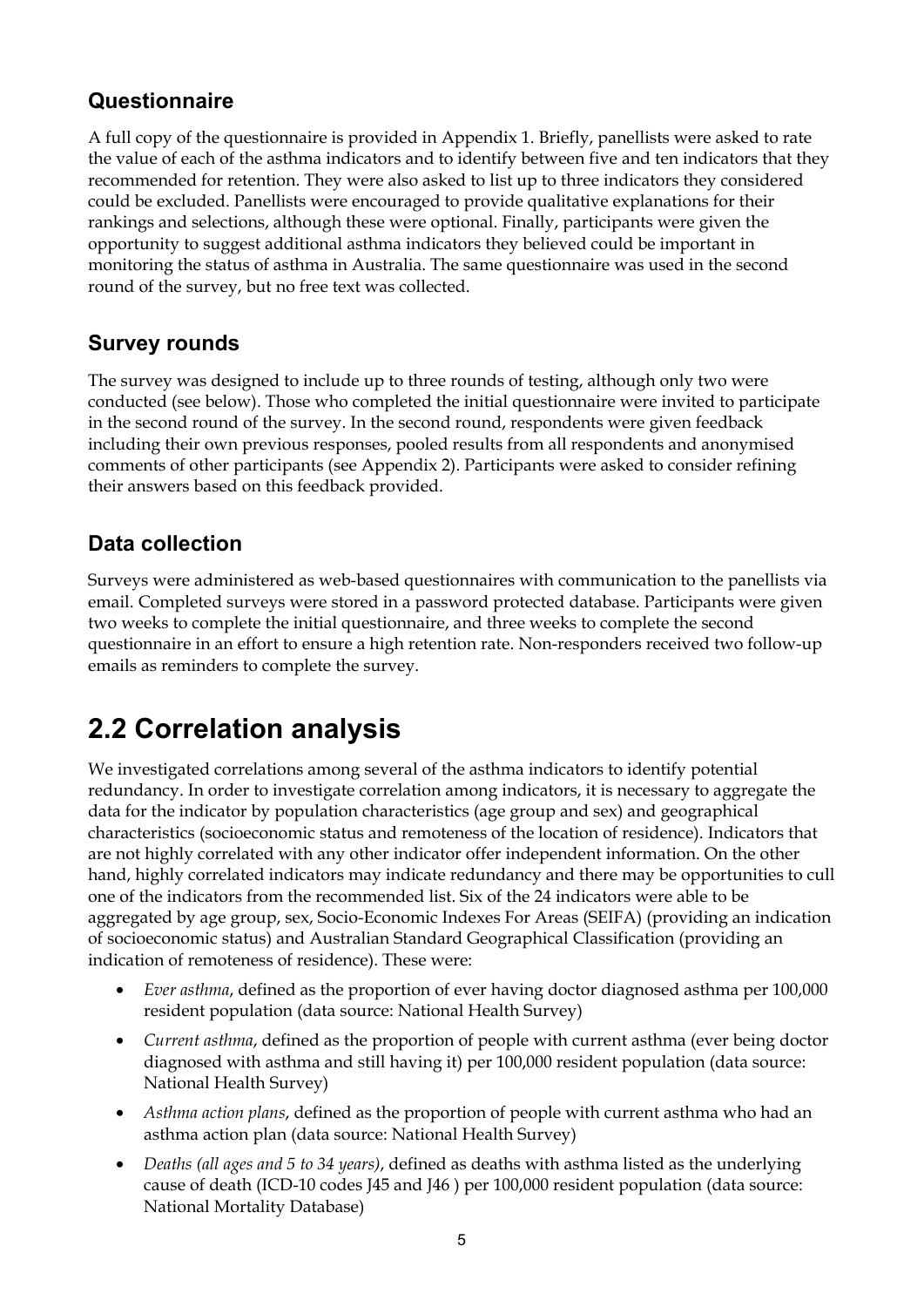- *Hospitalisations*, defined as hospital separations with asthma listed as the principal cause (ICD-10-AM codes J45 and J46) per 100,000 resident population (data source: National Hospital Morbidity Database)
- *Hospital patient days*, defined as the number of patient days in hospital due to asthma per 100,000 resident population (data source: National Hospital Morbidity Database).

Data for each of the six indicators were derived from the various data sources used to monitor these indicators on a regular basis, including the National Mortality Database, the National Hospital Morbidity Database and the National Health Survey. Data were aggregated by sex, age group (four levels), SEIFA (five levels) and remoteness (three levels). A correlation matrix was constructed to examine how these indicators were correlated to each other. For the purpose of this analysis, we defined redundancy as >80% shared variance, in other words, a correlation coefficient  $>0.9$ .

Additionally, some subpopulation analyses were conducted if the graphical representation of the correlation analysis indicated the possibility of another factor, such as age or sex, having an important effect on the correlation. An investigation of the correlation between the trend in *deaths (all ages)* and *deaths (5 to 34 years)* indicators over time was also conducted.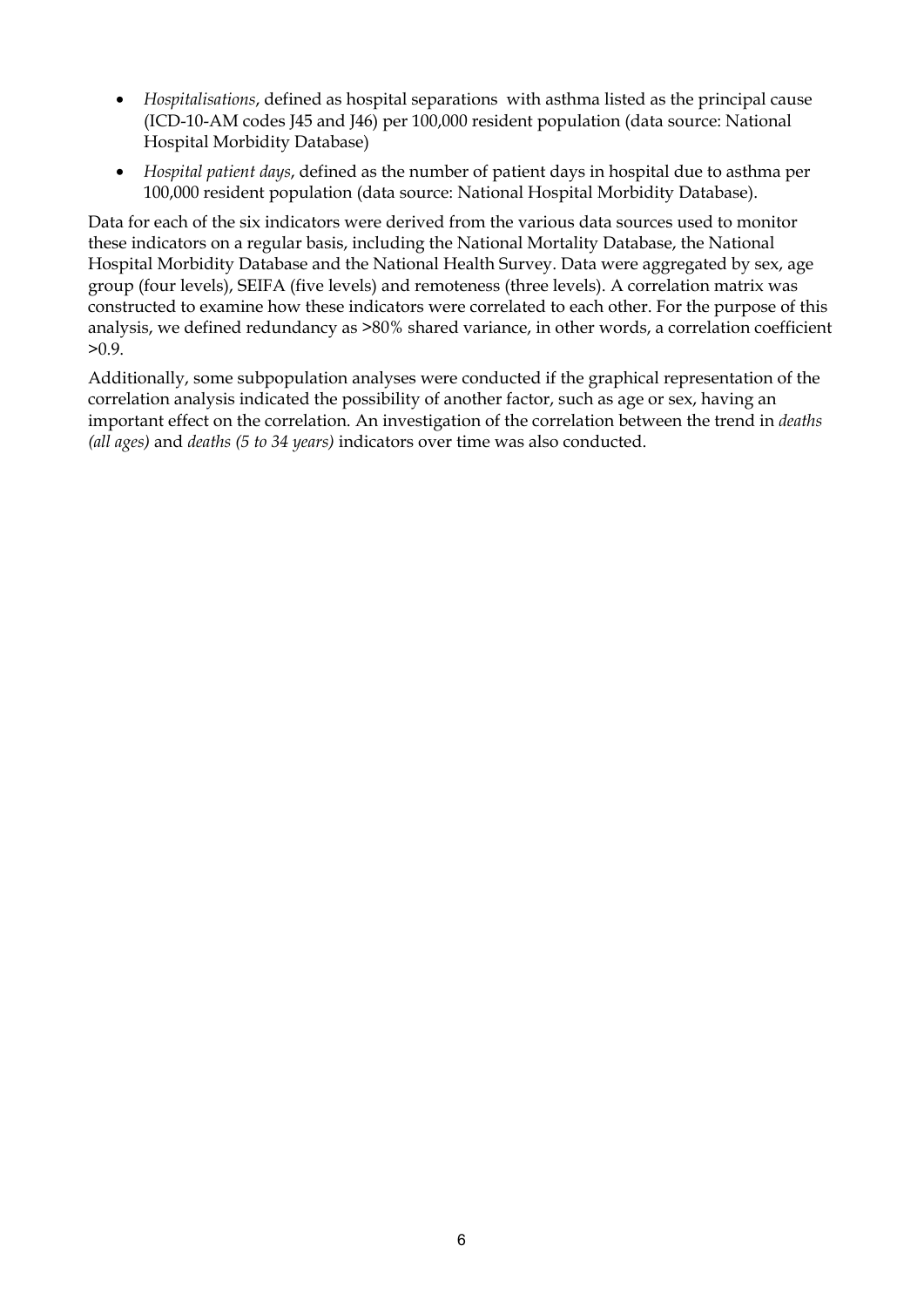# **3 Results**

## **3.1 Delphi survey**

### **Respondents**

Sixty-two asthma experts from different disciplines across Australia were invited by email to participate in the Delphi survey. Thirty-two panellists (52%) completed the initial questionnaire and 27 (84%) of these completed the second questionnaire. Among the 32 initial responders, 12 (37.5%) were women. Panellists included eight currently practicing respiratory physicians, two paediatricians, three general practitioners, and one asthma educator. There were also asthma researchers (12), epidemiologists (9), and several representatives from health departments (6), Australian System for Monitoring Asthma steering committee (10), the Australian Institute of Health and Welfare (AIHW) (2), the Cooperative Research Centre for Asthma and Airways (Asthma CRC) (2) and Asthma Foundations around Australia (5). It should be noted that these categories are not mutually exclusive. Each of the states and territories were represented among the respondents.

In this report, results are presented in the same order as the questionnaire. In general, as shown in Figures 1 and 2, responses from the second survey were consistent with the results from the initial survey.

### **Question 1: Rating of asthma indicators**

Respondents were asked to rate and rank current asthma indicators in terms of their value in providing information to policy makers about the status of asthma in Australia. Figure 1 shows the group score range (minimum and maximum score), the number of responders who ranked each indicator at each rating, and the median rating for each indicator. It can be seen that there was a broad range of responses, but some extremes were only rated by one respondent.

*Current asthma, urgent asthma visits, deaths, hospitalisations* and *Emergency Department attendances* were the top five indicators rated in the initial round. These same indicators were also the ones most strongly supported in the second round of the survey.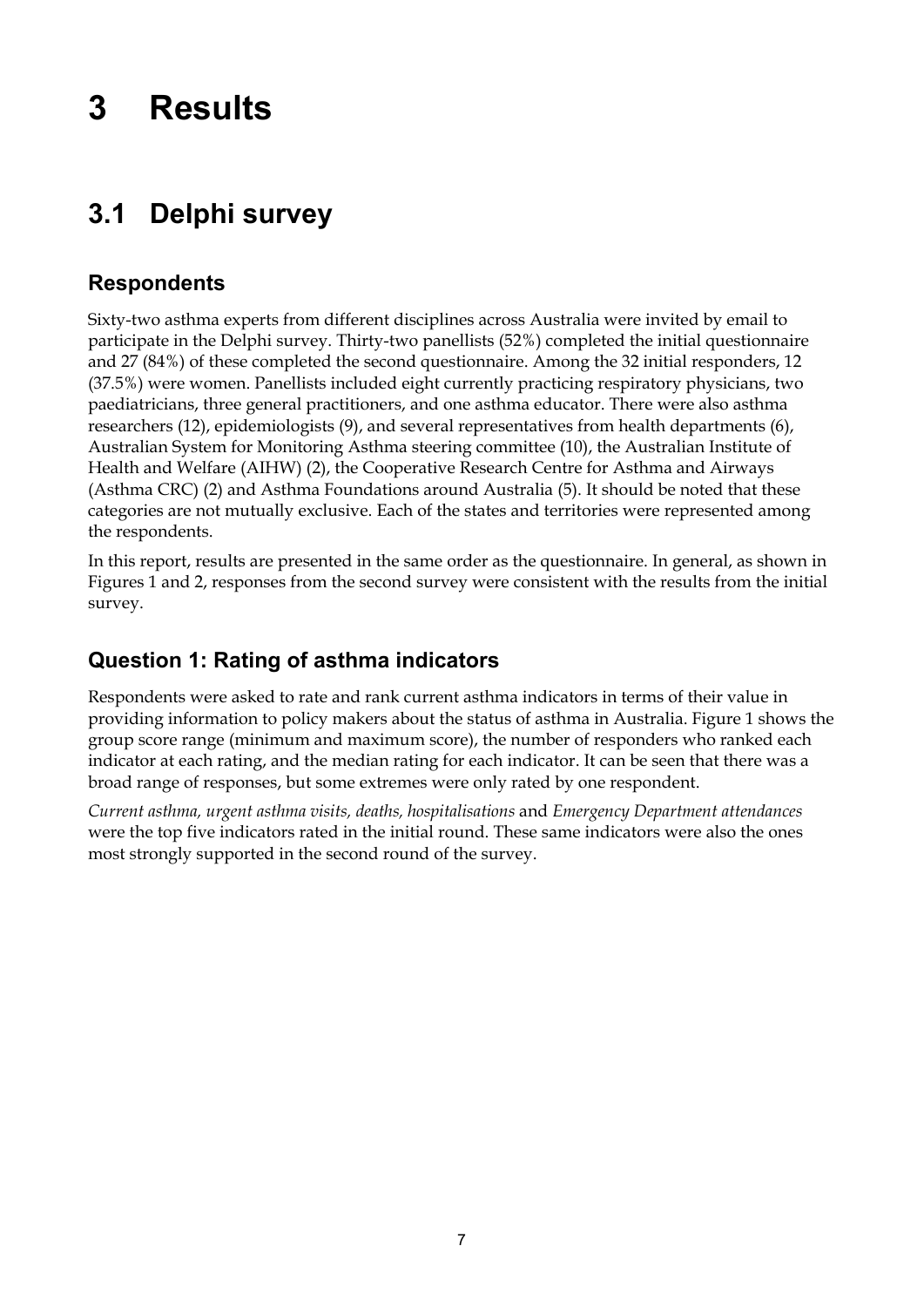

*Notes:* These results arose from Question 1 of the Delphi survey where panellists were asked 'Please rate each of the indicators in terms of its value in providing information to policy makers about the status of asthma in Australia, where 1 indicates it is most important and 5 indicates it is least important or redundant.' Indicators are listed in order from lowest to highest median (i.e. most to least important from top to bottom). The grey boxes indicate the score range for the initial survey (n=32), and the blue boxes indicate the range for the second survey (n=27). Numbers inside the boxes indicate the number of respondents who rated each indicator at each score. The black vertical bar indicates the median.

#### **Figure 1: Rating of asthma indicators in terms of their value in providing information to policy makers about the status of asthma in Australia**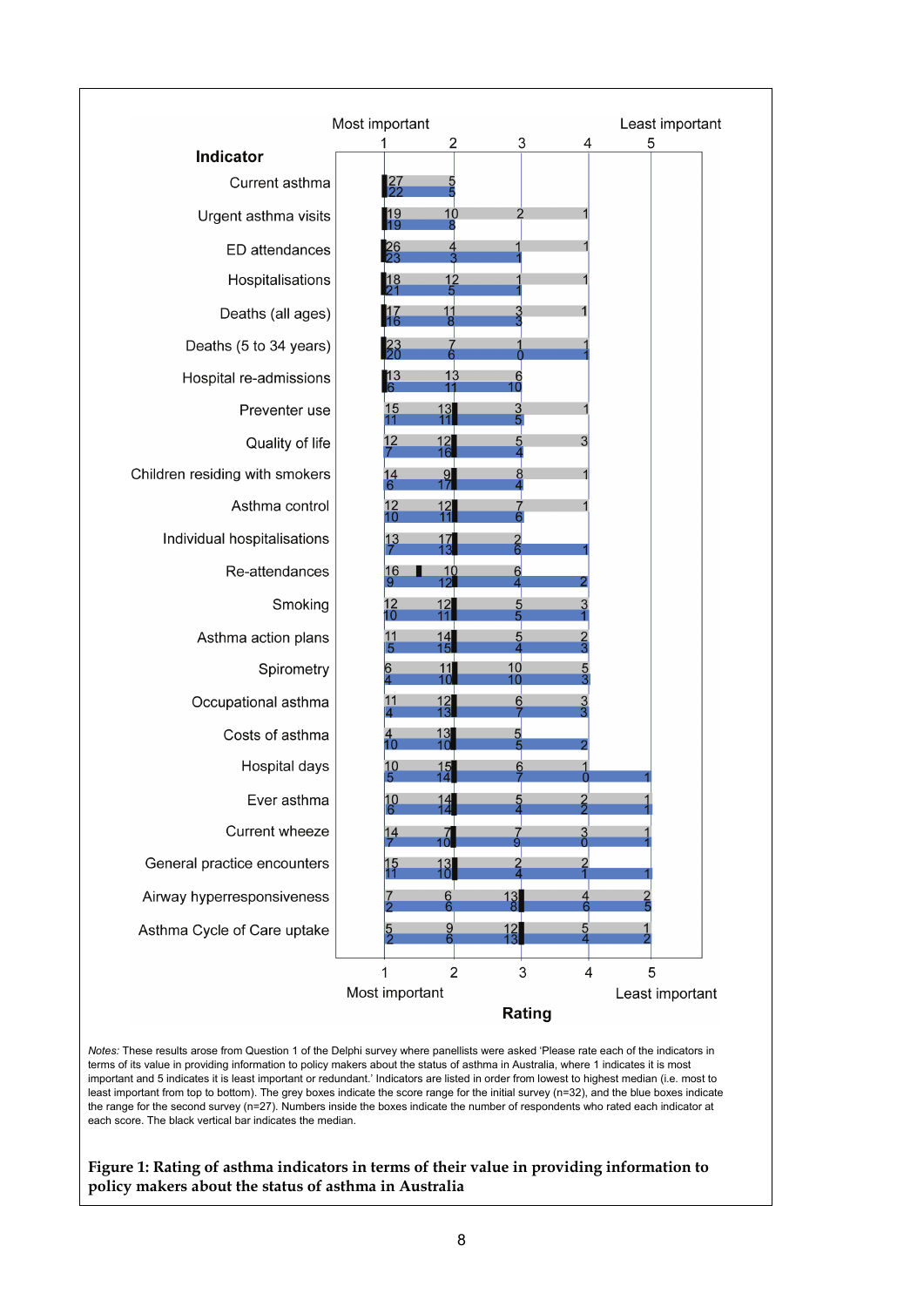### **Question 2: Ranking of asthma indicators for retention**

Panellists were asked to select a limited number of indicators (5–10) for retention.

A sum score was calculated for both survey rounds, based on the priority level for retention given by each respondent. A priority level of '1' was awarded 10 points, a priority level of '2' was awarded 9 points, and so on to 1 point for priority level of '10'. For each indicator, the sum score was calculated as the sum of all priority level scores divided by the total number of respondents.

The results of the first and second round were generally consistent with each other (Figure 2). *Current asthma* and *deaths (all ages)* were ranked as the most preferred indicators for retention in both survey rounds. Free text answers provided by some respondents were consistent with this ranking. For example, in relation to *deaths,* comments included: 'sentinel event/outcome' and 'an important endpoint' and 'death is the ultimate and unequivocal outcome and thus an excellent indication of whether outcomes are improving or worsening'. In addition, *hospitalisations, deaths (5 to 34 years)* and *costs of asthma* were considered worthy of retention by respondents in the first round. On the other hand, there was a substantial increase between round one and round two in the percentage of respondents recommending inclusion for *asthma control* and *urgent asthma visits*. This may reflect the strongly positive sentiments expressed by other respondents in the first round and subsequently circulated with the round two survey, such as *asthma control* is 'one of the key ultimate outcomes we are seeking. Good control provides a clear picture of whether strategies are working or not' and 'has been shown to be a rigorous yet flexible measure in primary care and is responsive to change'. In terms of *urgent asthma visits*, round one respondents described it as an 'important outcome measure' and 'a good marker of whether asthma is well controlled'. A full list of all the free text answers is provided in Appendix 2.

### **Question 3: Listing of potential asthma indicators for exclusion**

*Asthma Cycle of Care uptake* and *airway hyperresponsiveness* were consistently identified as potential indicators for exclusion during both survey rounds. *Asthma Cycle of Care uptake* was considered by round one participants as 'complex', 'not a great indicator of activity' and 'not useful to measure' while *airway hyperresponsiveness* was 'rarely tested', 'probably not feasible' and 'difficult to measure and thus difficult to be representative of the population'. On the other hand, there were some alternative comments that supported the retention of these indicators. In the second round, there was a significant increase in the number of respondents recommending exclusion for *occupational asthma, airway hyperresponsiveness* and *Asthma Cycle of Care uptake* (Figure 2). *Occupational asthma* had been described as 'too specific' and as a 'subgroup of asthma'.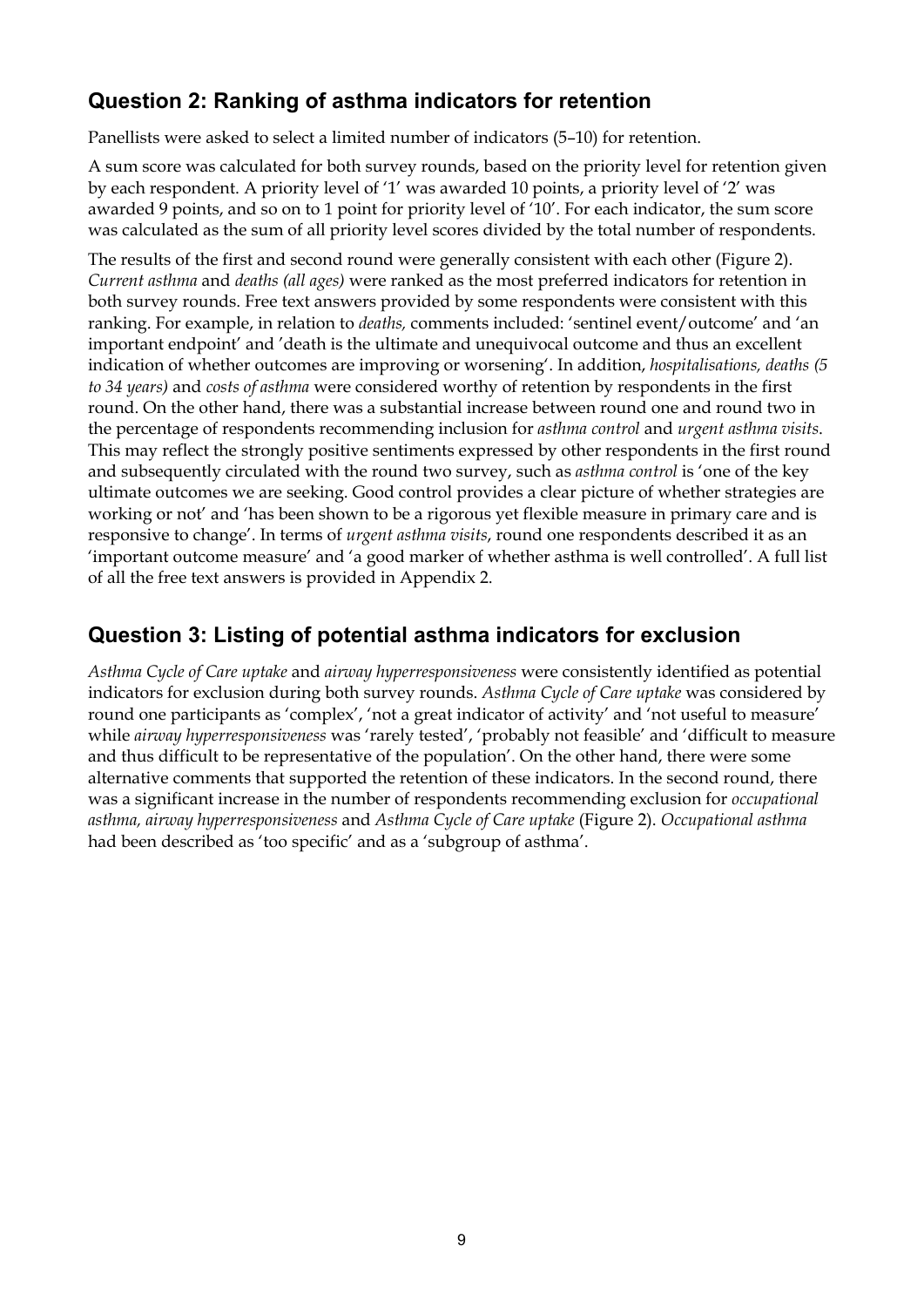

*Notes:* For each indicator, the bar at the top represents results from the initial survey and the bar below shows results for the second survey. **Retention** (question 2): Panellists were asked: 'If we had to limit the number of asthma indicators, which ones, from the previous list of 24, would you choose to keep? Please rank a minimum of 5 indicators, starting from the most important. You can rank up to 10 indicators that you think are important.' Dark blue shows the percentage of responders who thought the indicator should be retained and gave it a priority level of 1–5. Light blue shows the percentage of responders who thought the indicator should be retained and gave it a priority level of 6–10. Sample sizes were: initial survey n=30; second survey n=25. At the right of the bars a **sum score** has been calculated for both survey rounds, based on priority level for retention where priority level 1 awarded 10 points, priority level 2 awarded 9 points, and so on to 1 point for priority level 10. Indicators are listed in descending order of the sum score for the second round. **Exclusion** (question 3): Panellists were asked: 'Please list up to five indicators from the previous list of 24 that you believe could be excluded from the asthma data monitoring system.' Sample sizes were: initial survey n=27; second survey n=22. A full list of the voluntary free text answers provided as reasons for retention or exclusion is provided in Appendix 2.

#### **Figure 2: Asthma indicators recommended for retention and exclusion**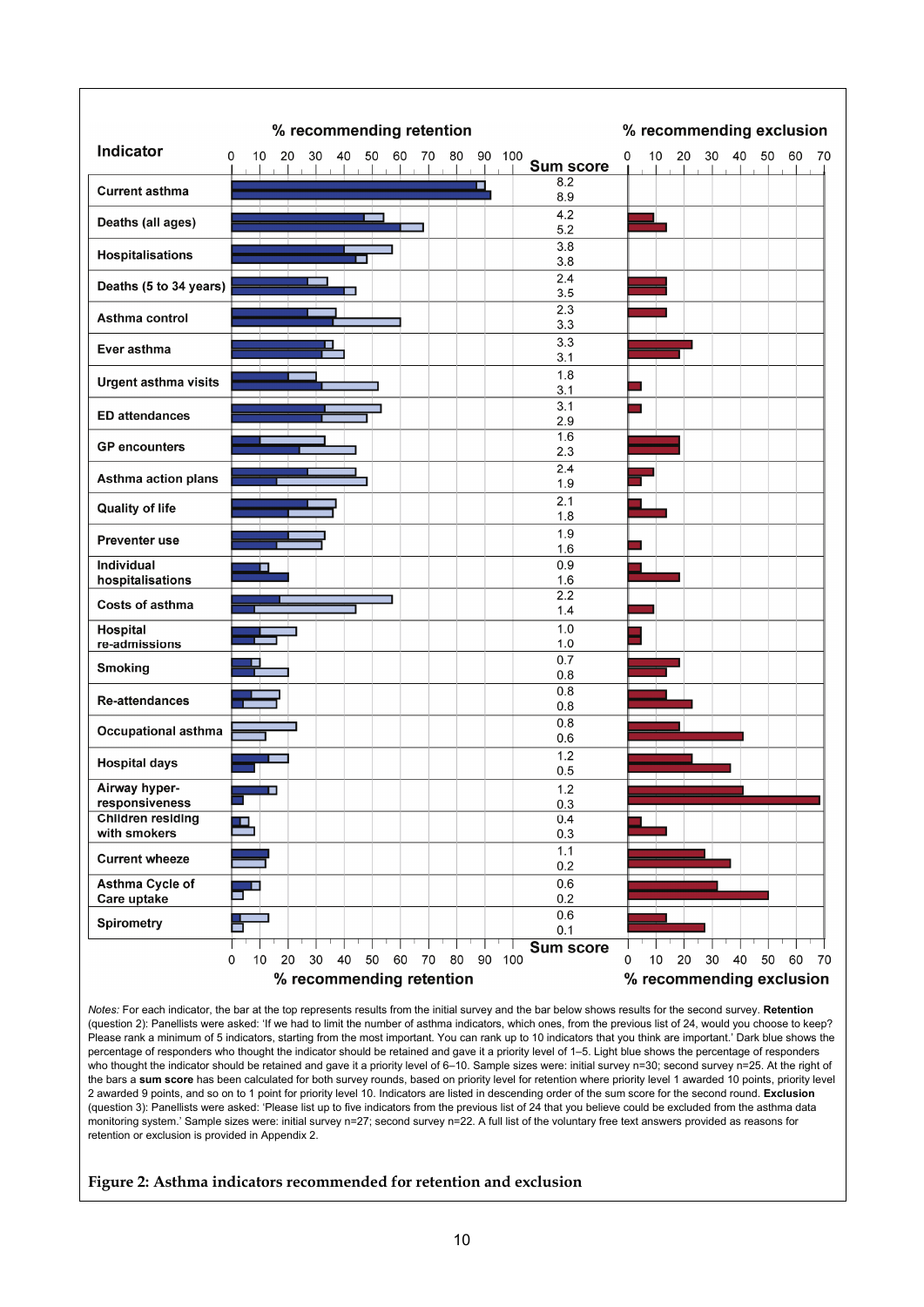### **Question 4: Suggestions for additional asthma indicators**

Seven respondents made suggestions about additional indicators for asthma monitoring or proposed subgroup analyses (see Appendix 2 for the full list of suggestions). The two suggested additional asthma indicators, which were circulated with the second survey round, were *asthma self-management or health knowledge* and *frequency of use of relievers.* Figure 3 shows the rating of these two additional indicators. Panellists agreed that the two additional indicators were important in monitoring the status of asthma in Australia. However, they did not rate as highly as some of the existing indicators.



## **3.2 Correlation analysis**

### **Whole population analysis**

Using whole population analysis, *prevalence of ever asthma* and *prevalence of current asthma* were the two indicators that were most highly correlated with each other (r=0.82) (Table 2). *Hospitalisations* and *hospital patient days* were also highly correlated (r=0.80). *Deaths due to asthma* was moderately correlated to the *ever asthma* indicator (r=0.48) as well as the *current asthma* indicator (r=0.30). Although some correlations were relatively strong, none were greater than 0.9 in this whole population analysis and, hence, none met the criterion for redundancy.

|                             | Ever asthma<br>(1) | <b>Current asthma</b><br>(2) | Asthma action<br>plan $(3)$ | Deaths (all ages)<br>(4) | <b>Hospitalisations</b><br>for asthma (5) |
|-----------------------------|--------------------|------------------------------|-----------------------------|--------------------------|-------------------------------------------|
| Ever asthma (1)             | 1.00               |                              |                             |                          |                                           |
| Current asthma (2)          | 0.82               | 1.00                         |                             |                          |                                           |
| Asthma action plan (3)      | $-0.07$            | $-0.08$                      | 1.00                        |                          |                                           |
| Deaths (all ages) (4)       | 0.48               | 0.30                         | 0.21                        | 1.00                     |                                           |
| <b>Hospitalisations (5)</b> | $-0.31$            | $-0.23$                      | 0.34                        | $-0.22$                  | 1.00                                      |
| Hospital patient days (6)   | 0.06               | $-0.06$                      | 0.33                        | 0.39                     | 0.80                                      |
|                             |                    |                              |                             |                          |                                           |

**Table 2: Correlation matrix among the six asthma indicators** 

*Sources:* ABS 2004–05 National Health Survey; AIHW National Mortality Database; AIHW National Hospital Morbidity Database; Australian Bureau of Statistics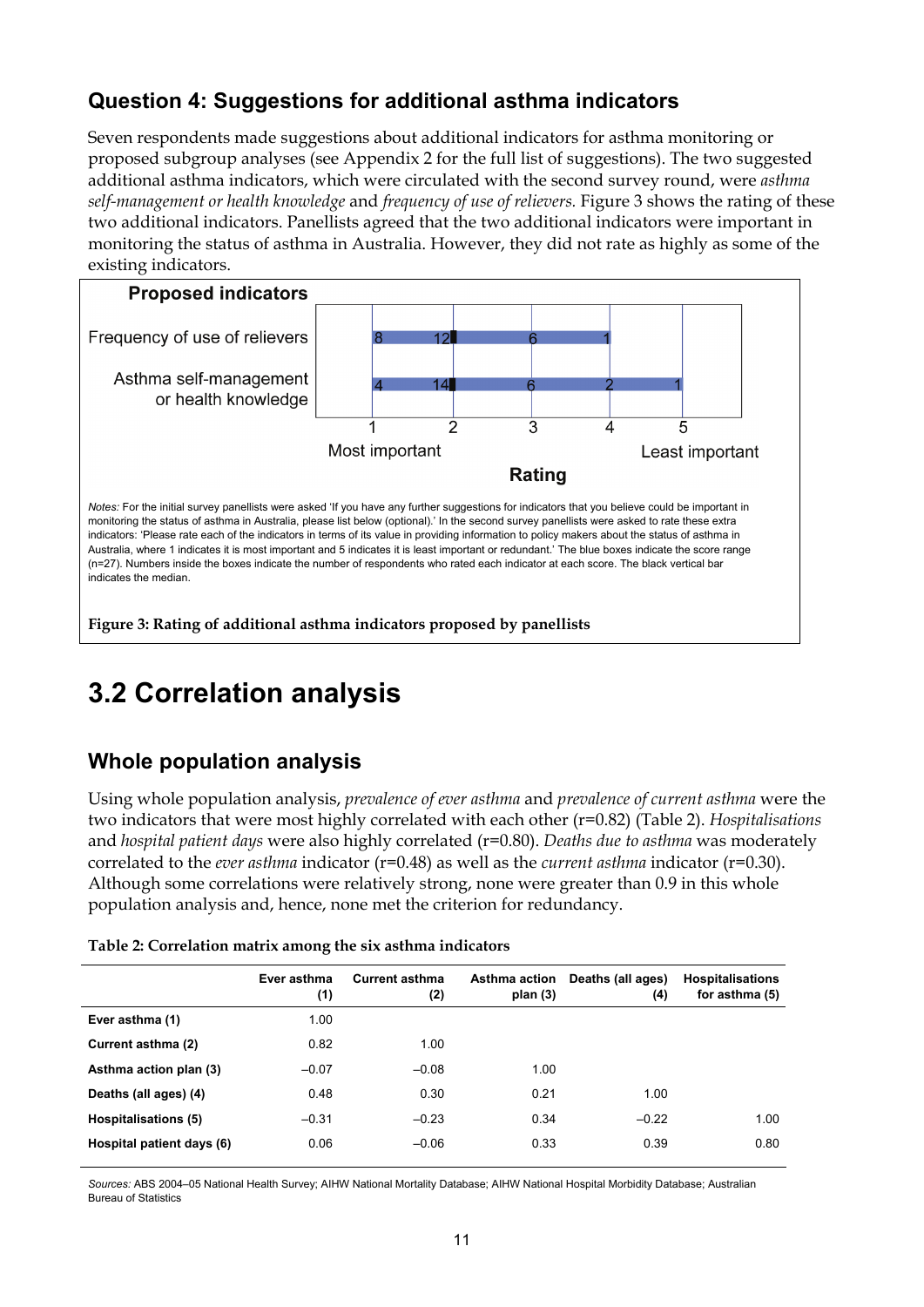When these correlations between indicators were presented graphically, with each point representing a defined subgroup of the population with a specific age, sex, socioeconomic status and remoteness, it was evident that in some cases, that subgroup analyses were appropriate (data not shown).

### **Subpopulation analysis**

We investigated the correlation between *hospital patient days* and *hospital separations* stratified by broad age groups, 0–14 years, 15–34 years and 35 years and over (Figure 5). It can be seen that in adults aged 35 years and over, the slope of the regression line is steeper than in the other two age groups, presumably due to the narrower range of *hospital separations* and wider range of *hospital patient days*, indicating longer length of stay. However, in children aged 0–14 years, both *hospital separations* and *hospital patient days* covered a wide range (Figure 5). The correlation coefficient between *hospital separations* and *hospital patient days* was very high within each age subgroup (0.972, 0.979 and 0.906 for age groups 0–14 years, 15–34 years and 35 years and over, respectively; Figure 5), while the overall correlation between these two indicators was lower (0.80; Table 2). Hence, the two indicators, *hospital patient days* and *hospital separations*, give different information across the full age range, even though they are highly correlated within each age group. These subgroup analyses suggest that it is not possible to use *hospital patient days* or *hospital separations* alone as national asthma indicators across the whole Australian population. Both give independent information and should be monitored. On the other hand, if the data are stratified by age group, into children (age 0–14 years), young adults (age 15–34 years) and older adults (age 35 years and over), it is only necessary to monitor either *hospital patient days* or *hospital separations* since both indicators provide very similar information.

We found a moderate correlation between the annual rates of *deaths (all ages)* and *deaths (5 to 34 years)* (0.84) in males and females over time (data not shown). However, the correlation was not high enough to meet our criterion for redundancy.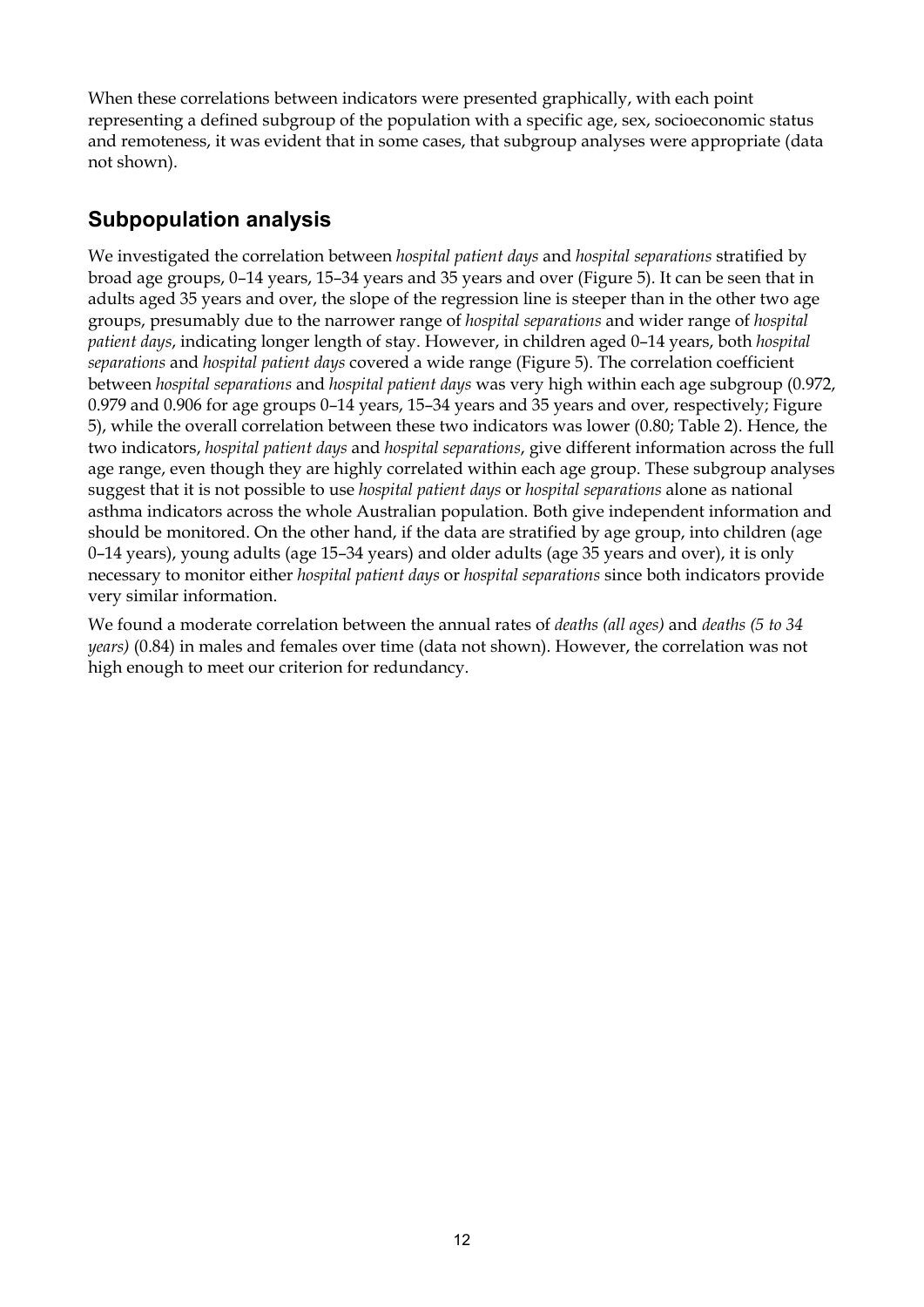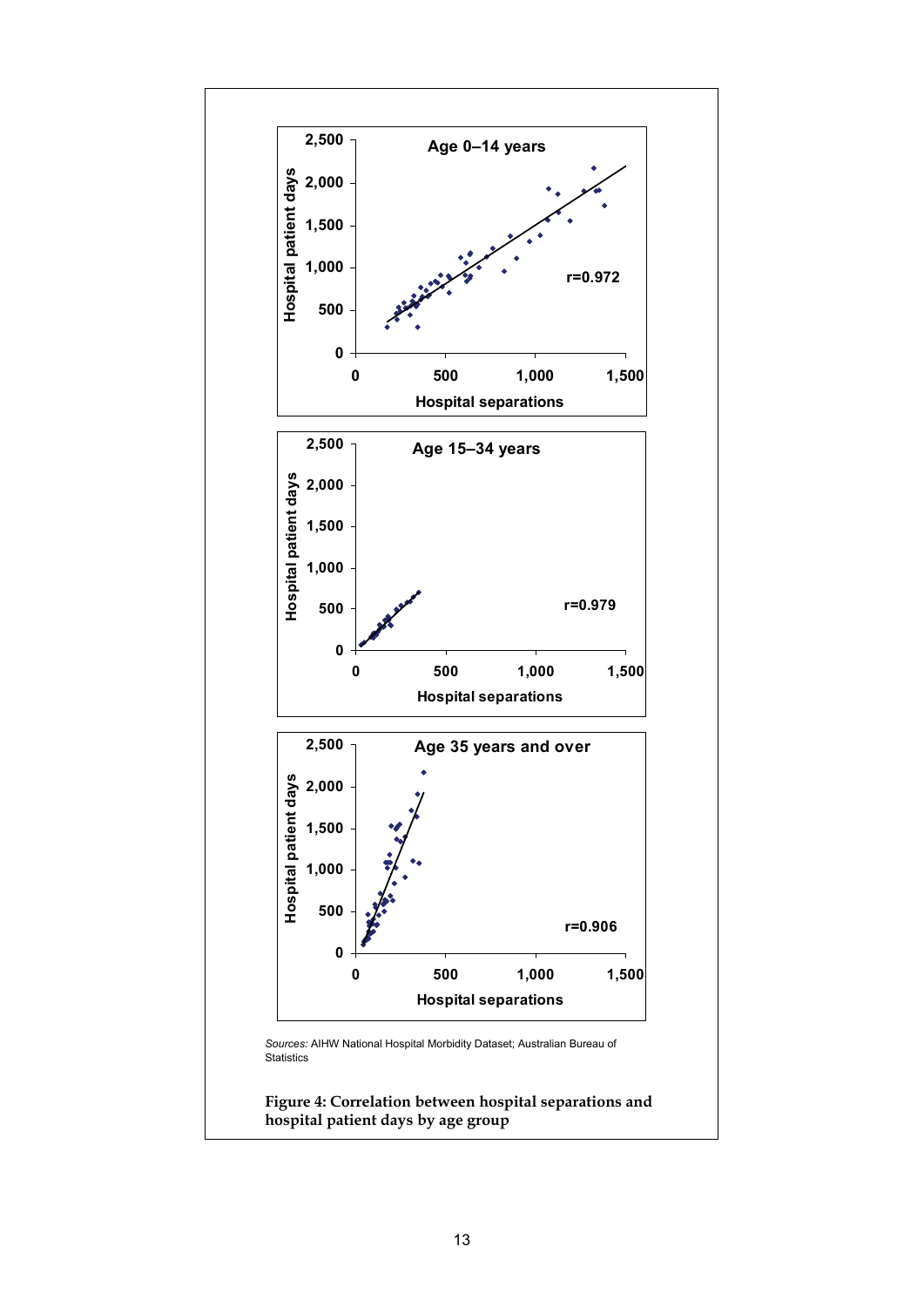# **4 Discussion**

Asthma data monitoring provides valuable information on changes in the impact of disease at a population level and for examining the effectiveness of health policy and management strategies over time. Currently, there are 24 national asthma indicators that measure selected aspects of the disease. It was believed that some of these indicators were no longer relevant or feasible; therefore a systematic review was recommended to simplify the asthma monitoring system. In this report we are presenting results from two independent processes: a Delphi survey and a correlation analysis conducted in order to reassess the current indicators and to recommend a priority list of core indicators that will provide high quality information for future asthma monitoring activities.

Asthma experts around Australia took part in a two-round Delphi survey where asthma indicators were rated and ranked based on their value for guiding policy, prioritising strategies for effective management and providing information about effectiveness of these strategies. The similarity between the first and second rounds indicated that there was no need to have a third round, therefore the research team stopped the process after the second round. The results presented above revealed that there are some indicators preferred by the respondents and that others might be excluded from the monitoring system.

The asthma indicators most strongly endorsed by panellists, and hence recommended by the research team for retention, were *current asthma, deaths (all ages)* and *hospitalisations*. Free text answers provided by some respondents supported these results. For instance, participants declared that *hospitalisations* provided a 'measure of severity' and 'serious adverse event' and it was claimed as 'harder data'. *Asthma control* was also highly ranked by participants in both survey rounds. However, there were conflicting views in regards to *asthma contro*l as it was believed it could be 'difficult to measure' and might not be 'policy relevant'. This variation may reflect varying levels of knowledge by different respondents about standardised methods for assessing asthma control. Finally, *costs of asthma* was given a low priority by respondents but quite a high preference for inclusion. Panellists commented that *costs of asthma* was relevant for 'prioritising' and for identifying 'strategies to guide policy'. The research team also recommended the retention of the following indicators: *general practice encounters, asthma action plans, quality of life* and *preventer use*. Although these indicators did not score as highly as some of the other indicators in the sum score for retention, few people recommended them for exclusion. For people with persistent asthma, current guidelines recommend use of preventer medications and ownership of an asthma action plan. Hence, the research team felt that the *preventer use* and *asthma action plans* indicators needed to be retained. It should be noted that the Australian term 'preventer' corresponds to medications called 'controllers' in many other countries and clinical practice guidelines, so the meaning of the indicator '*preventer use*' should be defined in any publication accessible to an international audience. *General practice encounters* enables the quantification of one of the main health service utilisation measures for asthma. *Quality of life* represents an holistic outcome not encompassed by other measures. For these reasons, *general practice encounters, asthma action plans, quality of life* and *preventer use* were recommended as indicators to be retained in the core indicator list.

Panellists who participated in the Delphi survey recommended the following indicators for exclusion: *individual hospitalisations, re-attendances, occupational asthma, hospital patient days, airway hyperrresponsiveness, children residing with smokers, current wheeze, Asthma Cycle of Care uptake and spirometry.* Although most respondents agreed that these indicators should be excluded, there were some alternative comments that advocated indicators for inclusion. For example, some panellists commented that *individual hospitalisations* determined 'effectiveness of asthma control and severity' and that *current wheeze* was 'needed for population prevalence'.

The whole population correlation analysis did not identify any of the six indicators assessed that could be eliminated on the basis of redundancy. In the case of the *hospital patient days* and *hospitalisations* indicators, the whole population results showed that the two indicators provide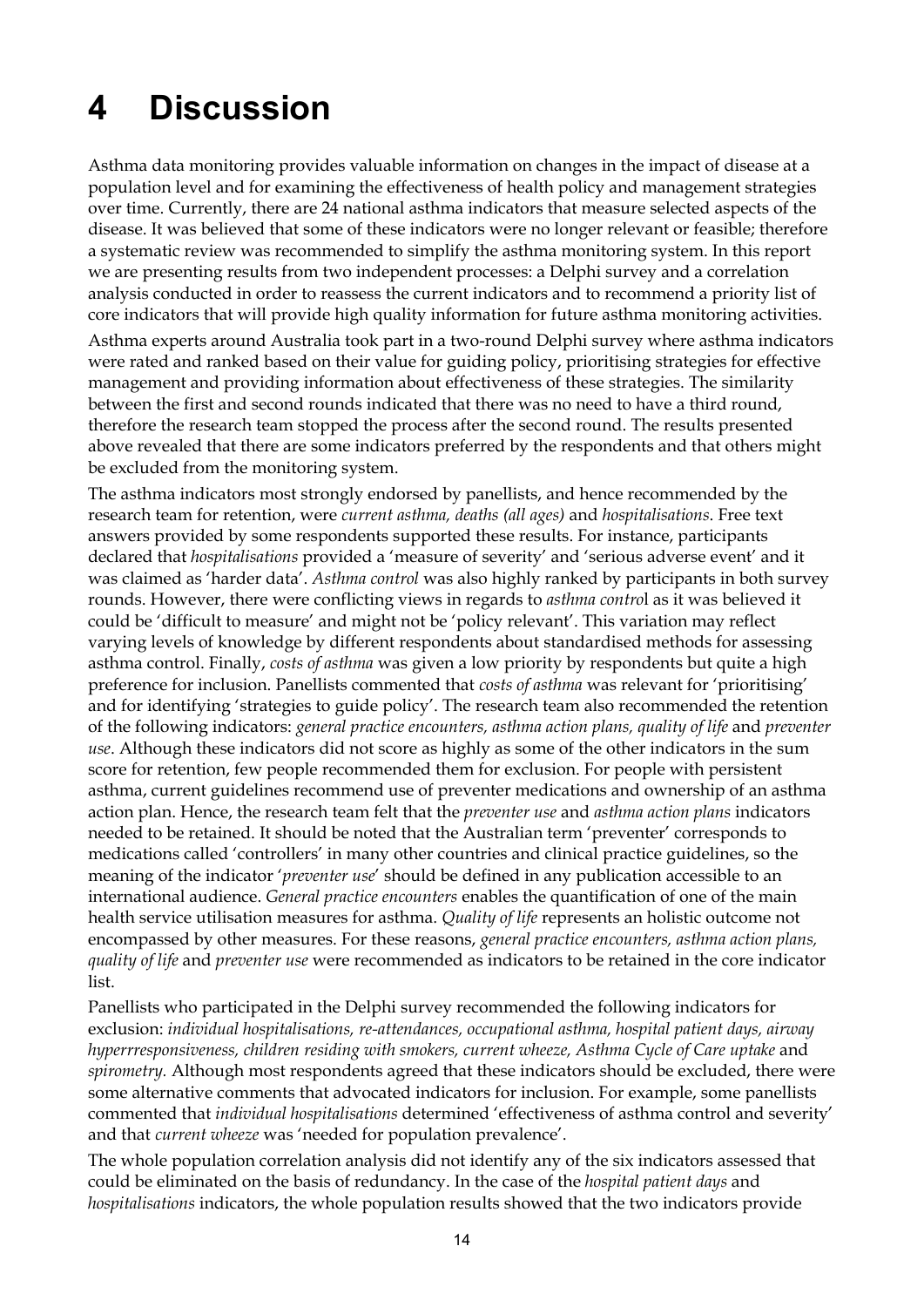independent information, as shown by the low correlation coefficient. However, when the data were analysed separately by broad age group (0–14 years, 15–34 years, 35 years and over), the correlation coefficients met the criterion for redundancy and it was found that it was only necessary to measure either *hospital patient days* or *hospitalisations* since they provide similar information. Thus, based on the results from both the Delphi survey and the correlation analysis, *hospital patient days* was added to the list of indicators recommended for exclusion.

For many of the indicators, the results of the Delphi survey provided a clear indication of whether or not the indicator should be included or excluded from the final list. However, in some cases the decision was not immediately apparent. In these instances, the research team steering committee determined whether to include or exclude the indicator based on the results from the Delphi survey and the correlation analysis (where available), as well as by drawing on knowledge gained through monitoring the indicators in the past.

The research team proposed to exclude *Emergency Department attendances* because of incomplete national coverage from existing datasets. Although *urgent asthma visits* is an accepted indicator at an international level, it is not feasible for use in Australia as the urgency of visits is not able to be assessed from currently available administrative datasets. Therefore, the research team recommended exclusion of *urgent asthma visits* from the core indicator list. The exclusion of *individual hospitalisations* and *ever asthma* was also recommended for the reasons that follow*.* The research team decided to exclude *individual hospitalisations* from the list of recommended indicators since there was a similar proportion of respondents in the Delphi survey that recommended retention of the indicator as there was recommending exclusion of the indicator. Furthermore, total hospitalisations would already provide a good indication of the burden of asthma in the health care system, and this had already been included in the core indicator list on the basis of the Delphi results. *Ever asthma* was excluded since the *current asthma* indicator provided similar (though not identical) information about the diagnosis of asthma but with the added value of taking into account recent symptoms or treatment.

*Deaths (age 5 to 34 years)* was included in the final indicator list. Panellists consistently rated the indicator highly in the two rounds of the Delphi survey. Furthermore, information from the correlation analysis indicated that it provided independent information from the *deaths (all ages)* indicator. Free text answers from the Delphi survey process such as 'simple non-controversial indicator' and 'deaths among young people for whom the asthma diagnosis is reasonably clear' also supported the inclusion of the *deaths (5 to 34 years)* indicator.

*Smoking* was identified as 'one public health factor proven to reduce the frequency and severity of asthma' but was seen as 'a separate issue' by other respondents. *Hospital re-admissions* was declared as 'an indication of potential for improvement in delivery of care' and a 'measure of quality of hospital and GP care'. However, there was no final agreement about these two indicators.

The process of the Delphi survey also gained information on additional indicators that panellists felt had been excluded from the initial set of 24 asthma indicators. Relevant experts suggested that it may be important to monitor *reliever use* and *asthma knowledge* and panellists agreed that these were quite important asthma indicators in terms of their value in providing information to policy makers about the status of asthma in Australia.

While the aim of these analyses was to recommend a short list of core asthma indicators, it should be noted that monitoring some of the other indicators at a population level and in smaller areas should still be conducted where relevant and necessary. Furthermore, some of those recommended for exclusion from the core indicator list may still be useful for monitoring the outcomes of specific interventions that target these indicators. The list of core asthma indicators has been formulated on the basis of the analyses described in this report as a guide for indicators which will provide the most important information about asthma at a national level. The list is intended as an indication of the key areas that should be monitored if limited resources were available and a snapshot of the national burden of asthma was required. It may be necessary to further refine this list in the future, or to add new asthma indicators as the need arises.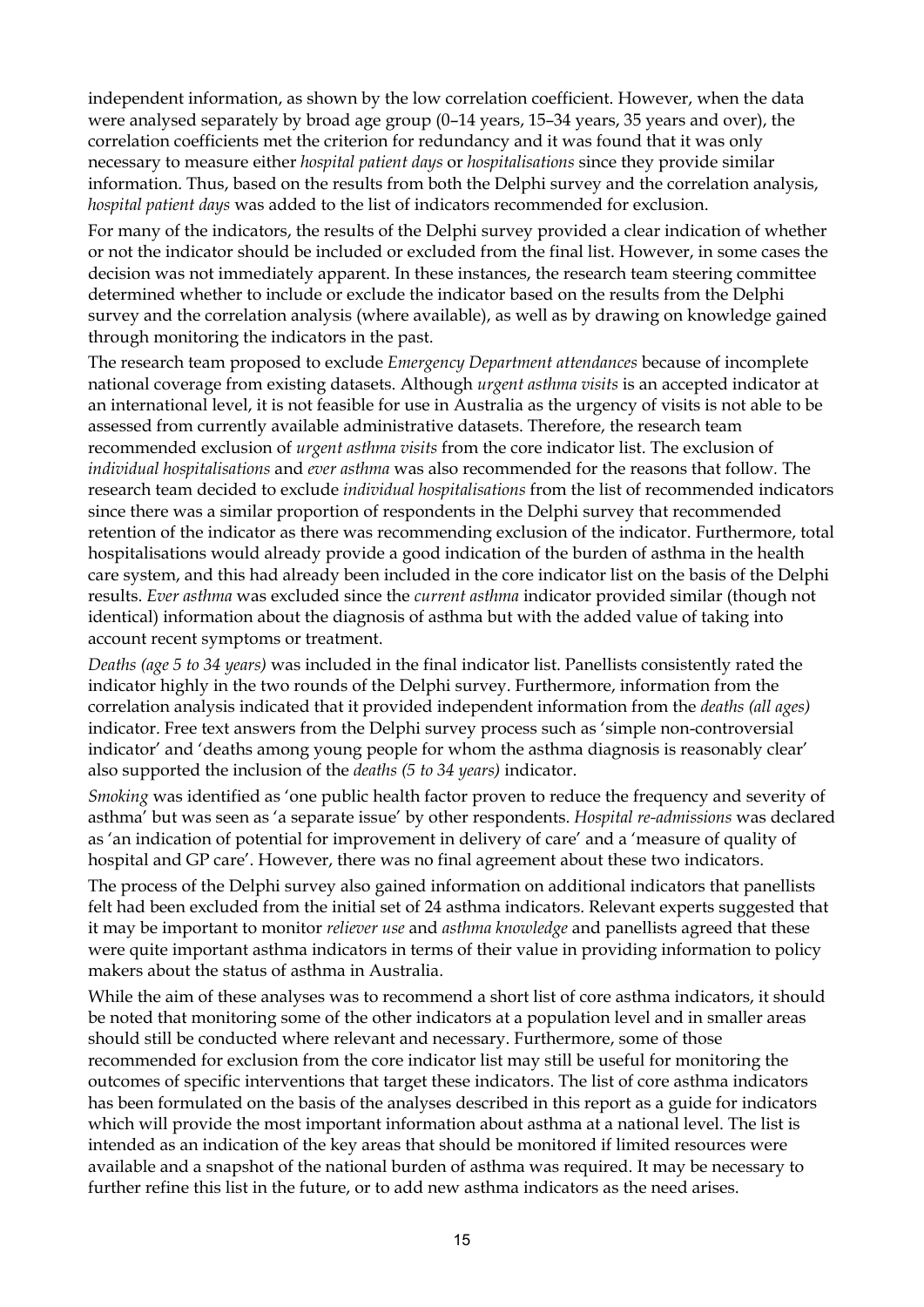# **5 Conclusions**

Based on the outcome of the Delphi survey and the correlation analysis reported here we recommend that the following be retained as core asthma indicators:

- 1) *prevalence of current asthma*
- 2) *deaths (all ages)*
- 3) *deaths (5 to 34 years)*
- 4) *hospitalisations*
- 5) *asthma control*
- 6) *general practice encounters*
- 7) *asthma action plans*
- 8) *quality of life*
- 9) *preventer use*
- 10) *costs of asthma.*

On the basis of the same analyses, we recommend that the following be deleted from the core asthma indicator list:

- 1) *individual hospitalisations*
- 2) *re-attendances*
- 3) *occupational asthma*
- 4) *hospital patient days*
- 5) *airway hyperresponsiveness*
- 6) *children residing with smokers*
- 7) *current wheeze*
- 8) *Asthma Cycle of Care uptake*
- 9) *spirometry*
- 10) *Emergency Department attendances*
- 11) *urgent asthma visits*
- 12) *ever asthma.*

Several of the indicators recommended for exclusion from the core indicator list should still be monitored at a population level and in smaller areas when the need arises. For example, monitoring these indicators may still be useful for assessing the effectiveness of specific interventions that target these indicators.

Finally, we could not reach any conclusions about the following indicators on the basis of these data:

- 1) *smoking*
- 2) *hospital re-admissions*.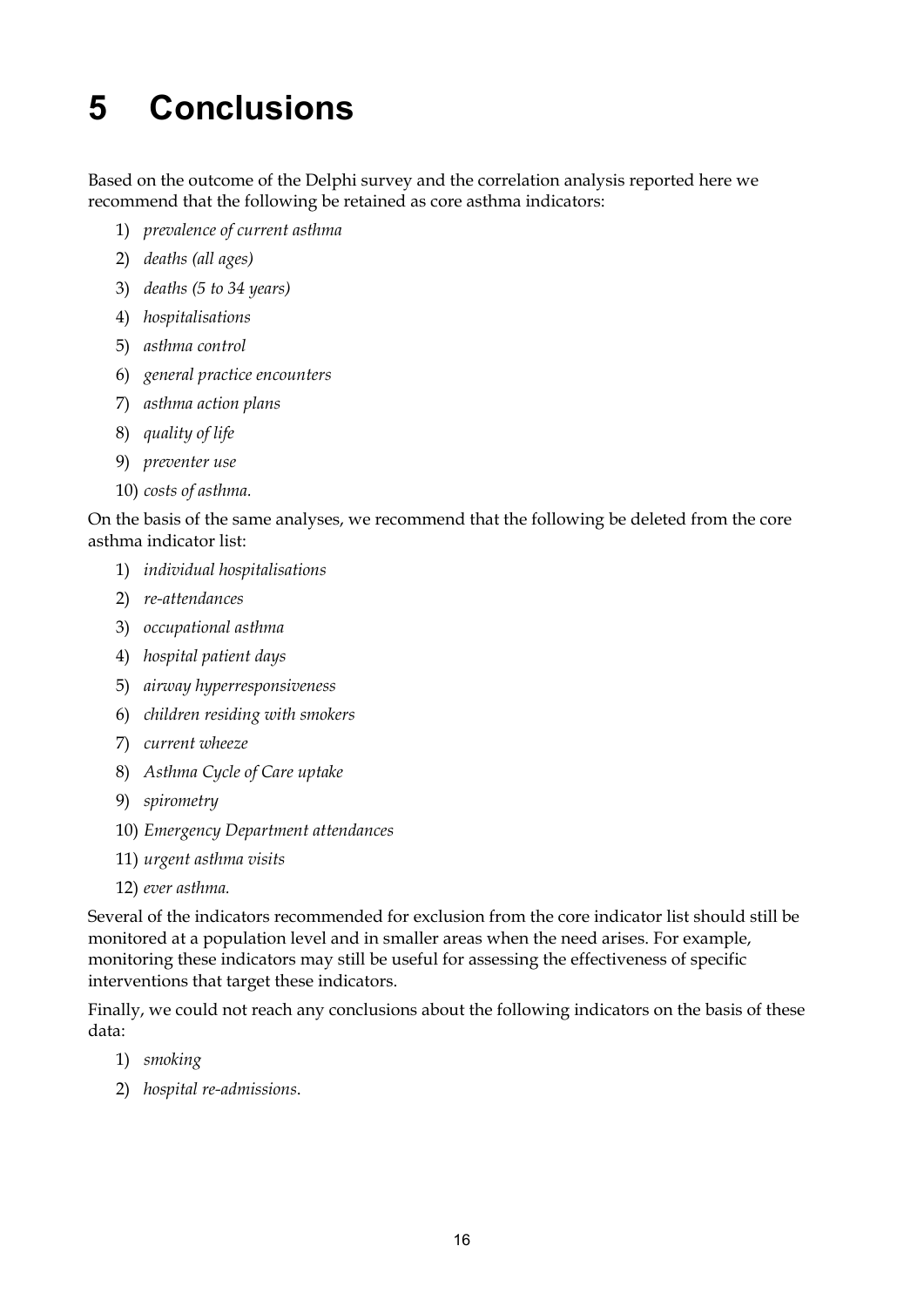# **Appendix 1: The Delphi survey initial questionnaire**

## **Refining asthma indicators: Delphi survey**

### **Initial questionnaire**

Thank you for agreeing to participate in this Delphi survey on the priorities of national indicators for asthma data monitoring in Australia. The survey forms part of a review of asthma indicators used in national monitoring that is being carried out by the Australian Centre for Asthma Monitoring.

This questionnaire round is the first of up to three rounds of the survey. Please try to answer all questions, even though we do not expect you to have in depth knowledge of all of them. You will have the opportunity to revise your answers with subsequent rounds of the survey.

In these surveys, you will be asked to develop priorities among the current national asthma indicators. Most of the questions can be answered with only a single selection. Where appropriate, a space is also provided for you to comment on the underlying reasons for your responses.

• In formulating your responses, you are not expected to assess the feasibility or cost of data collection for the indicators.

Once we have received responses from all panellists, we will collate and summarise the findings and formulate the second questionnaire. You should receive this in the next month.

We assure you that your participation in the survey and your individual responses will be strictly confidential to the research team and will not be divulged to any outside party, including other panellists.

Username (email address)

Password (pre-registered): ……………………..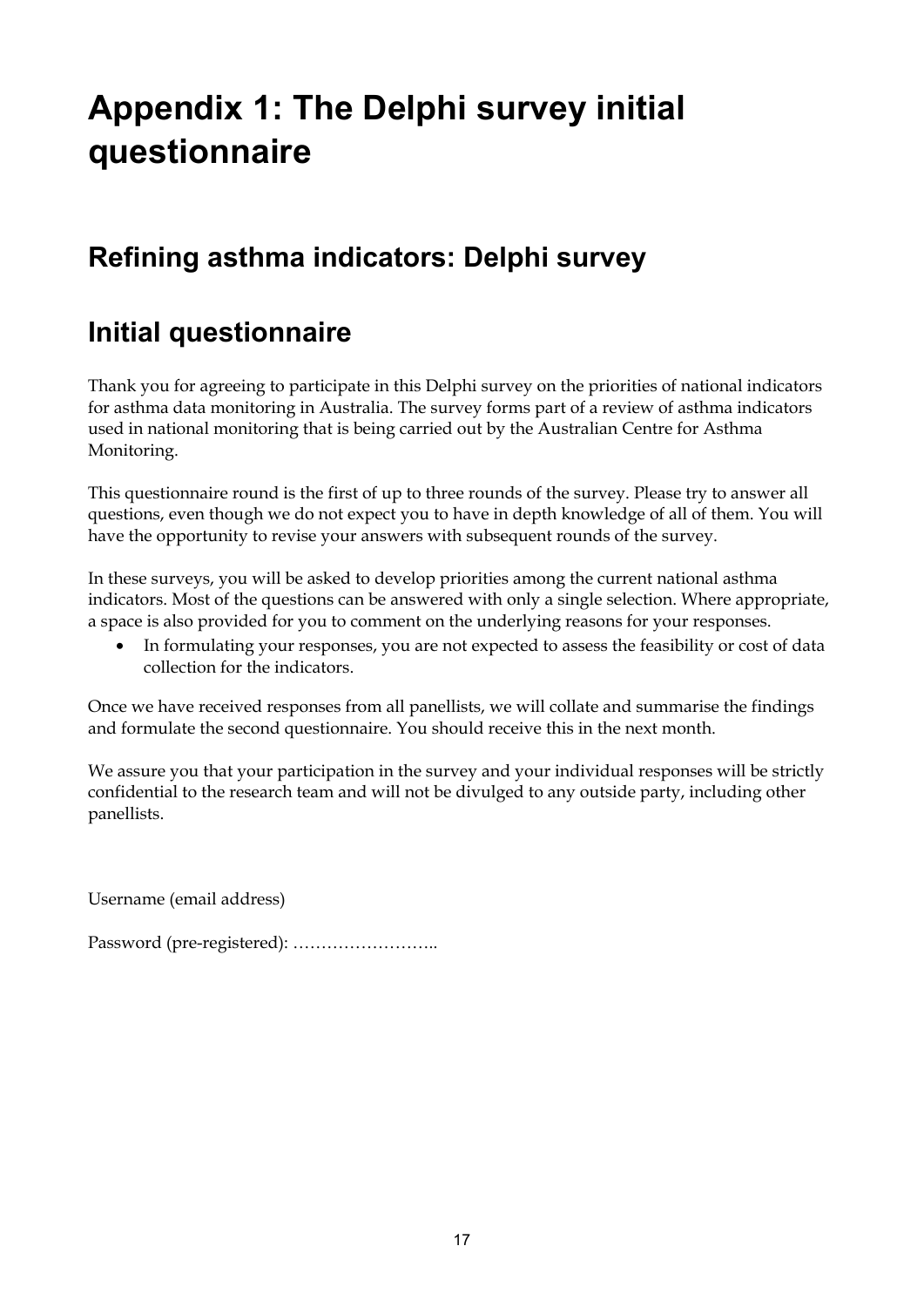1. Below, is a list of asthma indicators currently used to monitor asthma in Australia. Please rate each of the indicators in terms of its value in providing information to policy makers about the status of asthma in Australia, where 1 indicates it is *most important* and 5 indicates it is *least important* or redundant.

The following questions might be helpful in guiding your assessment of the value of each indicator:

- Is the indicator useful for guiding policy that aims to reduce the burden of asthma?
- Is the indicator helpful in prioritising strategies for the effective management of asthma?
- Does the indicator provide information about whether the policies to manage asthma are working?

In formulating your responses, you are not expected to assess the feasibility or cost of monitoring the indicators.

|                | <b>INDICATOR NAME AND DESCRIPTION</b>                                                                                                                  | Rating (1=most important-<br>5=least important) |              |   |   |   |
|----------------|--------------------------------------------------------------------------------------------------------------------------------------------------------|-------------------------------------------------|--------------|---|---|---|
|                |                                                                                                                                                        | 1                                               | $\mathbf{2}$ | 3 | 4 | 5 |
| $\mathbf{1}$   | Ever asthma: Reporting ever having doctor-diagnosed asthma                                                                                             |                                                 |              |   |   |   |
| 2              | Current asthma: Reporting doctor-diagnosed asthma plus symptoms<br>of or treatment for asthma in the last 12 months                                    |                                                 |              |   |   |   |
| 3              | <b>Current wheeze:</b> Reporting wheeze in the preceding 12 months                                                                                     |                                                 |              |   |   |   |
| 4              | Airway hyperresponsiveness: Proportion of the population who are<br>diagnosed with airway hyperressponsiveness                                         |                                                 |              |   |   |   |
| 5              | Deaths (all ages): Deaths due to asthma in the population                                                                                              |                                                 |              |   |   |   |
| 6              | Deaths (age 5 to 34 years): Deaths due to asthma among people<br>aged 5 to 34 years                                                                    |                                                 |              |   |   |   |
| $\overline{7}$ | Hospitalisations: Episodes of hospitalisation for asthma                                                                                               |                                                 |              |   |   |   |
| 8              | Hospital days: Patient days (or "bed days") in hospital for asthma                                                                                     |                                                 |              |   |   |   |
| 9              | Individual hospitalisations: People hospitalised for asthma                                                                                            |                                                 |              |   |   |   |
| 10             | Hospital re-admissions: Re-admissions to hospital for asthma within<br>28 days of a previous admission for asthma                                      |                                                 |              |   |   |   |
| 11             | <b>Emergency department attendances: Attendances at emergency</b><br>departments in the population for asthma each year                                |                                                 |              |   |   |   |
| 12             | Re-attendances: Re-attendance at either hospital or an emergency<br>department for asthma within 28 days of a previous attendance for<br>asthma        |                                                 |              |   |   |   |
| 13             | General practice encounters: General Practice encounters for<br>asthma                                                                                 |                                                 |              |   |   |   |
| 14             | Urgent asthma visits: Total healthcare visits (hospital, emergency<br>department and general practice) for asthma exacerbations or<br>worsening asthma |                                                 |              |   |   |   |
| 15             | Cycle of Care uptake: Asthma Cycle of Care (formerly Asthma 3+<br>Visit Plan) Practitioner Incentive Program payments                                  |                                                 |              |   |   |   |
| 16             | Asthma action plans: People with asthma who have a written asthma<br>action plan                                                                       |                                                 |              |   |   |   |
| 17             | Preventer use: People with asthma who use preventers (inhaled<br>corticosteroids, leukotriene receptor antagonists or similar drugs)<br>regularly      |                                                 |              |   |   |   |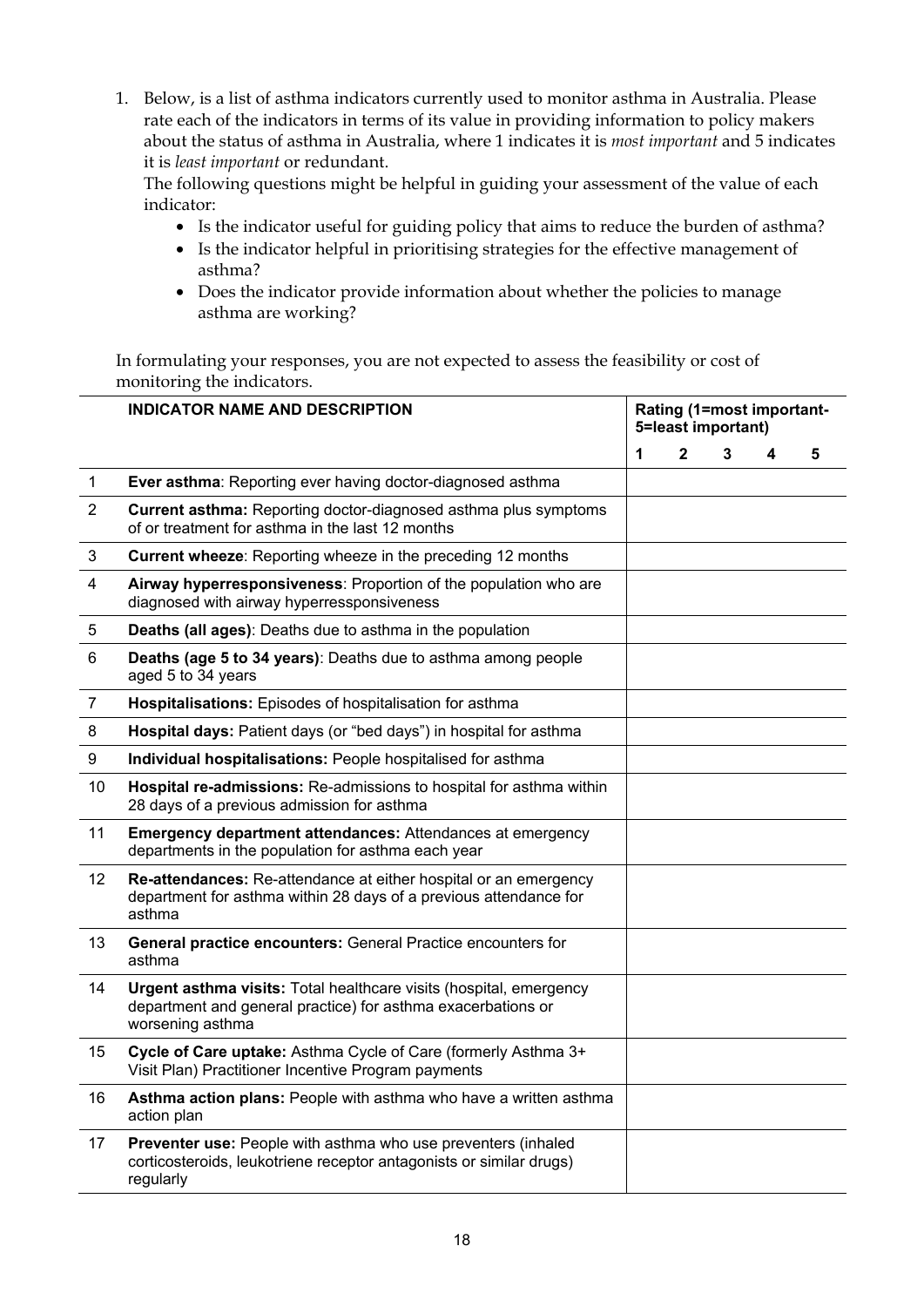|    | INDICATOR NAME AND DESCRIPTION                                                                                                                                                          | Rating (1=most important-<br>5=least important) |              |   |  |   |
|----|-----------------------------------------------------------------------------------------------------------------------------------------------------------------------------------------|-------------------------------------------------|--------------|---|--|---|
|    |                                                                                                                                                                                         | 1                                               | $\mathbf{2}$ | 3 |  | 5 |
| 18 | <b>Quality of life:</b> People with asthma who report poor health-related<br>quality of life                                                                                            |                                                 |              |   |  |   |
| 19 | <b>Smoking:</b> Current smoking among people with asthma                                                                                                                                |                                                 |              |   |  |   |
| 20 | <b>Children residing with smokers:</b> Smoking in households where<br>children with asthma reside                                                                                       |                                                 |              |   |  |   |
| 21 | <b>Spirometry:</b> People with asthma who have had spirometry within the<br>last 12 months                                                                                              |                                                 |              |   |  |   |
| 22 | <b>Asthma control:</b> A composite indicator developed from measures of<br>symptoms and medication use to impute the proportion of people with<br>asthma who have poor clinical control |                                                 |              |   |  |   |
| 23 | <b>Occupational asthma:</b> Asthma caused by occupational exposure                                                                                                                      |                                                 |              |   |  |   |
| 24 | Costs of asthma: An index derived from expenditure and burden of<br>disease data to examine the costs of asthma to individuals                                                          |                                                 |              |   |  |   |

2. If we had to limit the number of asthma indicators, which ones, from the previous list of 24, would you choose to keep? Please rank a minimum of 5 indicators, starting from the most important. You can rank up 10 indicators that you think are important. In making your decisions, please consider the guidelines provided in question 1:

- Is the indicator useful for guiding policy that aims to reduce the burden of asthma?
- Is the indicator helpful in prioritising strategies for the effective management of asthma?
- Does the indicator provide information about whether the policies to manage asthma are working?

*A space is provided for you to briefly explain the reason for your ranking if you wish. This additional information is optional, and could help us understand the reasons some indicators are valued over others* 

1. Indicator (drop down menu)………………………..

Reason:

2. Indicator (drop down menu)……………………….

Reason:

3. Indicator (drop down menu)………………………

Reason: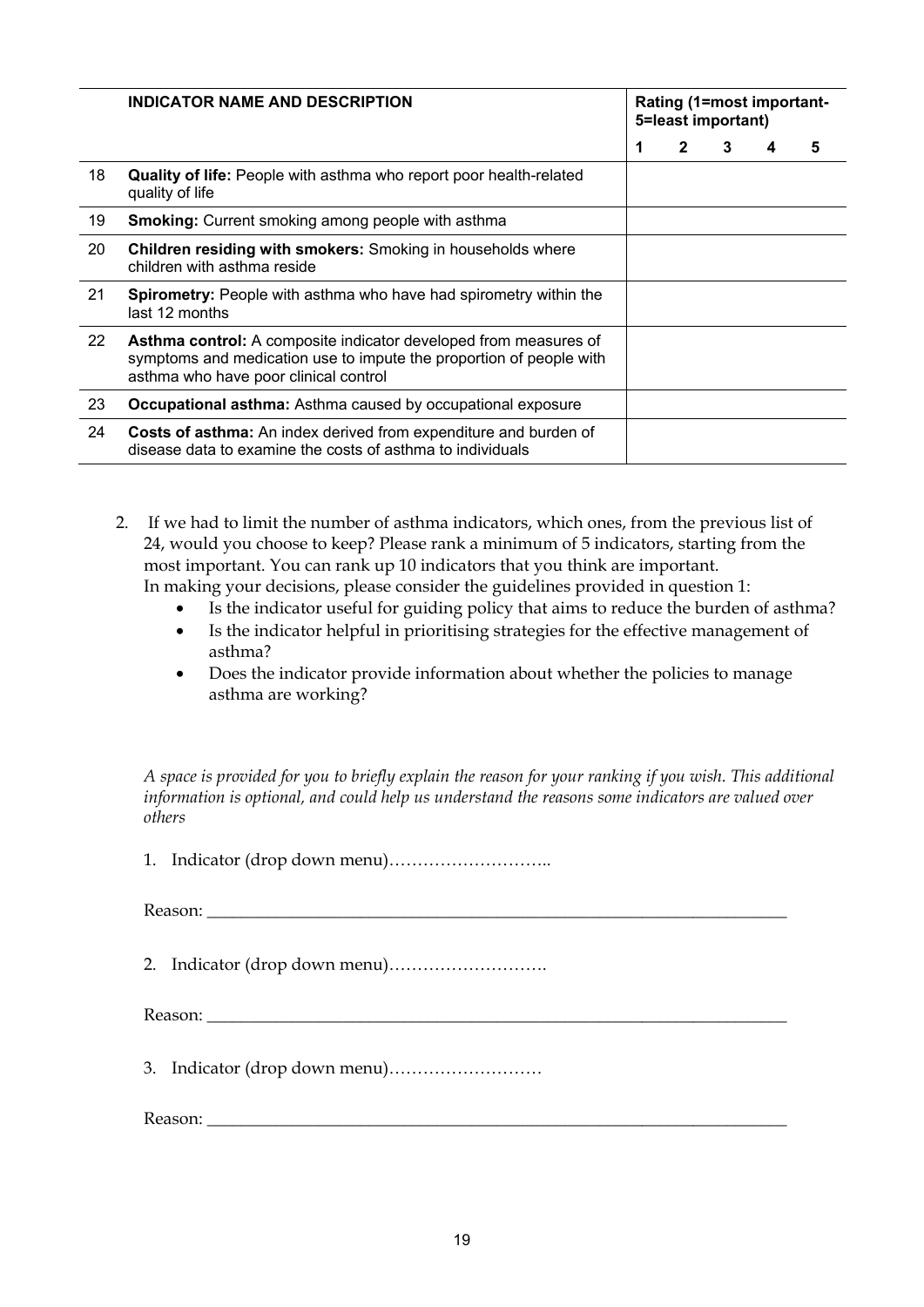| Reason:                                                                                                                                                                                                                              |
|--------------------------------------------------------------------------------------------------------------------------------------------------------------------------------------------------------------------------------------|
|                                                                                                                                                                                                                                      |
|                                                                                                                                                                                                                                      |
|                                                                                                                                                                                                                                      |
| Reason:                                                                                                                                                                                                                              |
|                                                                                                                                                                                                                                      |
|                                                                                                                                                                                                                                      |
|                                                                                                                                                                                                                                      |
| Reason: <u>New York and the second second second second second second second second second second second second second second second second second second second second second second second second second second second second </u> |
|                                                                                                                                                                                                                                      |
| Reason:                                                                                                                                                                                                                              |
|                                                                                                                                                                                                                                      |
|                                                                                                                                                                                                                                      |
|                                                                                                                                                                                                                                      |
| 3. Please list up to five indicators from the previous list of 24 that you believe could be                                                                                                                                          |

excluded from the asthma data monitoring system.

Once again, in making your decisions, please consider the guidelines provided in question 1:

- Is the indicator useful for guiding policy that aims to reduce the burden of asthma?
- Is the indicator helpful in prioritising strategies for the effective management of asthma?
- Does the indicator provide information about whether the policies to manage asthma are working?
- 1. Indicator (drop down menu)………………………..

Reason: \_\_\_\_\_\_\_\_\_\_\_\_\_\_\_\_\_\_\_\_\_\_\_\_\_\_\_\_\_\_\_\_\_\_\_\_\_\_\_\_\_\_\_\_\_\_\_\_\_\_\_\_\_\_\_\_\_\_\_\_\_\_\_\_\_\_\_\_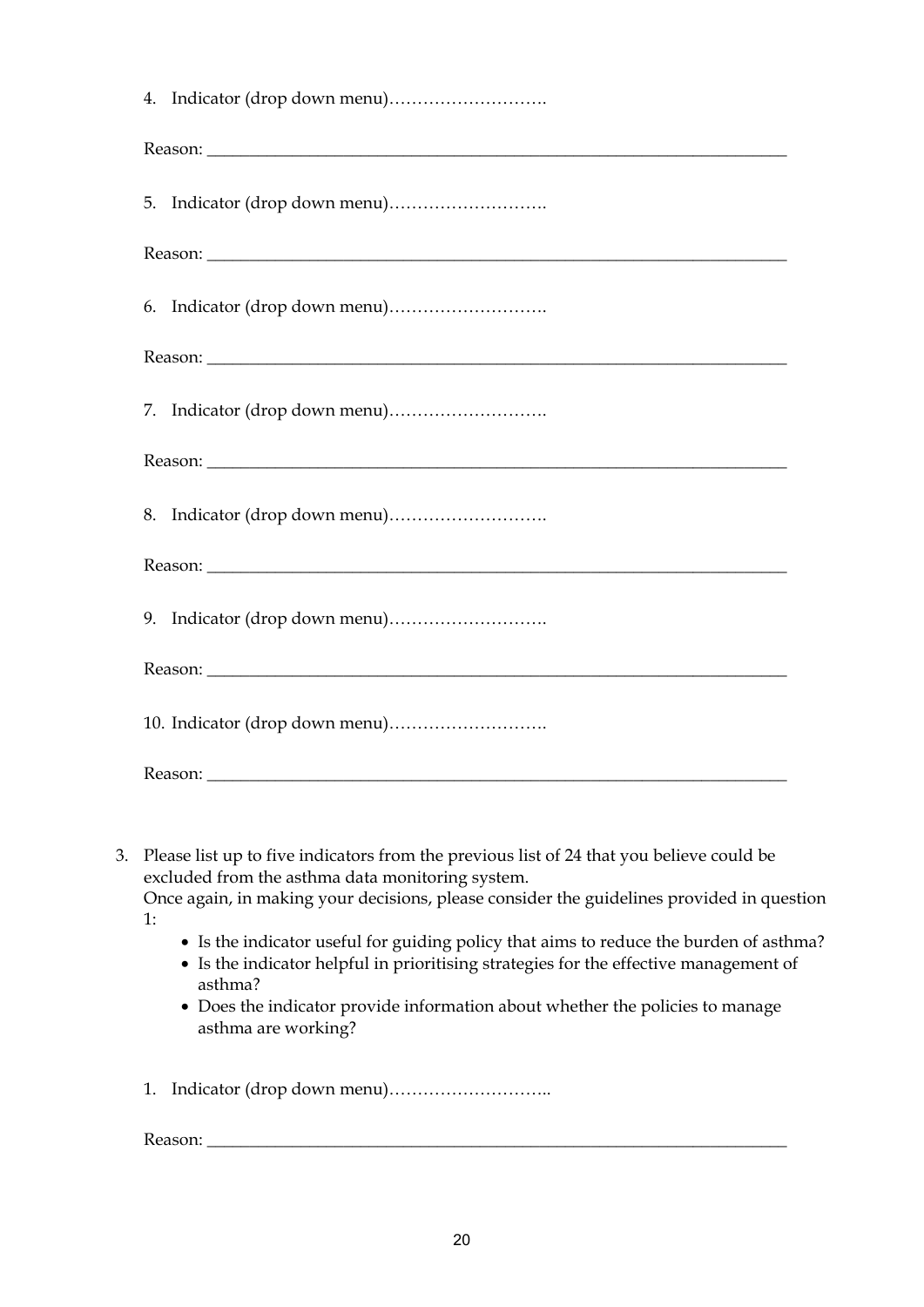| 5. Indicator (drop down menu) |
|-------------------------------|
|                               |
|                               |
|                               |

4. If you have any further suggestions for indicators that you believe could be important in monitoring the status of asthma in Australia, please list below (optional):

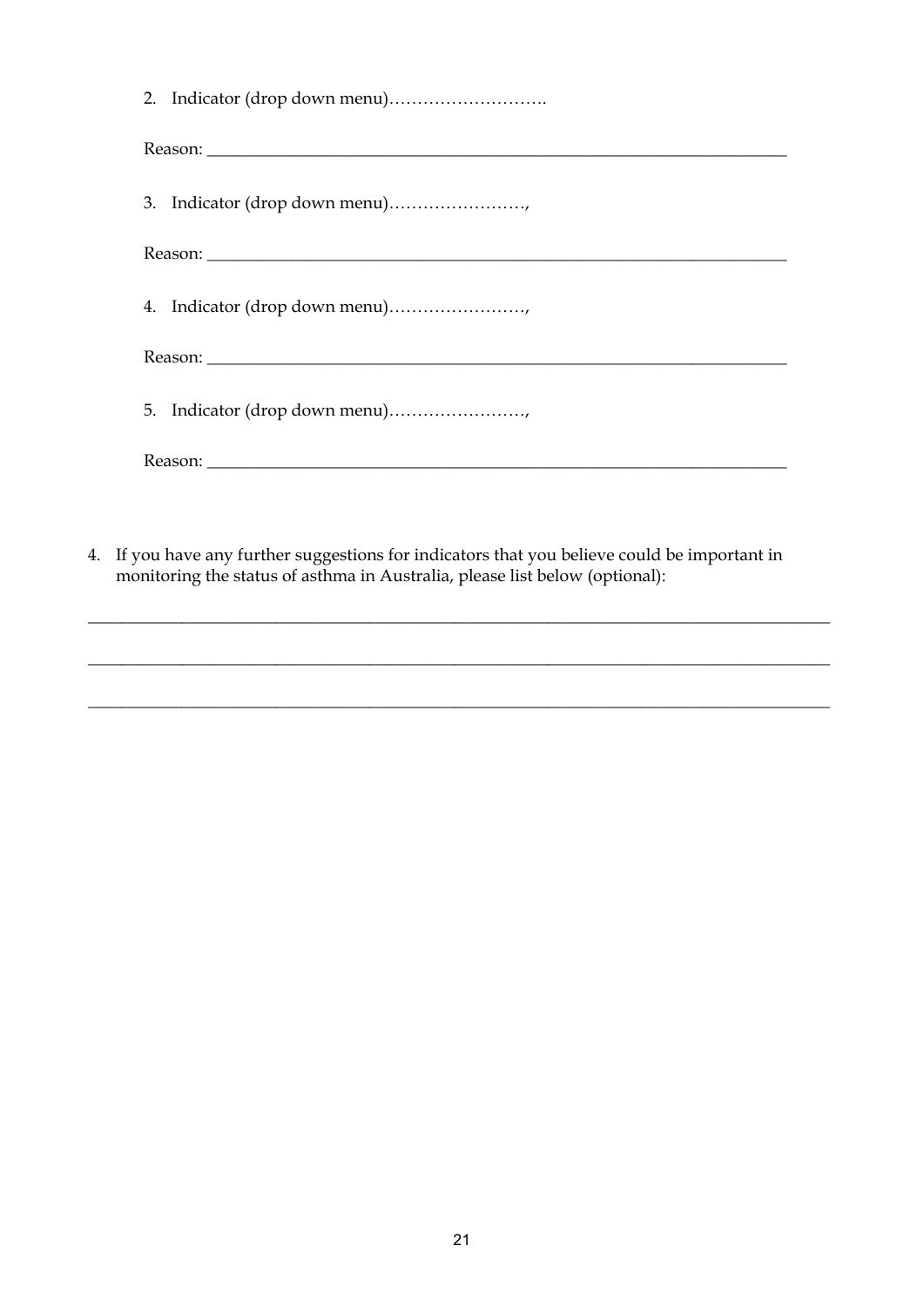# **Appendix 2: Sample of results and feedback from round one circulated to respondents in round two of the Delphi survey**

**Refining Asthma Indicators: Delphi survey**

**Initial survey results and Invitation to complete second survey** 

Thanks for your responses to the first phase of the Delphi process. The process is designed, over two or three phases, to develop a consensus among the participants about the asthma indicators we should continue to use. With this in mind we now present you the summarised results from all 32 respondents to the first round of the survey, together with a reminder of your own responses. We have also included the free-text comments made by respondents to explain their rankings. Taking the responses from the first round into account, please review the material below and respond again to the questions in the Delphi survey.

After you have read the results from the first round, please follow the link to complete the second round of the short, secure, web-based questionnaire. *Please consider whether, in the light of your colleagues' responses, you would like to alter your answers.*

Remember that your responses are strictly confidential to the research team and that your participation in this project is entirely voluntary. However, we would like to stress the importance of having everyone who responded to the first round to complete the remaining couple of rounds, when agreement and consistency in regards to redefining the asthma indicators is being sought.

Please find the link and instructions for the second survey at the end of this document **(App'x 2).** 

If, at any time, you would like to discuss the Delphi survey or the review of Australian asthma indicators, please do not hesitate to contact Leanne Poulos, Acting Project Manager, Australian Centre for Asthma Monitoring on (02) 9114 0467 (telephone) or lmp@woolcock.org.au (email).

Further information about the study is available at http://www.asthmamonitoring.org/PDF/Delphi%20Project%20Outline.pdf

If you would like to raise any concern or complaints regarding this study, please contact the Senior Ethics Officer, Ethics Administration, University of Sydney, (02) 9515 4811 (telephone); (02) 9351 6706 (facsimile) or gbriody@usyd.edu.au (email).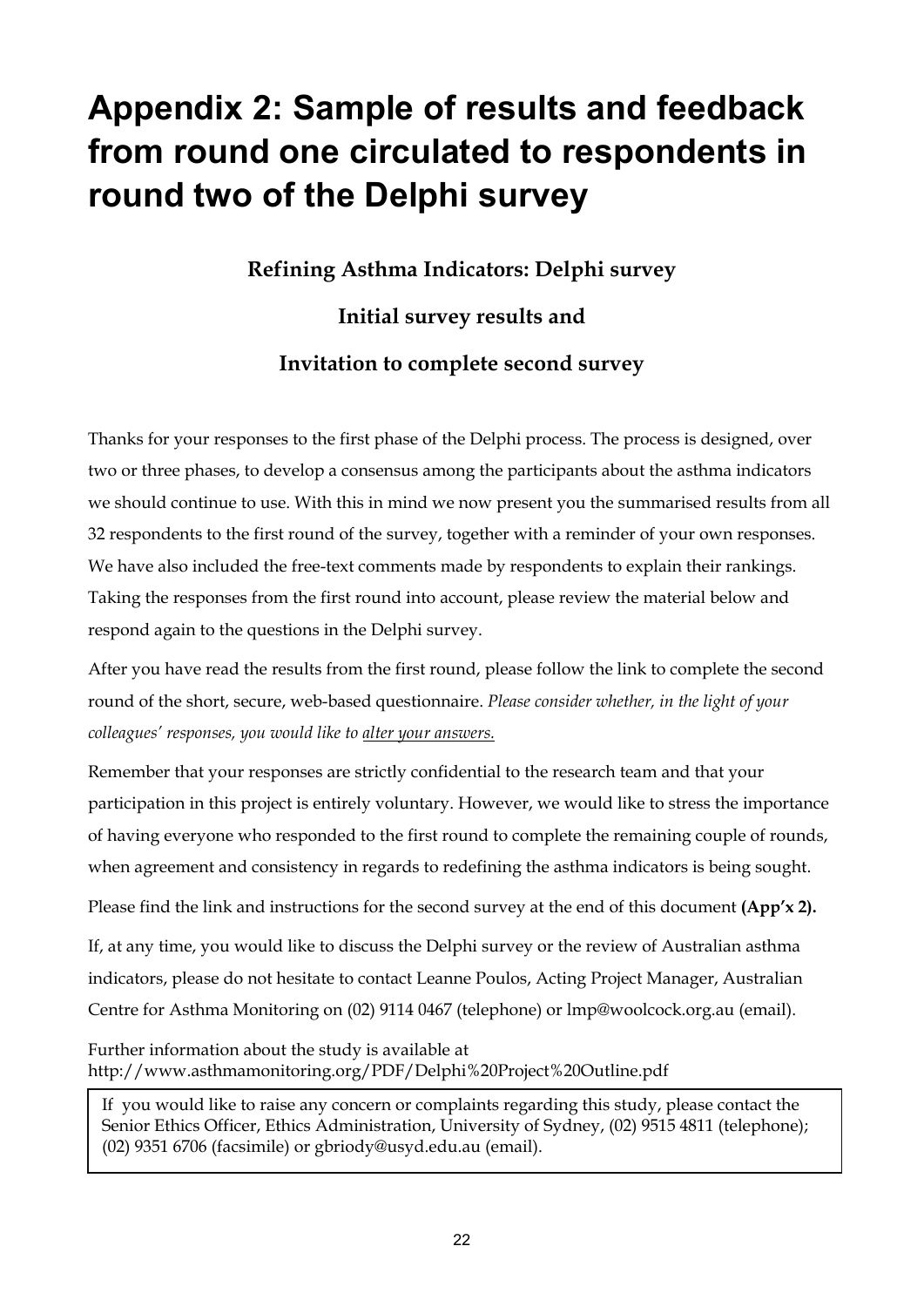**RESULTS FROM ROUND 1-Question 1. You were asked** "Please rate each of the indicators in terms of its value in providing information to policy makers about the status of asthma in Australia, where 1 indicates it is most important and 5 indicates it is least important or redundant."

Responses from the 32 participants are shown in Figure 1

#### **Figure 1. Rating of Asthma Indicators.**

*Indicators are listed in order from lowest to highest median (i.e. most to least important). The blue boxes indicate the group score range (minimum and maximum score), (***I***) indicates the median and ( ) indicate your individual responses* 

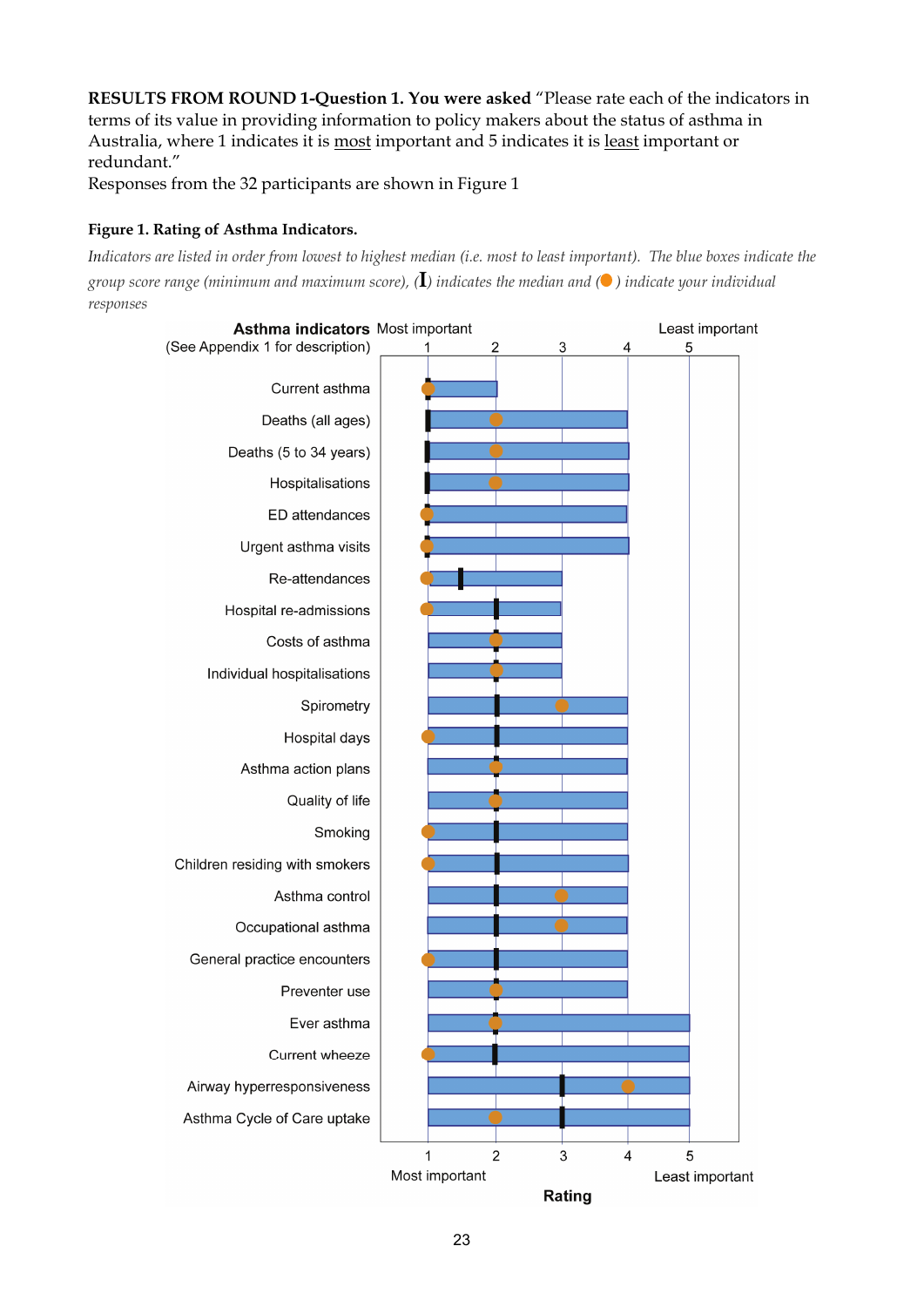**RESULTS FROM ROUND 1-Question 2. You were asked:** "If we had to limit the number of asthma indicators, which ones, from the previous list of 24, would you choose to keep? Please rank a minimum of 5 indicators, starting from the most important. You can rank up to 10 indicators that you think are important". The results from 30 responders are shown in Figure 2 and Table 1

#### **Figure 2. Asthma indicators to be kept.**

*For each indicator, the bar shows the percentage of respondents who recommended that the indicator should be retained. The indicators are listed in order of the percentage of respondents recommending retention. Dark green shows the percentage of respondents who thought the indicator should be retained and gave it a priority level of 1-5, and light green shows the percentage of respondents who thought the indicator should be retained and gave it a priority level of 6-10. Next to this, the median ranking that these respondents gave each indicator for its priority to be retained is provided, as well as your own ranking.* 

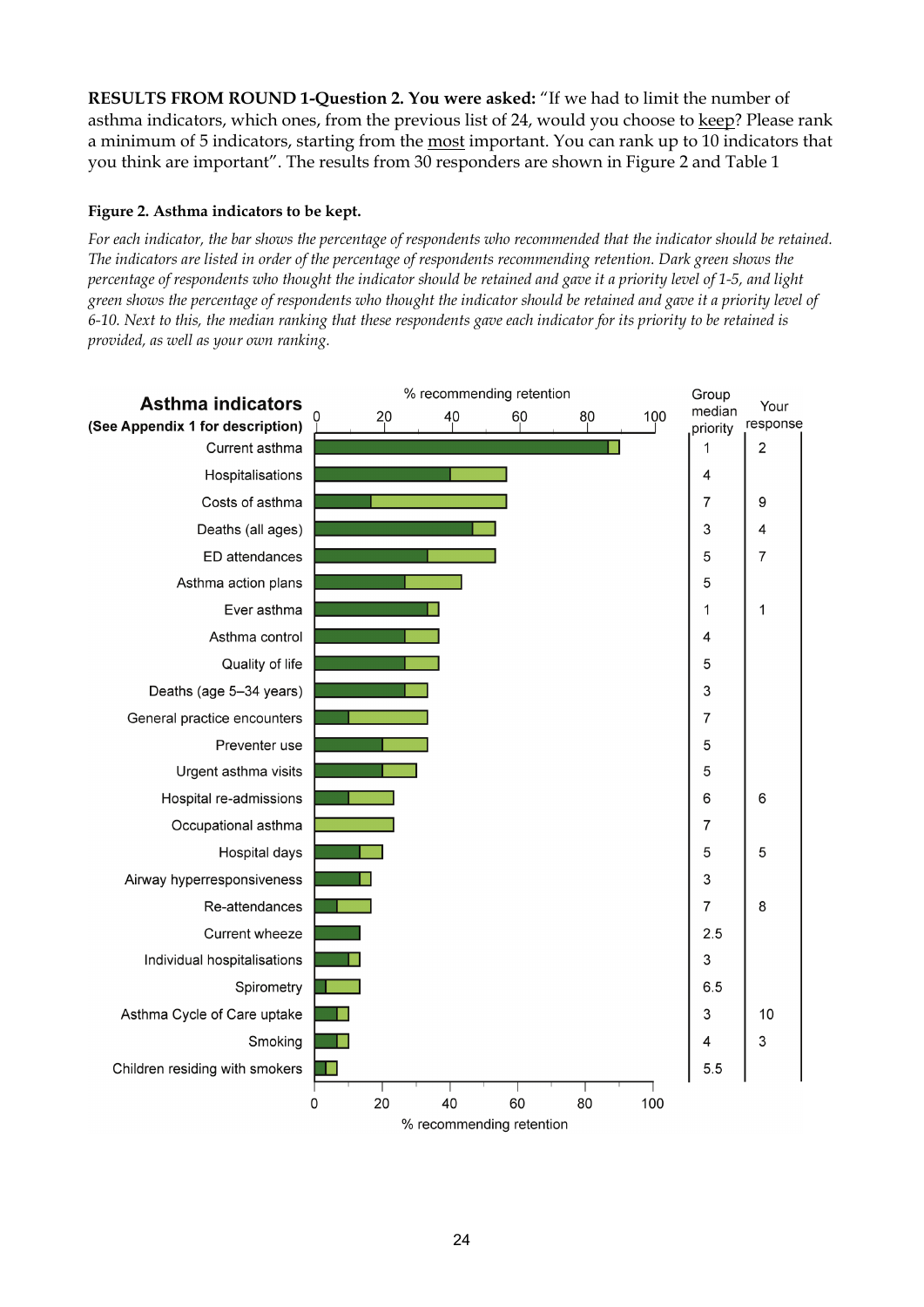Table 1. Reasons for keeping Asthma indicators. **Table 1. Reasons for keeping Asthma indicators.** 

Indicators are listed in order from the lowest to the highest median. Ranking is classified into 2 columns (1-5 and 6-10). At the end of each comment, the ranking is given in brackets. *Indicators are listed in order from the lowest to the highest median. Ranking is classified into 2 columns (1-5 and 6-10). At the end of each comment, the ranking is given in brackets.* 

| Ranking 6 –10 | "Extent of the impact on the population"(10) | morbidity statistic in determining burden of asthma in the community and effectiveness of<br>"Important re looking at avoidable admissions - could be use regionally"(6) "Useful<br>current strategy"(7)                                                                                                                                                                                                                                                                                                                                                                                                                                                                      | value of new initiatives"(9) "Important policy indicator"(9) "Cost is an important factor in<br>working"(7) "Strong political value in getting action"(8) "Economic impact and to judge<br>diseases"(6) "A large public health problem, services and support available but not<br>"This is useful in assessing the burden, but only in comparison to the cost of other<br>establishing policy priorities"(9) | "This is valuable and extreme and reinforces the result if asthma is not well controlled. It<br>has also been shown to fall in response to various strategies"(6)                                                                                                                                                                                                                                                                                                                                                                                                                                                                                                                                                                                                             | "A measure of asthma control at community level (ecological)"(6) "Information about the<br>use of health care resources is an important measure of how well we're doing at<br>addressing asthma in the community, and in assessing the overall cost of the<br>condition"(6) "Measure of loss of control"(8)                                                                                    | No comments                                                                                                                                                                                                                                                                                                                                                                                                                                                                                                         |
|---------------|----------------------------------------------|-------------------------------------------------------------------------------------------------------------------------------------------------------------------------------------------------------------------------------------------------------------------------------------------------------------------------------------------------------------------------------------------------------------------------------------------------------------------------------------------------------------------------------------------------------------------------------------------------------------------------------------------------------------------------------|--------------------------------------------------------------------------------------------------------------------------------------------------------------------------------------------------------------------------------------------------------------------------------------------------------------------------------------------------------------------------------------------------------------|-------------------------------------------------------------------------------------------------------------------------------------------------------------------------------------------------------------------------------------------------------------------------------------------------------------------------------------------------------------------------------------------------------------------------------------------------------------------------------------------------------------------------------------------------------------------------------------------------------------------------------------------------------------------------------------------------------------------------------------------------------------------------------|------------------------------------------------------------------------------------------------------------------------------------------------------------------------------------------------------------------------------------------------------------------------------------------------------------------------------------------------------------------------------------------------|---------------------------------------------------------------------------------------------------------------------------------------------------------------------------------------------------------------------------------------------------------------------------------------------------------------------------------------------------------------------------------------------------------------------------------------------------------------------------------------------------------------------|
| Ranking 1-5   | "Improves accuracy wrt genuine asthma" (4)   | "Measure of burden (severity and hosp usage) and possibly reflective of effectiveness of<br>programs"(1) "Index of community control"(2) "It captures the severe end of the disease<br>event"(5) "Information about the use of health care resources is an important measure<br>"Major health care usage"(3)<br>of how well we're doing at addressing asthma in the community, and in assessing the<br>in the burden of disease"(2)<br>"Harder data"(4) "Measure of severity and of care by GPs"(4) "Serious adverse<br>and once again a good indicator to assess the reduction<br>"Trends in burden and effectiveness of management"(3)<br>overall cost of the condition"(5) | "Understanding of the break up of the burden very useful in directing strategies and<br>efforts"(3) "For prioritising"(5) "It captures the over all cost to the community. The<br>guide policy"(5)<br>breakdown of different costs can identify the strategies to                                                                                                                                            | indication of whether outcomes<br>"Crucial re long assessment re<br>are improving or worsening"(2) "Sentinel event/outcome"(2) "An important endpoint"(2)<br>policy"(3) "Can assess age subgroups."(3) "Important trend information and covers 5-<br>a policy sense in addressing<br>jical information. Death is the<br>34 age group as well"(4) "This statistic is useful in helping determine effectiveness of<br>asthma control, in which age group this appears to be problematic and whether<br>investigation is warranted"(5)<br>"Overall mortality is a measure of how well we're doing in<br>problems such as asthma"(1) "Fundamental epidemiolog<br>ultimate and unequivocal outcome and thus an excellent<br>"Important final outcome"(3) "Demonstrating impact"(3) | "May indicate either a) adequacy of control or b) adherence to action plan"(3) "A major<br>"Major health care usage"(4) "An indicator of asthma that is out of control and needs<br>burden for the patient (waiting $+++$ )"(3) "Critical marker for burden of the disease"(4)<br>help, also high cost for the community"(4) "May reflect asthma severity or asthma<br>treatment behaviour'(5) | based"(3) "Prevention & control"(4) "Important management strategy"(5) "The question<br>to clinical guidelines. Could<br>"Difficult. But we need a national agreed measure re process of care. this is already<br>of adherence is important. can we test the number with and whether they follow"(5)<br>prioritise the strategies"(3) "This is a self management strategy that is evidence<br>suggested with AHIW and Qual and Safety Commission"(5)<br>"It captures the practice that can be evaluated in relation |
| Indicator     | Current<br>asthma                            | Hospitalisa-<br>tions                                                                                                                                                                                                                                                                                                                                                                                                                                                                                                                                                                                                                                                         | Costs of<br>asthma                                                                                                                                                                                                                                                                                                                                                                                           | (all ages)<br><b>Deaths</b>                                                                                                                                                                                                                                                                                                                                                                                                                                                                                                                                                                                                                                                                                                                                                   | attendances<br>品                                                                                                                                                                                                                                                                                                                                                                               | Asthma action<br>plans                                                                                                                                                                                                                                                                                                                                                                                                                                                                                              |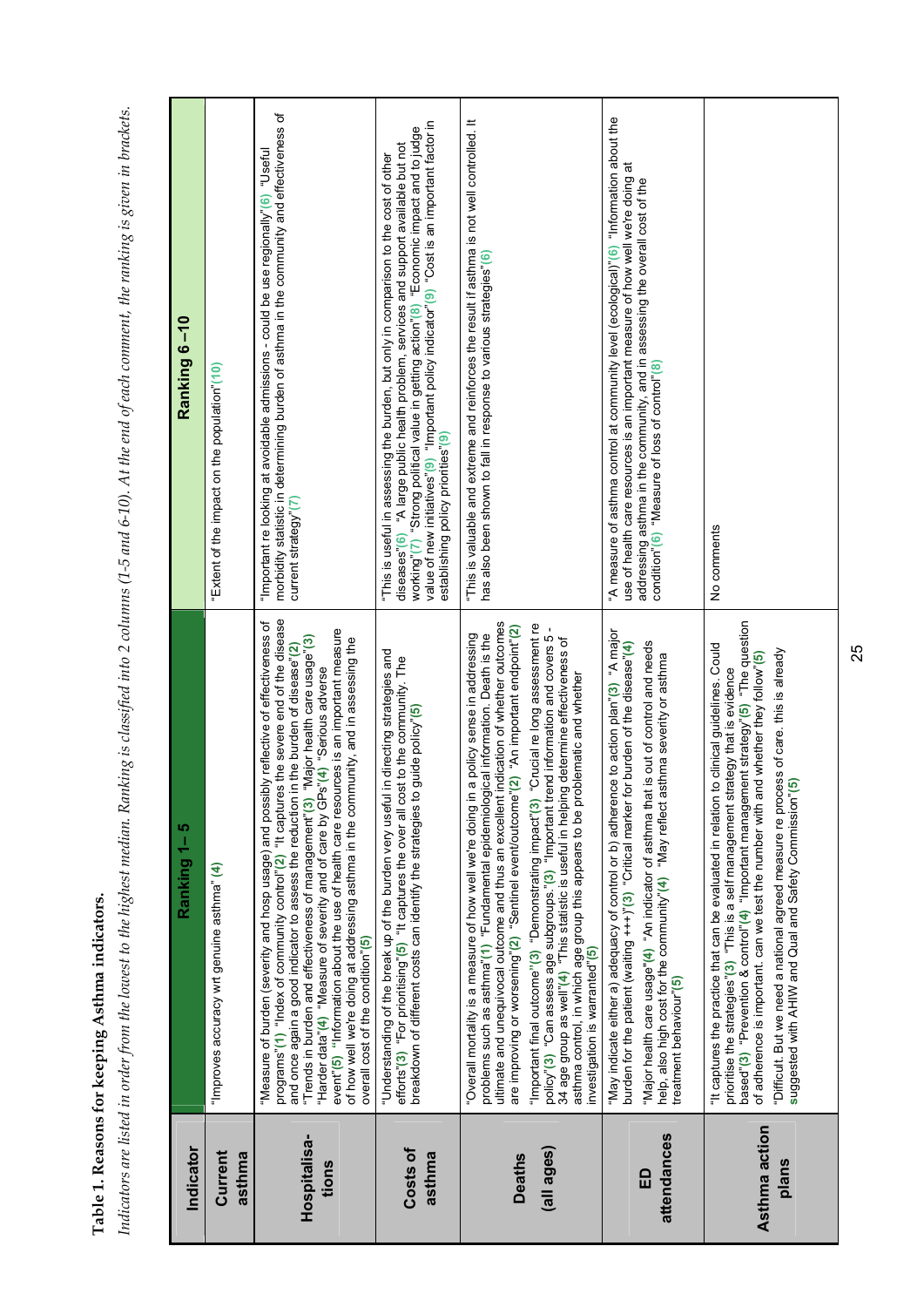| Indicator                               | Ranking 1-5                                                                                                                                                                                                                                                                                                                                                                                                                                                                                                                                                                       | Ranking 6-10                                                                                                                                                                                                                                                                                                                                                                                                                          |
|-----------------------------------------|-----------------------------------------------------------------------------------------------------------------------------------------------------------------------------------------------------------------------------------------------------------------------------------------------------------------------------------------------------------------------------------------------------------------------------------------------------------------------------------------------------------------------------------------------------------------------------------|---------------------------------------------------------------------------------------------------------------------------------------------------------------------------------------------------------------------------------------------------------------------------------------------------------------------------------------------------------------------------------------------------------------------------------------|
| Ever asthma                             | population prevalence"(1) "Useful to have for statistical purposes to determine burden of<br>Subject to recall bias. Used repeatedly so valuable for assessing changing prevalence."<br>trends over time"(1) "History of ever having had asthma"(1) "Cumulative prevalence.<br>"Inter country comparisons;<br>"Prevalence data is a crucial input to our decision-making regarding whether to<br>"Important as asthma re-emerges in adult life in some asthmatics"(1) "Needed for<br>disease in the community and whether it is changing"(1)<br>intervene (in a policy sense)"(4) | "Of limited value but still important. It is rough guide to assist in assessing asthma control<br>when compared with current asthma"(6)                                                                                                                                                                                                                                                                                               |
|                                         | flexible measure in primary care and is responsive to change i.e. can measure if patient<br>control provides clear picture<br>of whether strategies are working or not"(1) "Has been shown to be a rigorous yet<br>control needs to be<br>"One of the key ultimate outcomes we are seeking. Good<br>gets better"(1) "More specific control factors show where                                                                                                                                                                                                                     | "Indicator of asthma severity" (10)                                                                                                                                                                                                                                                                                                                                                                                                   |
| Asthma<br>control                       | a<br>"Answers are we doing well in helping people manage"(4) "Indication of control and to<br>"Can be obtained by questionnaire and can be used to estimate burden of asthma"(4)<br>certain extent management, should be used across all health care sectors"(4)<br>targeted <sup>®</sup> (4)                                                                                                                                                                                                                                                                                     |                                                                                                                                                                                                                                                                                                                                                                                                                                       |
| Quality of life                         | important to the patient"(2) "It captures what is important from community perspective<br>which should be considered when looking at whether burden is reduced at a patient<br>"Will allow an increased focus in patient/consumer perspective"(1) "This is what is<br>evel"(4) "Overall health status"(5)                                                                                                                                                                                                                                                                         | "Information on quality of life feeds into the policy assessment of whether, and how, to<br>intervene with respect to conditions such as asthma"(10)                                                                                                                                                                                                                                                                                  |
| (age 5 to 34<br><b>Deaths</b><br>years) | in clearer measure of how well<br>controversial indicator, no need for verification"(2) "Deaths among young people for<br>"Informs re trends in burden and effectiveness of treatment"(2) "simple non-<br>whom the asthma diagnosis is reasonably clear is an even clearer measure<br>we're doing in a policy sense in addressing asthma''(2) "Ultimate arbiter"(5)                                                                                                                                                                                                               | "Mortality statistics very helpful in determining whether current asthma strategies are<br>effective in keeping asthma under control"(6)                                                                                                                                                                                                                                                                                              |
| encounters<br>practice<br>General       | "Helps denote size of problem"(2) "Burden on HRU"(4)                                                                                                                                                                                                                                                                                                                                                                                                                                                                                                                              | "Information about the use of health care resources is an important measure of how well<br>we're doing at addressing asthma in the community, and in assessing the overall cost of<br>the condition"(8) "Need baseline re GP carecould be used for planning and eventually<br>"Previously incomplete data. Would be invaluable to assess more comprehensively"(6)<br>linking with chronic disease prevalence and service delivery"(8) |
| Preventer use                           | "Very insightful together with level of asthma control, key part of optimal<br>management"(2)  "Index of control strategy effectiveness"(3)  "Quality of intervention"(3)                                                                                                                                                                                                                                                                                                                                                                                                         | control"(7) "Some measure of treatment levels. Indirect indicator of doctor's assessment<br>"Indicates self care and prospect of preventing attacks"(6) "Will correlate with asthma<br>of patient's asthma severity"(9)                                                                                                                                                                                                               |
| Urgent asthma<br>visits                 | "Important outcome measure (exacerbations) generally used for studies"(2) "Asthma is<br>controlled among those who have it."(3) "May indicate either a) adequacy of control or<br>an acute and chronic disease, and this is a good marker of whether asthma is well-<br>ol along with ED visits"(5)<br>b> adherence to action plan"(5) "Some measure of contr<br>'Captures community burden"(5)                                                                                                                                                                                   | "Useful re management and current local care"(7)                                                                                                                                                                                                                                                                                                                                                                                      |
| admissions<br>Hospital re-              | "Anything to do with Hospitals =Costly & very inconvenient for patient"(1) "Measure of<br>quality of hospital and GP care"(5)                                                                                                                                                                                                                                                                                                                                                                                                                                                     | "Gives indication of potential for improvement in delivery of care and proxy for control"(6)<br>"Again determines effectiveness of current asthma strategies and the need for further<br>improvements or resources"(10)                                                                                                                                                                                                               |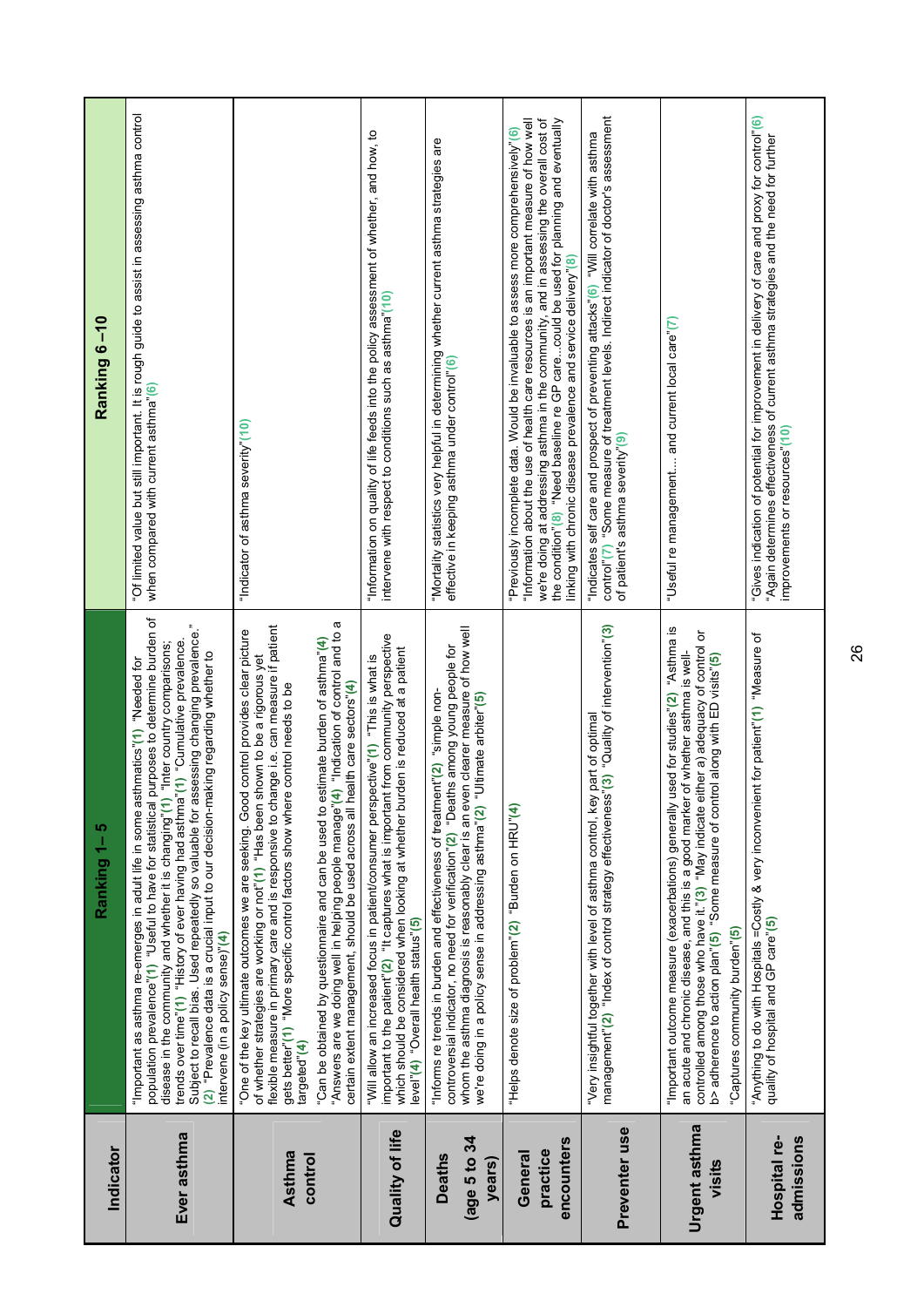| Indicator                            | Ranking 1-5                                                                                                                                                                                                                                                        | Ranking 6-10                                                                                                                                                                                                                                                                                                                                                                                                                                   |
|--------------------------------------|--------------------------------------------------------------------------------------------------------------------------------------------------------------------------------------------------------------------------------------------------------------------|------------------------------------------------------------------------------------------------------------------------------------------------------------------------------------------------------------------------------------------------------------------------------------------------------------------------------------------------------------------------------------------------------------------------------------------------|
| Occupational<br>asthma               | No comments                                                                                                                                                                                                                                                        | "There is a real need to better understand and prevent"(6) "Highly preventable cause of<br>asthma-also helps galvanise public action"(7) "Need some measure of the impact of<br>strategic focus area in terms of preventing asthma. Burden in terms of absenteeism,<br>work-place related asthma in total burden of asthma"(8) "If significant, should be a<br>productivity also largely felt in workplace"(9)<br>Potentially preventable"(10) |
| <b>Hospital days</b>                 | control'(2) "Gives sense of<br>"Good indicator of the severity of asthma & adequacy of<br>burden of disease and proxy for severity"(5)                                                                                                                             | "Useful in determining impact of asthma hospitalisations on health services including<br>average length of stay in hospital"(8)                                                                                                                                                                                                                                                                                                                |
| Hyperresponsi<br>veness<br>Airway    | "Aid to differential diagnosis"(3) "Confirms diagnosis of asthma and is useful in<br>estimating current resources required and those in the future"(4)                                                                                                             | "Gold standard of asthma management & diagnosis"(7)                                                                                                                                                                                                                                                                                                                                                                                            |
| attendances<br>Re-                   | "Clear indicator that strategies not working, excepting those who have severe<br>asthma"(5)                                                                                                                                                                        | "Information about the use of health care resources is an important measure of how well<br>we're doing at addressing asthma in the community, and in assessing the overall cost of<br>"A large public health problem, services and support available but not working" (7)<br>the condition"(7)                                                                                                                                                 |
| Current<br>wheeze                    | re a wheeze but who not been<br>d ethnic communities"(3)<br>"Simple - but error prone"(2) "Needed for population prevalence"(3) "Assists in<br>estimating the number of people who report that they have<br>diagnosed with asthma. This may occur in Indigenous an | No comments                                                                                                                                                                                                                                                                                                                                                                                                                                    |
| hospitalisations<br>Individual       | "Number for ongoing comparison"(2) "Can give reliable ecological estimates for costs by<br>severity <sup>'</sup> (3)                                                                                                                                               | "Determines effectiveness of asthma control and severity of asthma"(9)                                                                                                                                                                                                                                                                                                                                                                         |
| Spirometry                           | "Difficulty in PC re differential diagnosis"(4)                                                                                                                                                                                                                    | "Important for quantisation and good clinical practice"(6) "Gold standard of asthma<br>management & diagnosis"(7)                                                                                                                                                                                                                                                                                                                              |
| <b>Cycle of Care</b><br>uptake       | "Indicator of quality and quantity of care" (3)                                                                                                                                                                                                                    | "Proxy for best community practice"(10)                                                                                                                                                                                                                                                                                                                                                                                                        |
| Smoking                              | "Can do something about this"(3) "Control of smoking is the one public health factor<br>proven to reduce the frequency & severity of asthma"(4)                                                                                                                    | No comments                                                                                                                                                                                                                                                                                                                                                                                                                                    |
| residing with<br>Children<br>smokers | "No child with asthma should be exposed to tobacco smoke"(5)                                                                                                                                                                                                       | No comments                                                                                                                                                                                                                                                                                                                                                                                                                                    |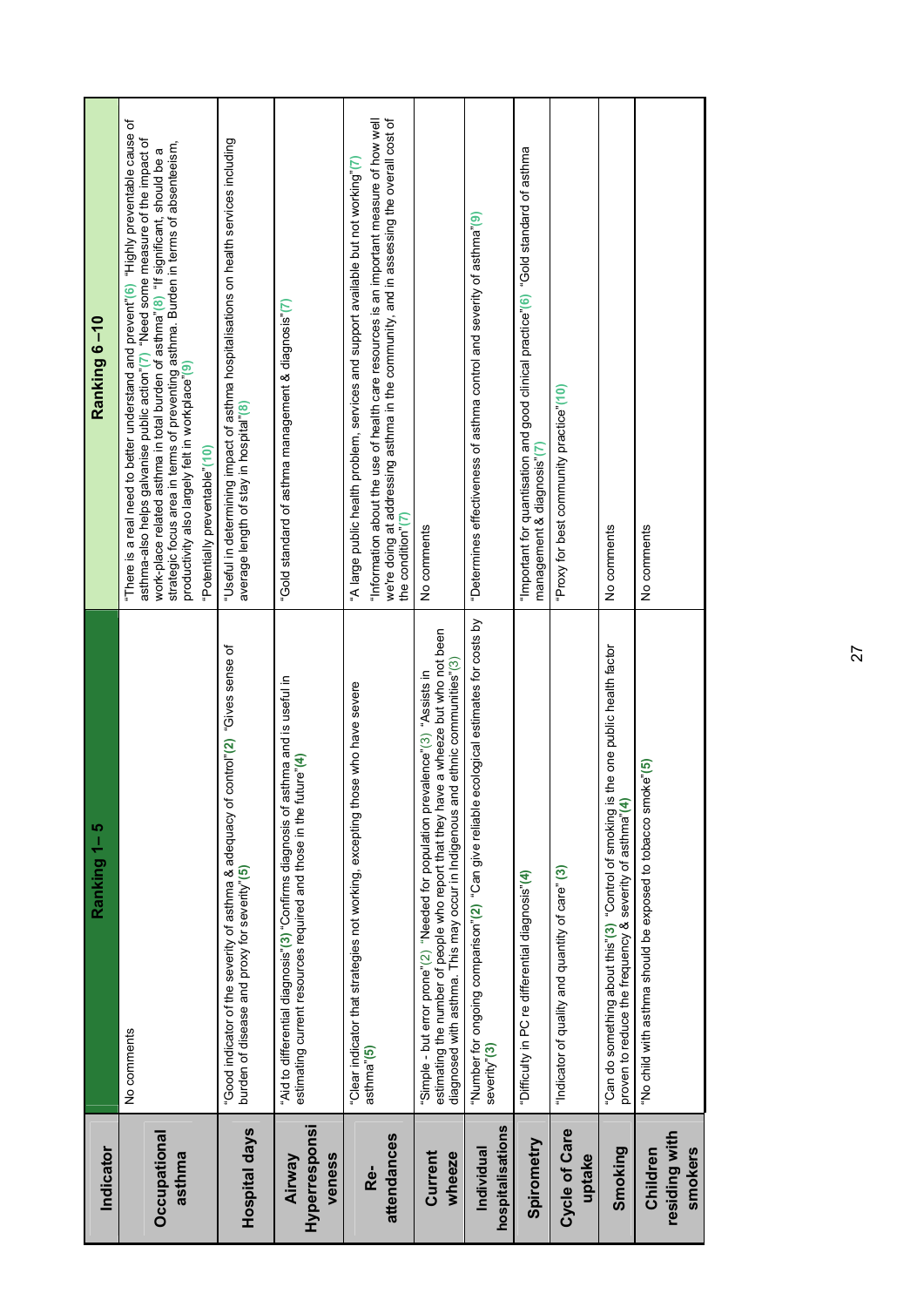**RESULTS FROM ROUND 1-Q3. You were asked** "Please list up to five indicators from the previous list of 24 that you believe could be excluded from the asthma data monitoring system."

The answers from 27 respondents are shown in Figure 3 and Table 2

#### **Figure 3. Potential Asthma Indicators to be excluded.**

*For each indicator, the bar shows the percentage of respondents who thought that the indicator should be excluded. The indicators are listed in order of the percentage of respondents recommending exclusion, i.e. the indicators at the top of the figure were the ones that most respondents considered should be excluded. Next to the bar is the median ranking that these respondents gave for exclusion of each indicator, as well as your own ranking (1= most strongly recommended for exclusion; 3=least strongly recommended for exclusion).* 

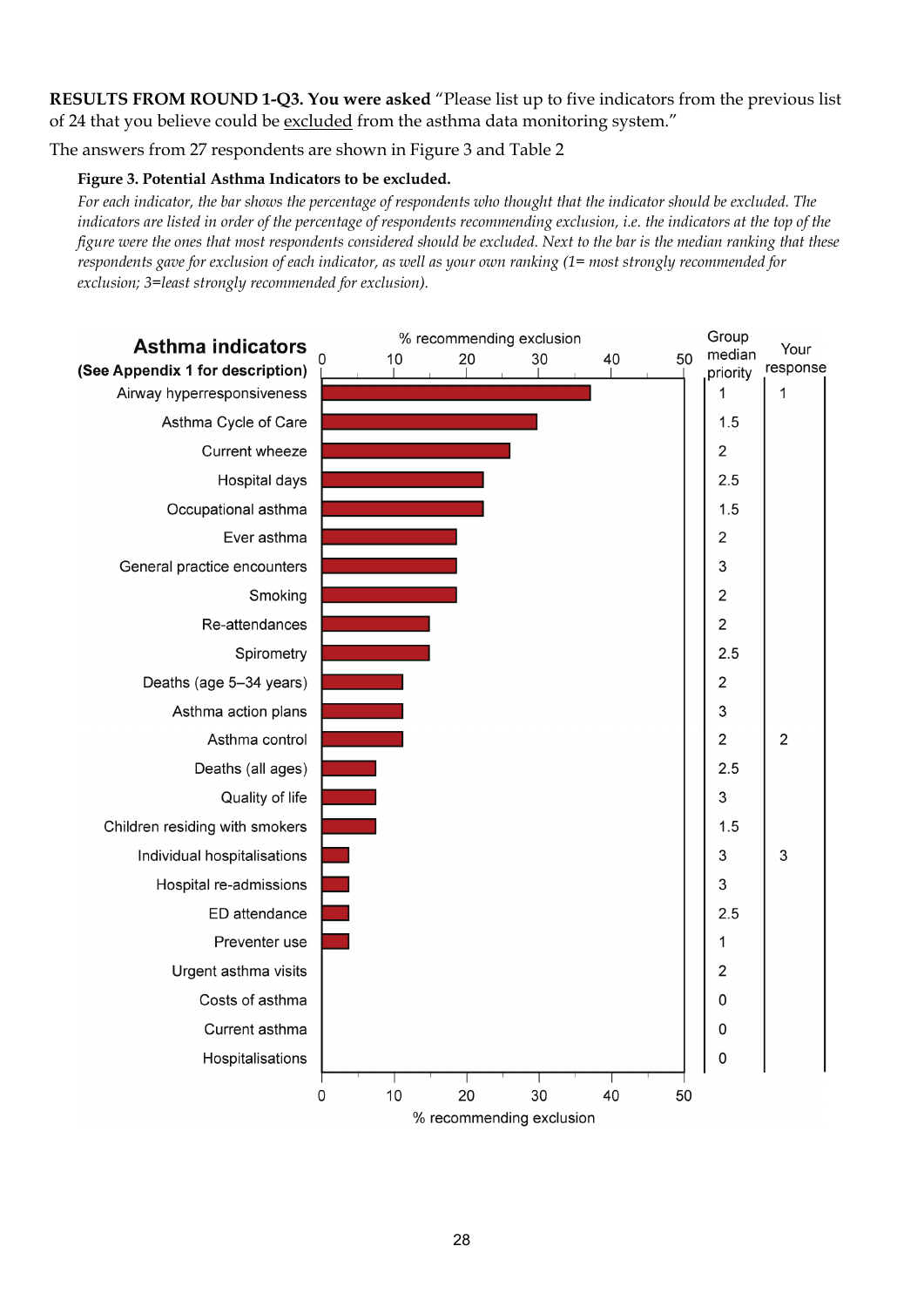| l<br>ׅ֧֦֧ׅ֦֧֚֚֚֚֚֚֚֚֚֚֚֚֚֚֚֚֚֚֚֓֡֡֜֓֡֝֓֡֡֜֓֡֟֓֡                                                                          |
|--------------------------------------------------------------------------------------------------------------------------|
| I                                                                                                                        |
| ١<br>֧֧֧֚֚֚֚֚֚֚֚֚֚֚֚֚֚֚֚֚֚֚֚֚֚֚֚֡֡֡֡֝֬<br>i                                                                              |
| ì<br><b>CONCORDINATION</b><br>ı<br>l                                                                                     |
| I<br>;<br>in a bhliain an chuid an chuid an chuid an chuid an chuid an chuid an chuid an chuid an chuid an chuid an chui |

Table 2. Reasons for excluding Asthma Indicators.<br>Indicators are listed from the lowest to the highest median. At the end of each comment, the ranking is given in brackets. *Indicators are listed from the lowest to the highest median. At the end of each comment, the ranking is given in brackets.* 

| Indicator                         | Ranking                                                                                                                                                                                                                                                                                                                                                                                                                                                                                           |
|-----------------------------------|---------------------------------------------------------------------------------------------------------------------------------------------------------------------------------------------------------------------------------------------------------------------------------------------------------------------------------------------------------------------------------------------------------------------------------------------------------------------------------------------------|
| Airway hyperresponsi-<br>veness   | "This information is not available uniformly across all the populations and it is not easy to implement conducting BHR on all asthmatics at a population level"(1) "Probably<br>not feasible"(1) "Difficult to measure and thus difficult to be representative of the population"(1) "Rarely tested"(1) "Does not inform significantly any of the 3 and rarely<br>done overall"(1) "Not convinced this is a policy relevant indicator"(1) "Not useful for most of care providers and patients"(2) |
| Asthma Cycle of Care<br>uptake    | "Not a great indicator of activity"(1) "Don't know about evidence for its use"(1) "This appears to be complex and based around both physician and patient preferences and<br>so not useful for either"(1) "Not useful to measure"(1) "There is a severe GP workforce crisis throughout most of Australia & GPs do no feel that they have time to perform<br>non core activity"(2) "Not sure that this captures anything useful"(3)                                                                |
| Current wheeze                    | "Confusion re definitions"(1) "Difficulties in collecting valid data from the general population"(1) "Self reported, unreliable"(2) "Redefine the key indicators current wheeze<br>may not be a true indicator"(3)                                                                                                                                                                                                                                                                                |
| <b>Hospital days</b>              | 'Not sure what it would indicate"(2) "Not sure of how this actually helps with long tern planning maybe one off re costs"(3) "Length of stay is of less importance"(3)                                                                                                                                                                                                                                                                                                                            |
| Occupational asthma               | indicator"(3) "Subgroup of asthma"(3)<br>"Too specific"(2) "Important but not a general                                                                                                                                                                                                                                                                                                                                                                                                           |
| Ever asthma                       | "Self reported, unreliable"(1) "Because asthma is often transient and recall is unreliable this information is of little use"(1) "This has very low specificity in relation what you<br>are trying to achieve i.e. the above dot points" $(2)$ "Want to know now and then use this as the benchmark" $(2)$                                                                                                                                                                                        |
| General practice<br>encounters    | "I would think would be difficult to attribute to effective management of asthma'(2) "Provides the largest volume of care and determines the level of burden of asthma in the<br>community. A decrease in GP visits may indicate improvements in asthma management in the community"(3)                                                                                                                                                                                                           |
| Smoking                           | "What has any one ever done with this information?"(1) "A separate issue"(2) "Again of lesser importance in policy making given that all understand its importance"(3)                                                                                                                                                                                                                                                                                                                            |
| Re-attendances                    | The 28 day cut-off is arbitrary - a better marker would be number of attendances/year for individuals - can be done through data linkage" (2)<br>"May also determine whether investigation is required and level of resources to be made available"(2)                                                                                                                                                                                                                                            |
| Spirometry                        | "Not necessarily relevant"(1) "How is it useful?"(2) "Probably not feasible"(3)                                                                                                                                                                                                                                                                                                                                                                                                                   |
| Deaths (age 5 to 34<br>years)     | numbers result in the need to aggregate data from several years to get figures which can be released. not sensitive to<br>a very long term scale"(2)<br>"Already included deaths" (2) "Extremely small<br>measuring change in the population except on                                                                                                                                                                                                                                            |
| Asthma action plans               | 'Systematic Review Evidence of NO value in children'(1) "I routinely provide written instructions & info on Asthma management but many of these patients cannot recall<br>that they were given them!!! My experience is not uncommon"(3) "Too difficult to verify and nothing has had much of an impact on uptake"(3)                                                                                                                                                                             |
| Asthma control                    | "Not convinced this is policy relevant"(2) "Difficult to measure at times?"(2)                                                                                                                                                                                                                                                                                                                                                                                                                    |
| Deaths (all ages)                 | 'Contaminated data"(3)                                                                                                                                                                                                                                                                                                                                                                                                                                                                            |
| Quality of life                   | Self reported, very subjective. A more objective measure is needed eg. Asthma Score, Juniper scale"(3)                                                                                                                                                                                                                                                                                                                                                                                            |
| Children residing with<br>smokers | "Only one of the important triggers"(2)                                                                                                                                                                                                                                                                                                                                                                                                                                                           |

29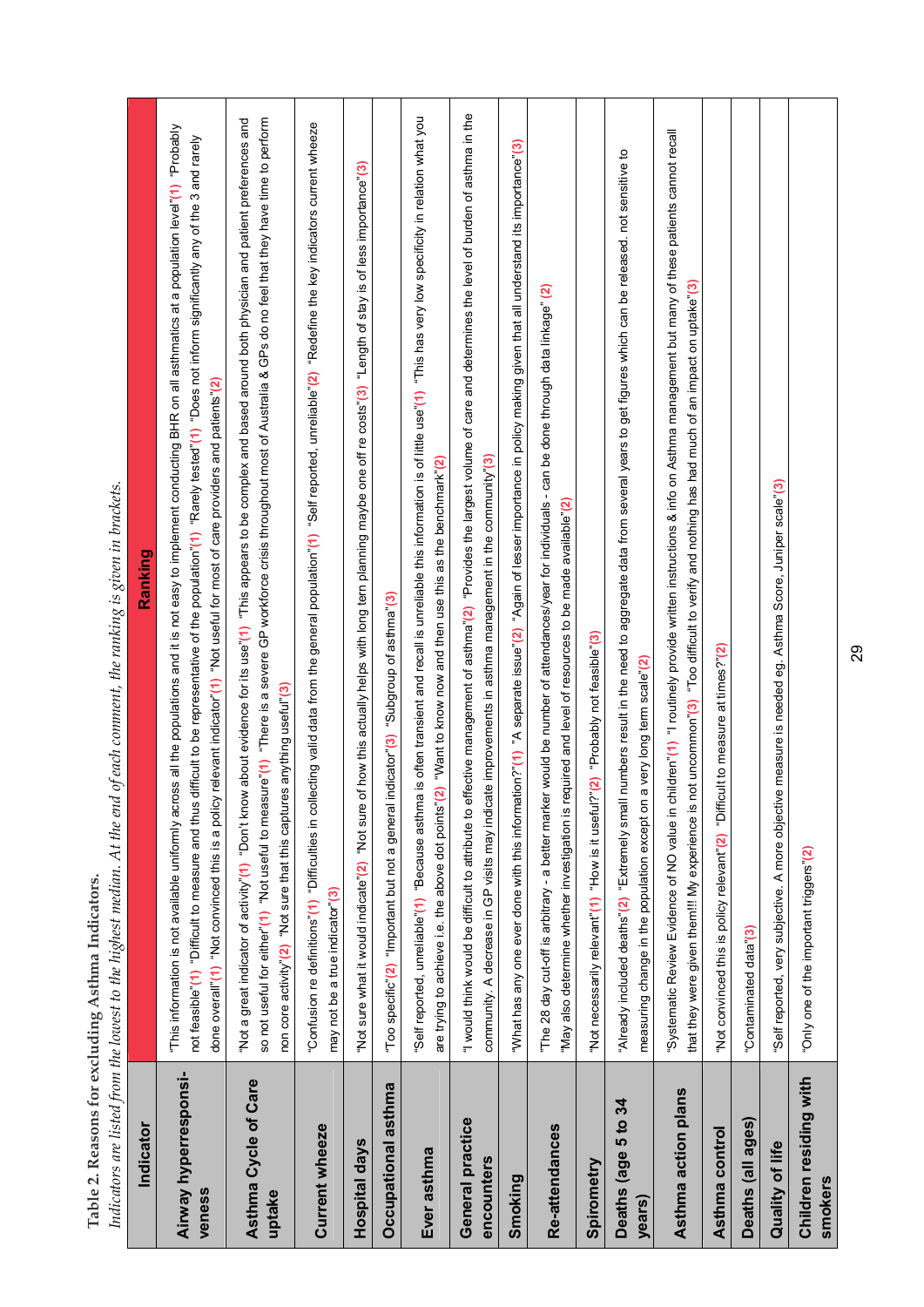| Individual                  | "At policy level, not convinced need to know individual rates"(3)                                                                     |
|-----------------------------|---------------------------------------------------------------------------------------------------------------------------------------|
| hospitalisations            |                                                                                                                                       |
| Hospital re-                | No comments                                                                                                                           |
| admissions                  |                                                                                                                                       |
| <b>ED</b> attendances       | "Determines level of asthma control in the community who is likely to use this facility and the severity of asthma exacerbations" (1) |
| Preventer use               | No comments                                                                                                                           |
| <b>Urgent asthma visits</b> | No comments                                                                                                                           |
| Costs of asthma             | No comments                                                                                                                           |
| Current asthma              | No comments                                                                                                                           |
| Hospitalisations            | No comments                                                                                                                           |
|                             |                                                                                                                                       |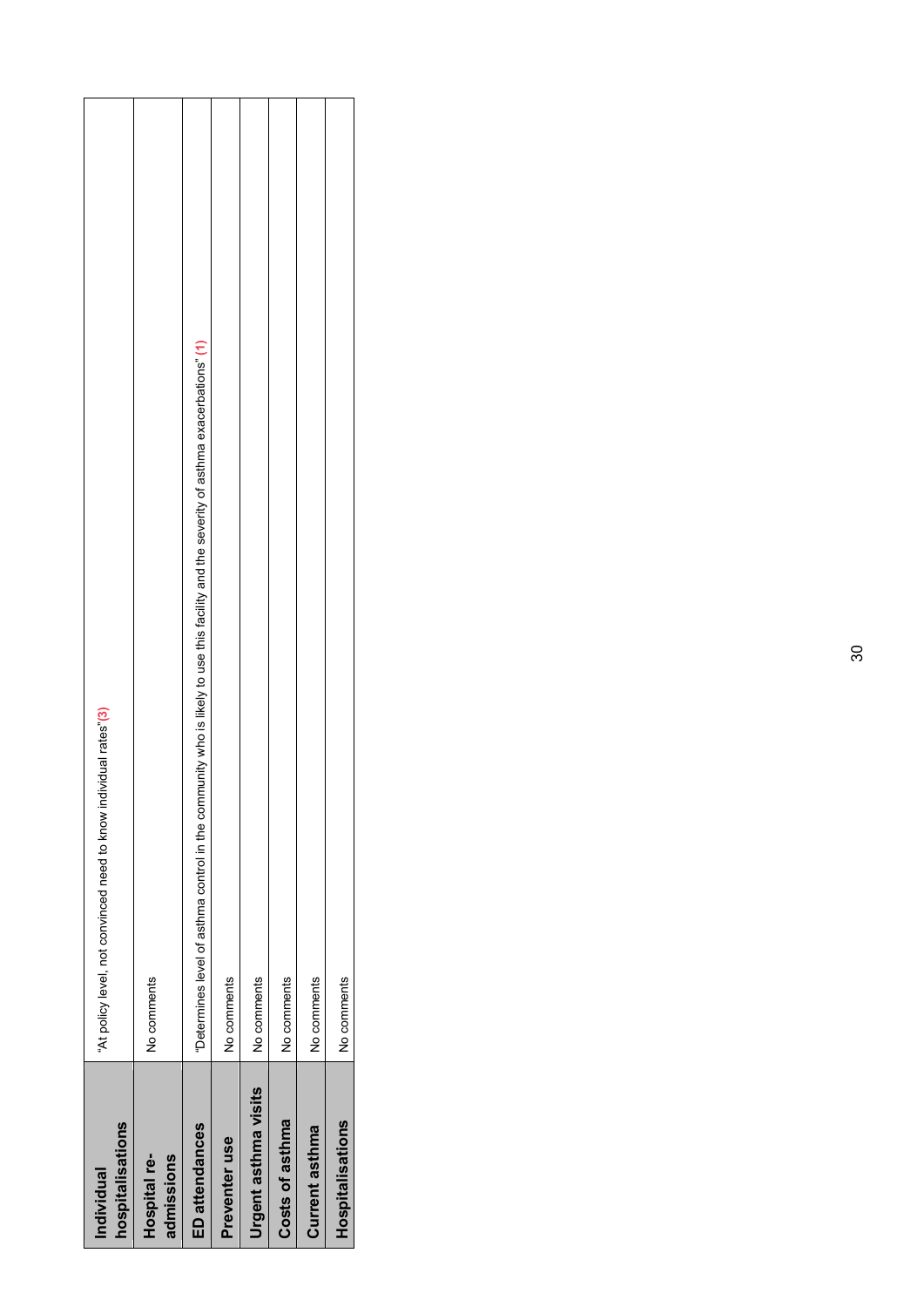**RESULTS FROM ROUND 1-Q4. You were asked** "If you have any further suggestions for indicators that you believe could be important in monitoring the status of asthma in Australia, please list below (optional)"

Please find below the comments some panellists made in regards to other potential additional asthma indicators.

*"Difficult, probably impossible to measure, but it would be nice to present the number of people exposed to various levels of air pollutants known to be associated with acute asthma exacerbations and/or development of asthma"* 

*"In considering the various primary, secondary and tertiary prevention intervention options which would in 2008 -2012 make a real difference to burden, effectiveness and management change, it is hard to know whether self management or even health knowledge/literacy indicators would be useful. I presume that for the foreseeable future it is what the person at risk or with the disorder does that will make a difference rather than what the provider does"* 

*"Perceived control of asthma by the patient? Asthma knowledge?"* 

 *"One of the already available indicators that could be collated may be the ambulance management and transport time policy and to see whether there is consistency nationally i.e. what % of the states meet certain key criteria such as asthma being priority 1 rating and a transport time of say < 10mins t hospital for severe asthma"* 

- *"Ethnicity and Aboriginal sub classification"*
- *"Prevalence of atopy"*

*"It is crucial that ACAM define in the next period what are useful indicators for quality and safety measurement at a State and regional level. It is important that AHIW and Qual and Safety Commission also agree, they should also be able to be used across all sectors including public and private"* 

*"Frequency of use of relievers"*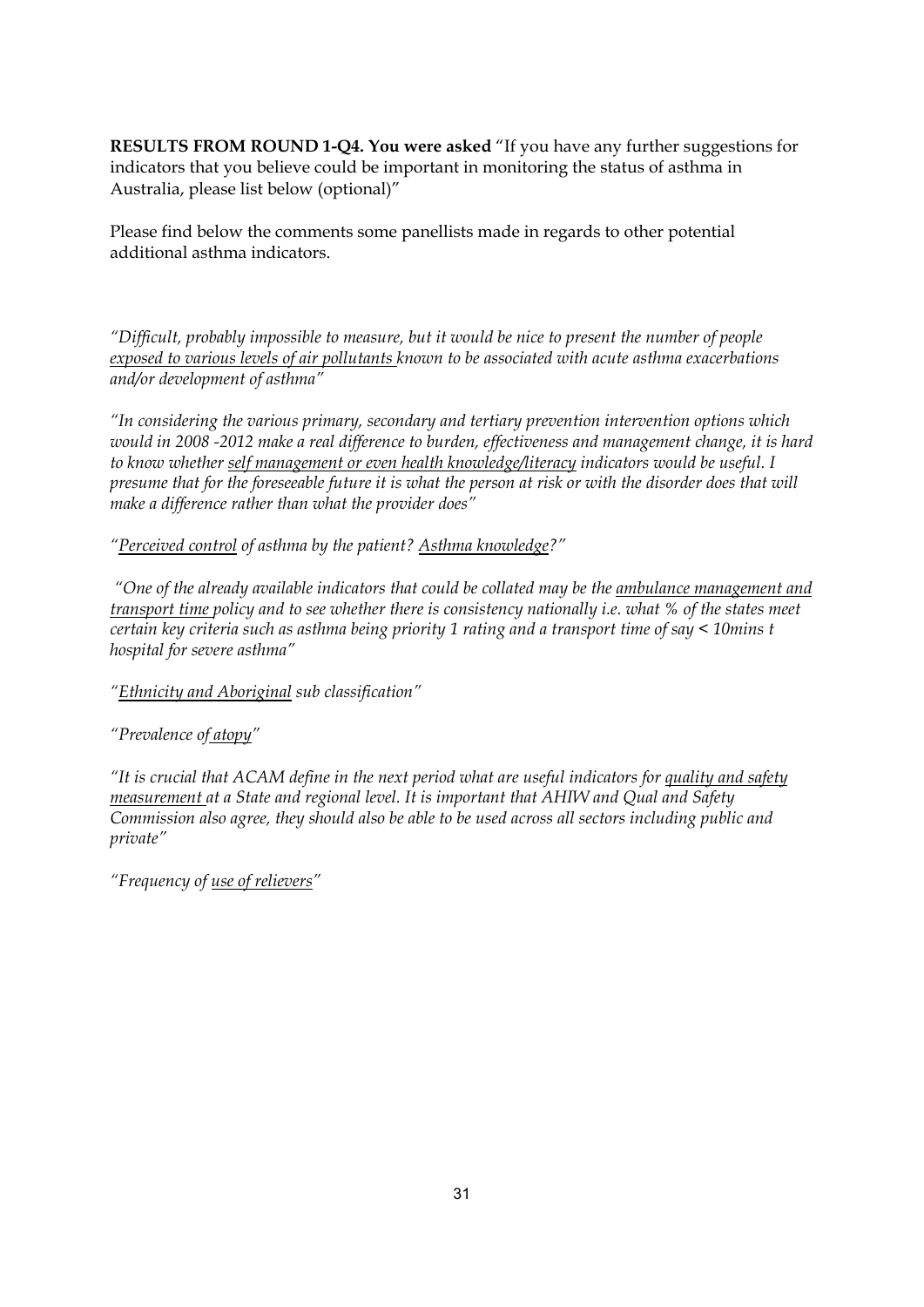**Appendix 1.** Asthma Indicators: Name and description

#### **ASTHMA INDICATORS**

- 1 **Ever asthma**: Reporting ever having doctor-diagnosed asthma
- 2 **Current asthma:** Reporting doctor-diagnosed asthma plus symptoms of or treatment for asthma in the last 12 months
- 3 **Current wheeze**: Reporting wheeze in the preceding 12 months
- 4 **Airway hyperresponsiveness**: Proportion of the population who are diagnosed with airway hyperressponsiveness
- 5 **Deaths (all ages)**: Deaths due to asthma in the population
- 6 **Deaths (age 5 to 34 years)**: Deaths due to asthma among people aged 5 to 34 years
- 7 **Hospitalisations:** Episodes of hospitalisation for asthma
- 8 **Hospital days:** Patient days (or "bed days") in hospital for asthma
- 9 **Individual hospitalisations:** People hospitalised for asthma
- 10 **Hospital re-admissions:** re-admissions to hospital for asthma within 28 days of a previous admission for asthma
- 11 **Emergency department attendances:** attendances at emergency departments in the population for asthma each year
- 12 **Re-attendances:** Re-attendance at either hospital or an emergency department for asthma within 28 days of a previous attendance for asthma
- 13 **General practice encounters:** General Practice encounters for asthma
- 14 **Urgent asthma visits:** Total healthcare visits (hospital, emergency department and general practice) for asthma exacerbations or worsening asthma
- 15 **Cycle of Care uptake:** Asthma Cycle of Care (formerly Asthma 3+ Visit Plan) Practitioner Incentive Program payments
- 16 **Asthma action plans:** People with asthma who have a written asthma action plan
- 17 **Preventer use:** People with asthma who use preventers (inhaled corticosteroids, leukotriene receptor antagonists or similar drugs) regularly
- 18 **Quality of life:** People with asthma who report poor health-related quality of life
- 19 **Smoking:** Current smoking among people with asthma
- 20 **Children residing with smokers:** Smoking in households where children with asthma reside
- 21 **Spirometry:** People with asthma who have had spirometry within the last 12 months
- 22 **Asthma control:** A composite indicator developed from measures of symptoms and medication use to impute the proportion of people with asthma who have poor clinical control
- 23 **Occupational asthma:** Asthma caused by occupational exposure
- 24 **Costs of asthma:** An index derived from expenditure and burden of disease data to examine the costs of asthma to individuals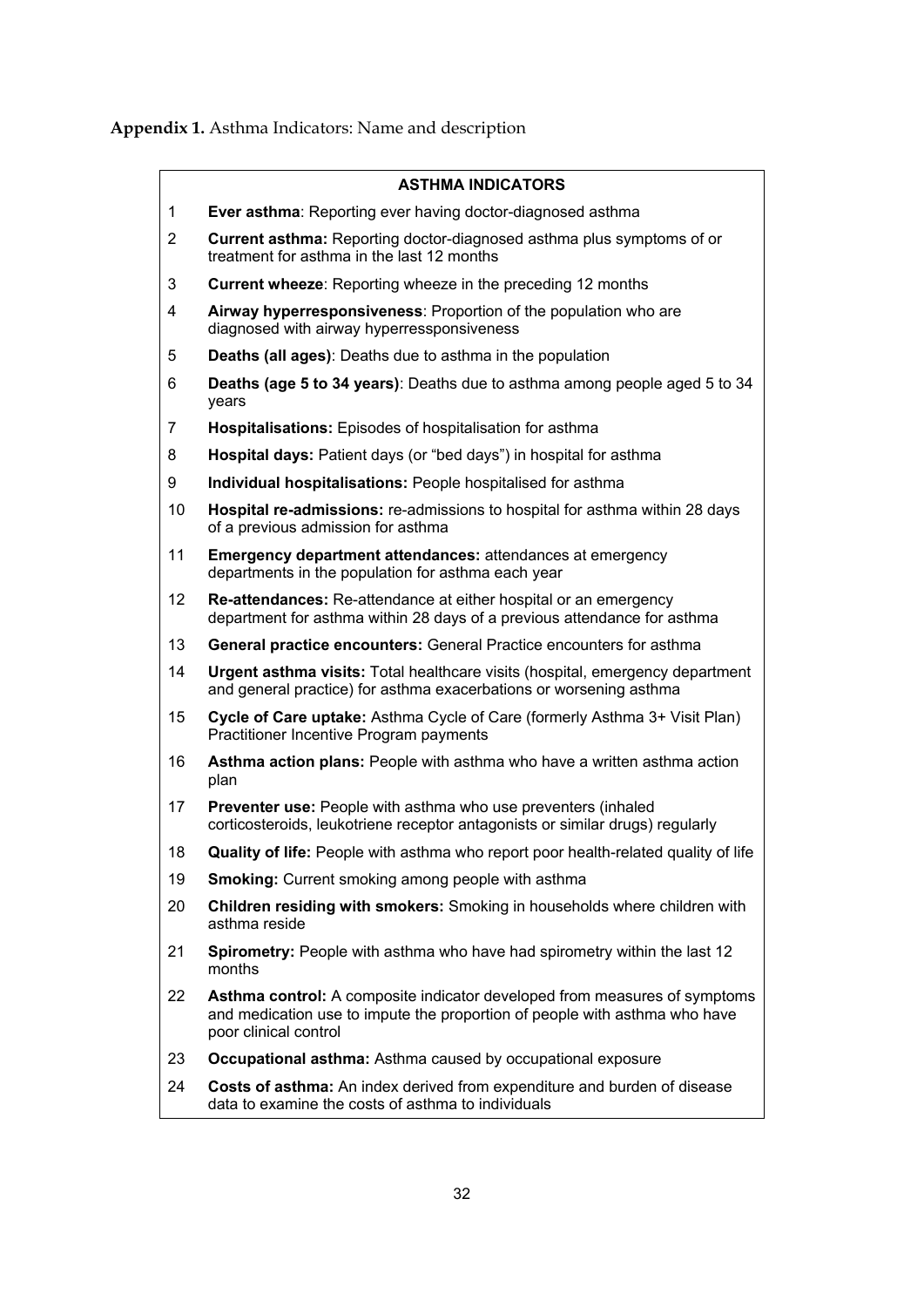**Appendix 2.** Log-in instructions ACAM Delphi Second Survey

### **Log-in instructions**

#### **Link to Delphi survey**

Click here or paste the following link into your browser:

http://129.78.134.50/delphi/applications/woolcock/delphi\_2/index.htm

Two steps for accessing the survey

1. After following the link, enter the secure site using: Username: delphi Password: survey

#### *Please note, username and password are case sensitive*

2. Log into the survey, using your registered username and password: Username: joebloggs@hotmail.com Password: health

*These same details will also be used in subsequent rounds of the survey*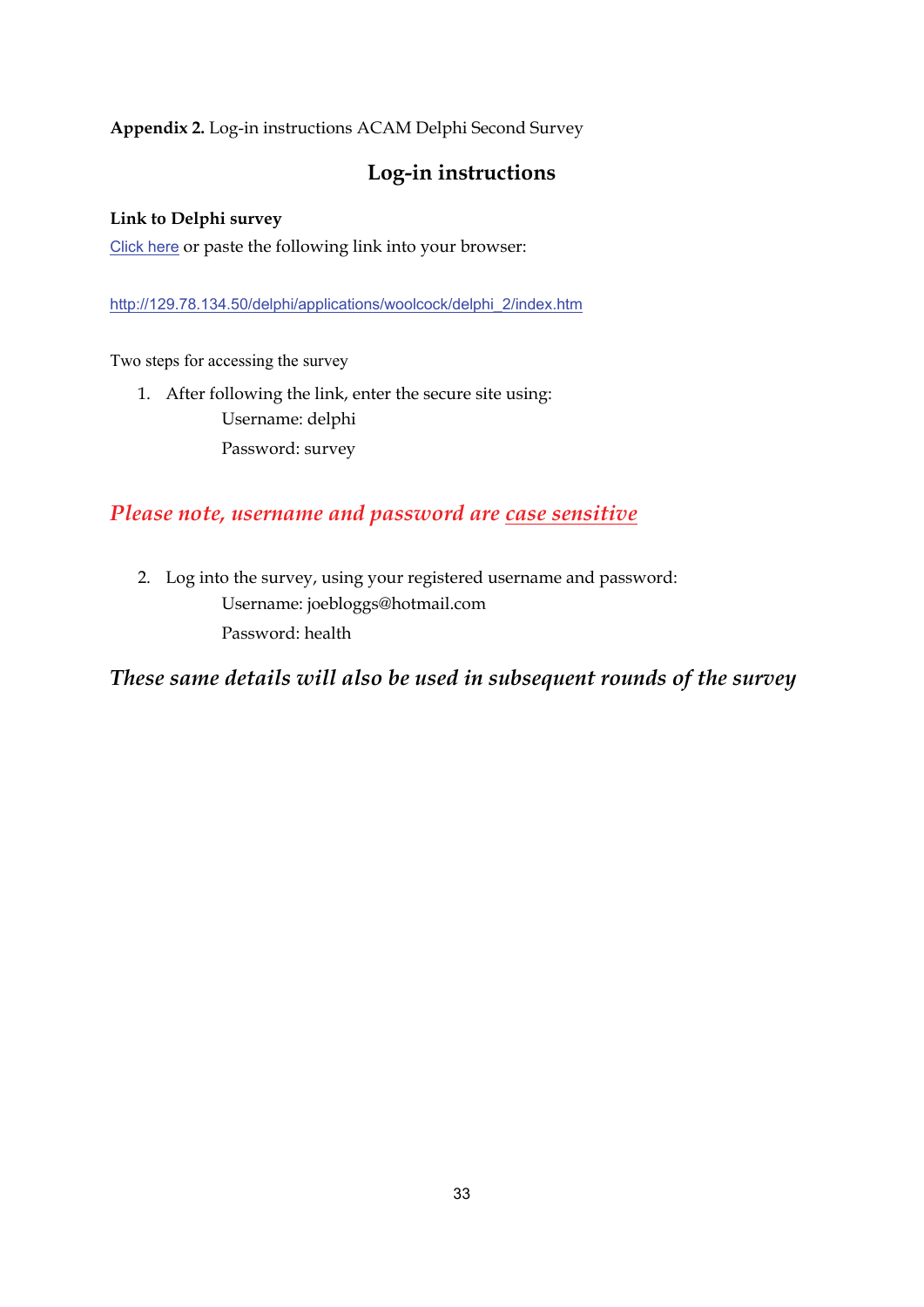# **Abbreviations**

| <b>ACAM</b>  | Australian Centre for Asthma Monitoring    |
|--------------|--------------------------------------------|
| <b>AIHW</b>  | Australian Institute of Health and Welfare |
| <b>ASMA</b>  | Australian System for Monitoring Asthma    |
| <b>CRC</b>   | Cooperative Research Centres               |
| ED           | <b>Emergency Department</b>                |
| GP           | <b>General Practitioner</b>                |
| <b>SEIFA</b> | Socio-Economic Indexes for Areas           |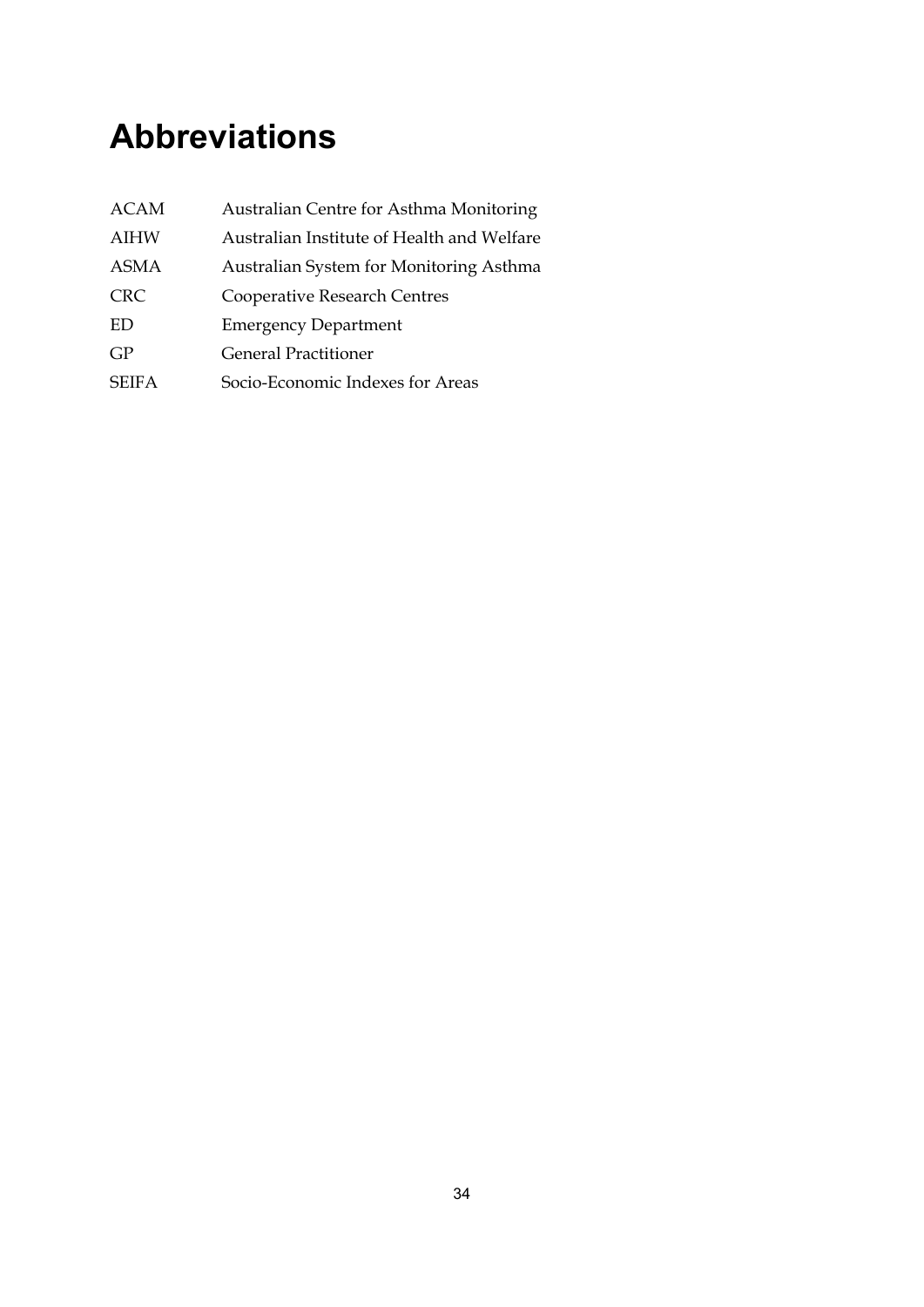# **References**

ACAM (Australian Centre for Asthma Monitoring) 2007. Australian asthma indicators: Fiveyear review of asthma monitoring in Australia. Cat. no. ACM 12. Canberra: AIHW.

AIHW (Australian Institute of Health and Welfare) 2000. National health priority area indicators for monitoring asthma. Report of a consultation workshop. Canberra: AIHW.

Baker DF, Marks GB, Poulos LM & Williamson M 2004. Review of proposed National Health Priority Area asthma indicators and data sources. AIHW cat. no. ACM 2. Available at <www.asthmamonitoring.org>. Canberra: Australian Institute of Health and Welfare.

Canadian Institute for Health Information (CIHI) 1999. National consensus conference on population health indicators. Final report. Ottawa: Canadian Institute for Health Information.

CIHI 2005. The Health Indicators Project: the next 5 years. Report from the second consensus conference on population health indicators. Ottawa: Canadian Institute for Health Information.

Hader M & Hader S 1995. cited in the European Commission for Learn Guide: Delphi Studies. At <http://forlearn.jrc.ec.europa.eu/guide/2\_scoping/meth\_delphi.htm> viewed April 2008.

Hasson F, Keeny S & McKenna H 2000. Research guidelines for the Delphi survey technique. Journal of Advanced Nursing 32:1008–15.

IOM (Institute of Medicine) 1999. Leading health indicators for healthy people 2010: second interim report. Washington, DC: National Academy Press.

Keeny S, Hasson F & McKenna H 2001. A critical review of the Delphi technique as a methodology for nursing. International Journal of Nursing Studies 38:195–200.

Keeny S, Hasson F & McKenna H 2006. Consulting the oracle: ten lessons from using the Delphi technique in nursing research. Journal of Advanced Nursing 53:204–12.

NHS Health Scotland: Parkinson J 2007. Establishing a core set of national, sustainable mental health indicators for adults in Scotland: rationale paper. Updated October 2007. Glasgow: NHS Health Scotland, Scottish Government.

Parkinson J 2006. Establishing national mental health and well-being indicators for Scotland. Journal of Public Mental Health 5(1):42–8.

Powell C 2003. The Delphi technique: myths and realities. Journal of Advanced Nursing 41:376–82.